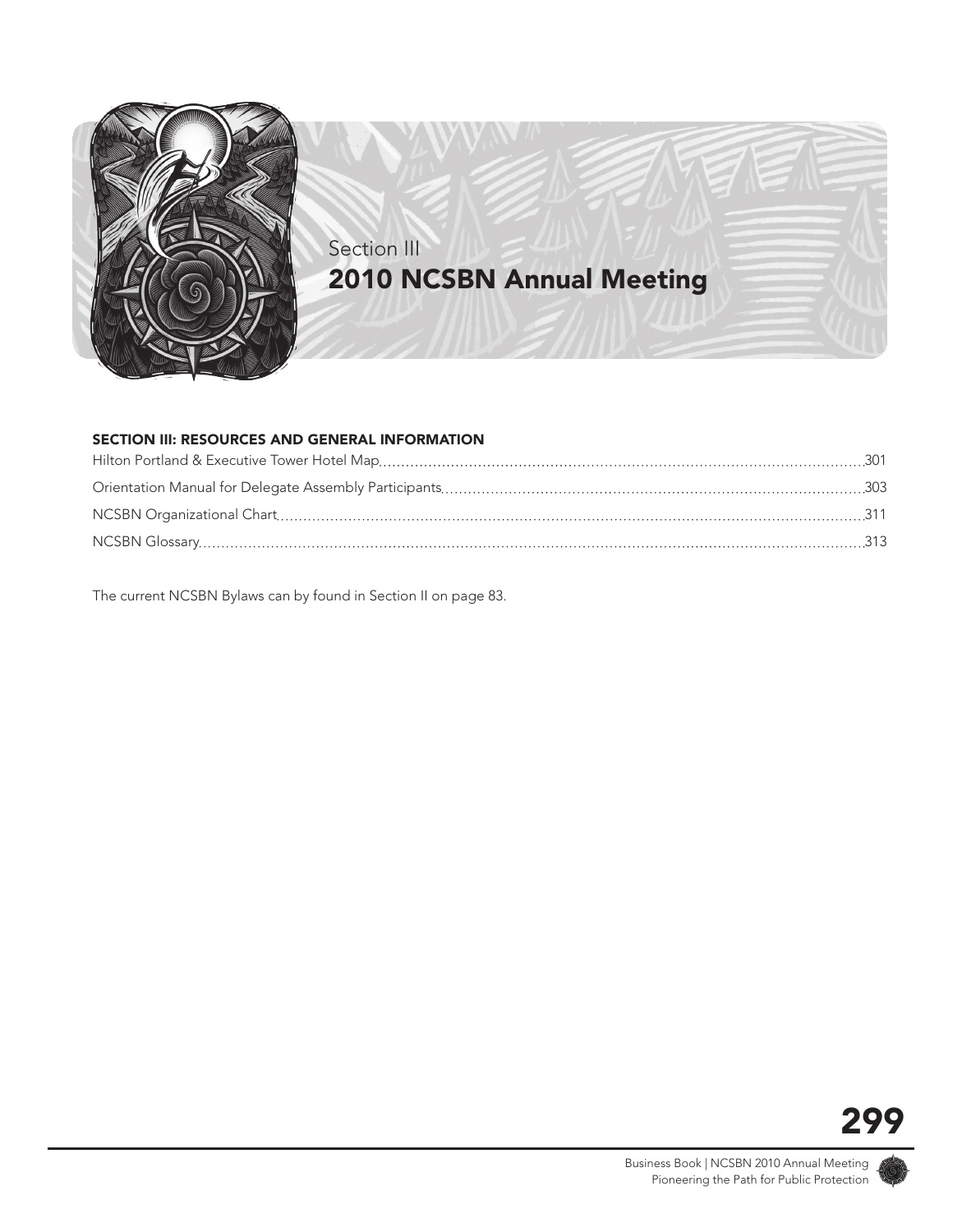Section III: 2010 NCSBN Annual Meeting

# 300

Business Book | NCSBN 2010 Annual Meeting Pioneering the Path for Public Protection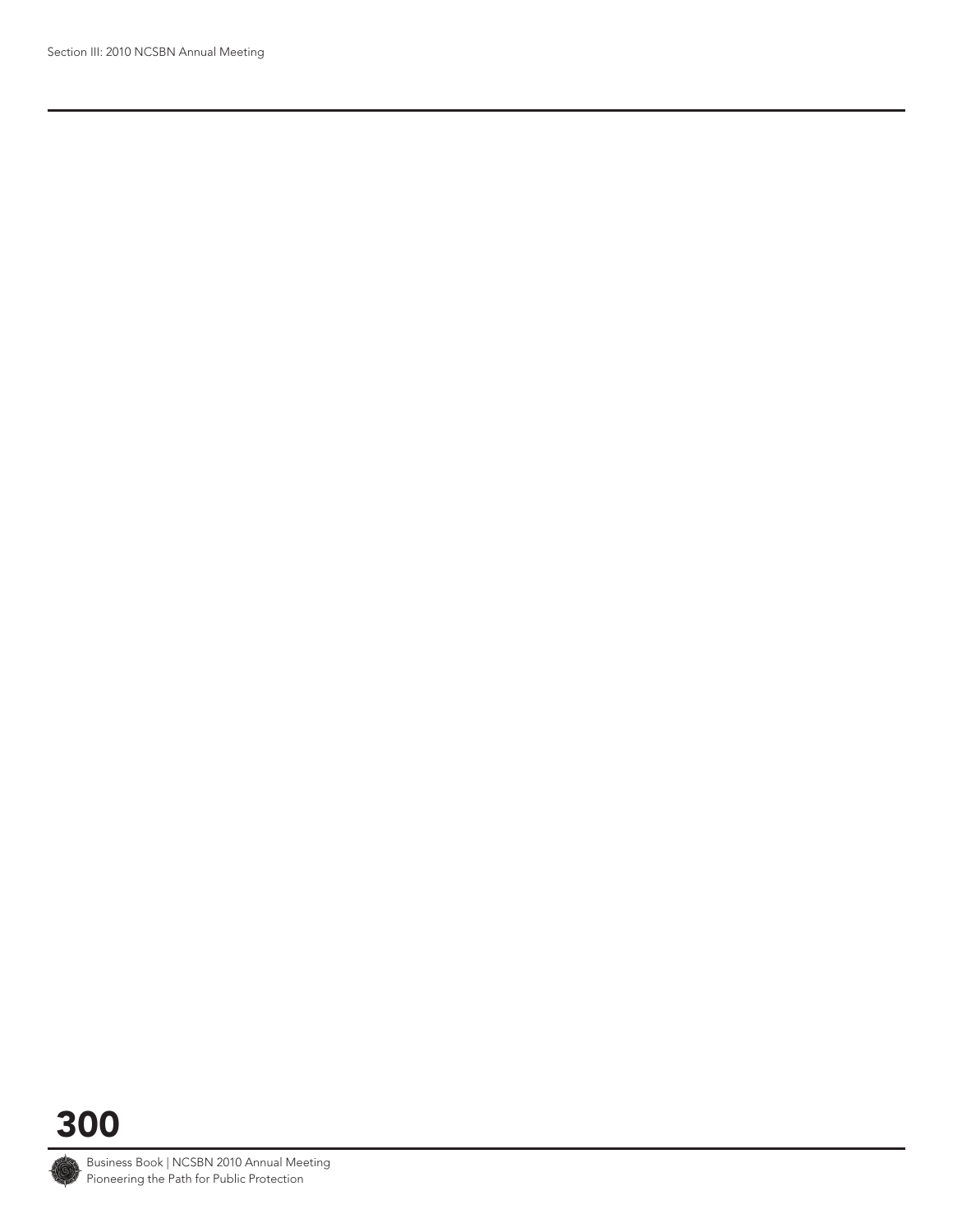

### <span id="page-2-0"></span>Hilton Portland & Executive Tower Hotel Map

#### HILTON PORTLAND EXECUTIVE TOWER

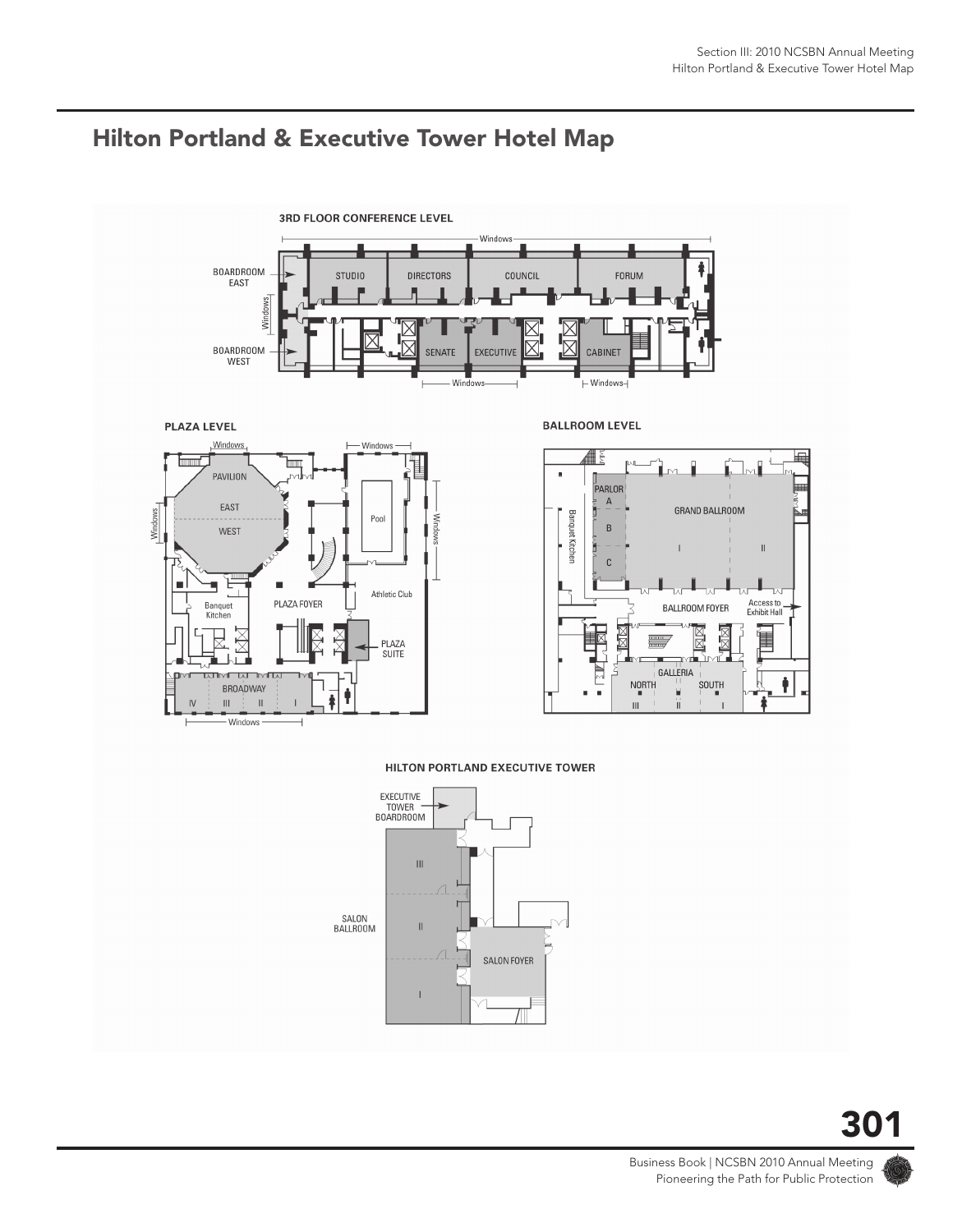Section III: 2010 NCSBN Annual Meeting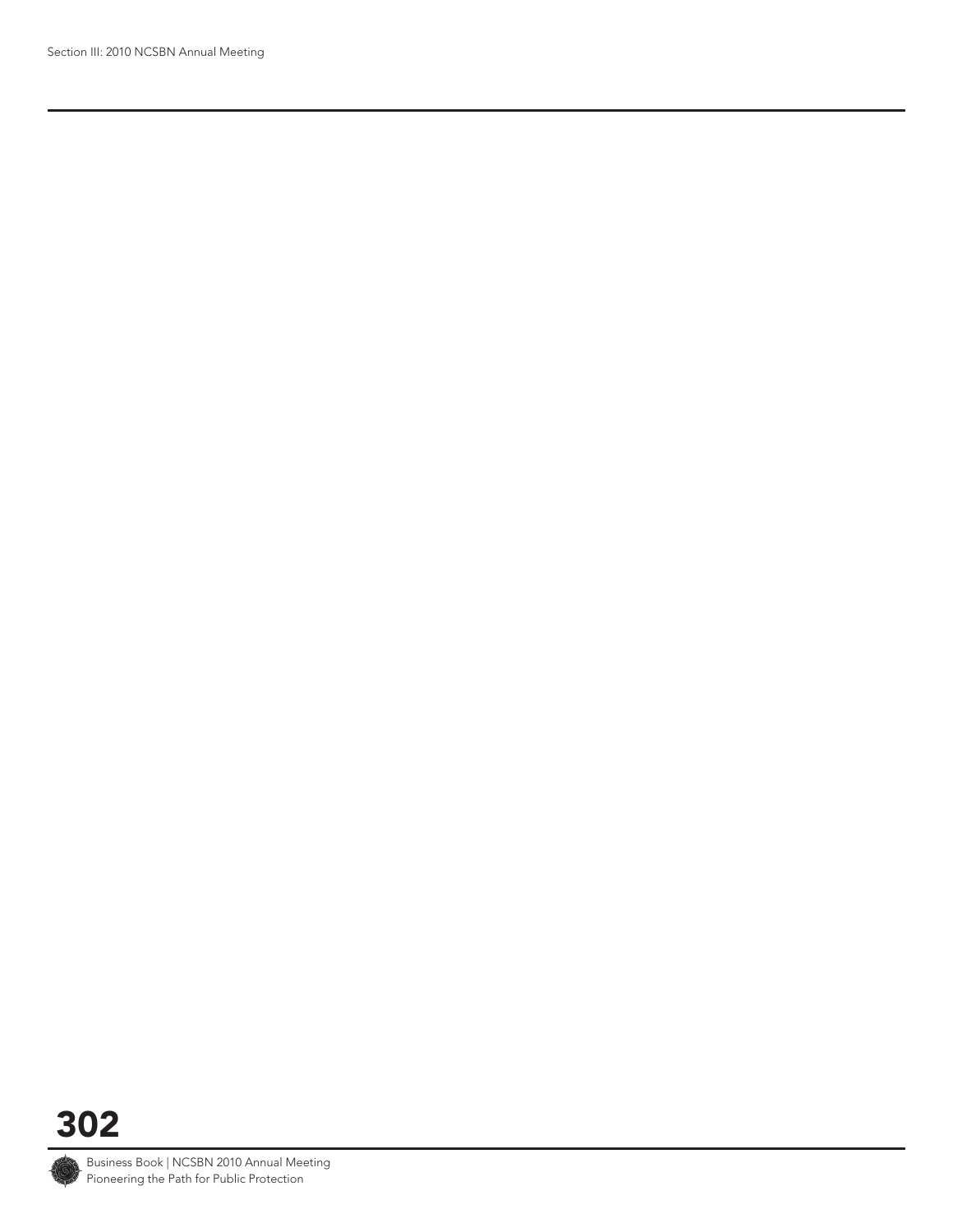### <span id="page-4-0"></span>Orientation Manual for Delegate Assembly Participants

The purpose of the Orientation Manual is to provide information about the mission, governance and operations of NCSBN. It is hoped that this manual will facilitate the active participation of all Delegate Assembly participants as well as the Board of Directors and committee members.

Following a brief discussion of NCSBN's history, this manual will describe the organization's structure, functions, policies and procedures.

### History

The concept of an organization such as NCSBN had its roots as far back as August 1912 when a special conference on state registration laws was held during the American Nurses Association (ANA) convention. At that time, participants voted to create a committee that would arrange an annual conference for people involved with state boards of nursing to meet during the ANA convention. It soon became evident that the committee required a stronger structure to deal with the scope of its concerns. However, for various reasons, the committee decided to remain within the ANA.

Boards of nursing also worked with the National League for Nursing Education (NLNE), which, in 1932, became the ANA's Department of Education. In 1933, by agreement with ANA, NLNE accepted responsibility for advisory services to the State Boards of Nurse Examiners (SBNE) in all education and examination-related matters. Through its Committee on Education, NLNE set up a subcommittee that would address, over the following decade, state board examination issues and problems. In 1937, NLNE published A Curriculum Guide for Schools of Nursing. Two years later, NLNE initiated the first testing service through its Committee on Nursing Tests.

Soon after the beginning of World War II, nurse examiners began to face mounting pressures to hasten licensing and to schedule examinations more frequently. In response, participants at a 1942 NLNE conference suggested a "pooling of tests" whereby each state would prepare and contribute examinations in one or more subjects that could provide a reservoir of test items. They recommended that the Committee on Nursing Tests, in consultation with representative nurse examiners, compile the tests in machine-scorable form. In 1943, the NLNE board endorsed the action and authorized its Committee on Nursing Tests to operate a pooling of licensing tests for interested states (the State Board Test Pool Examination or SBTPE). This effort soon demonstrated the need for a clearinghouse whereby state boards could obtain information needed to produce their test items. Shortly thereafter, a Bureau of State Boards of Nursing began operating out of ANA headquarters.

The bureau was incorporated into the ANA bylaws and became an official body within that organization in 1945. Two years later, the ANA board appointed the Committee for the Bureau of State Boards of Nurse Examiners, which was comprised of full-time professional employees of state boards.

In 1961, after reviewing the structure and function of the ANA and its relation to state boards of nursing, the committee recommended that a council replace it. Although council status was achieved, many people continued to be concerned about potential conflicts of interest and recognized the often-heard criticism that professional boards serve primarily the interests of the profession they purport to regulate.

In 1970, following a period of financial crisis for the ANA, a council member recommended that a free-standing federation of state boards be established. After a year of study by the state boards, this proposal was overwhelmingly defeated when the council adopted a resolution to remain with the ANA. However, an ad hoc committee was appointed later to examine the feasibility of the council becoming a self-governing incorporated body. At the council's 1977 meeting, a task force was elected and charged with the responsibility of proposing a specific plan for the formation of a new independent organization. On June 5, 1978, the Delegate Assembly of ANA's

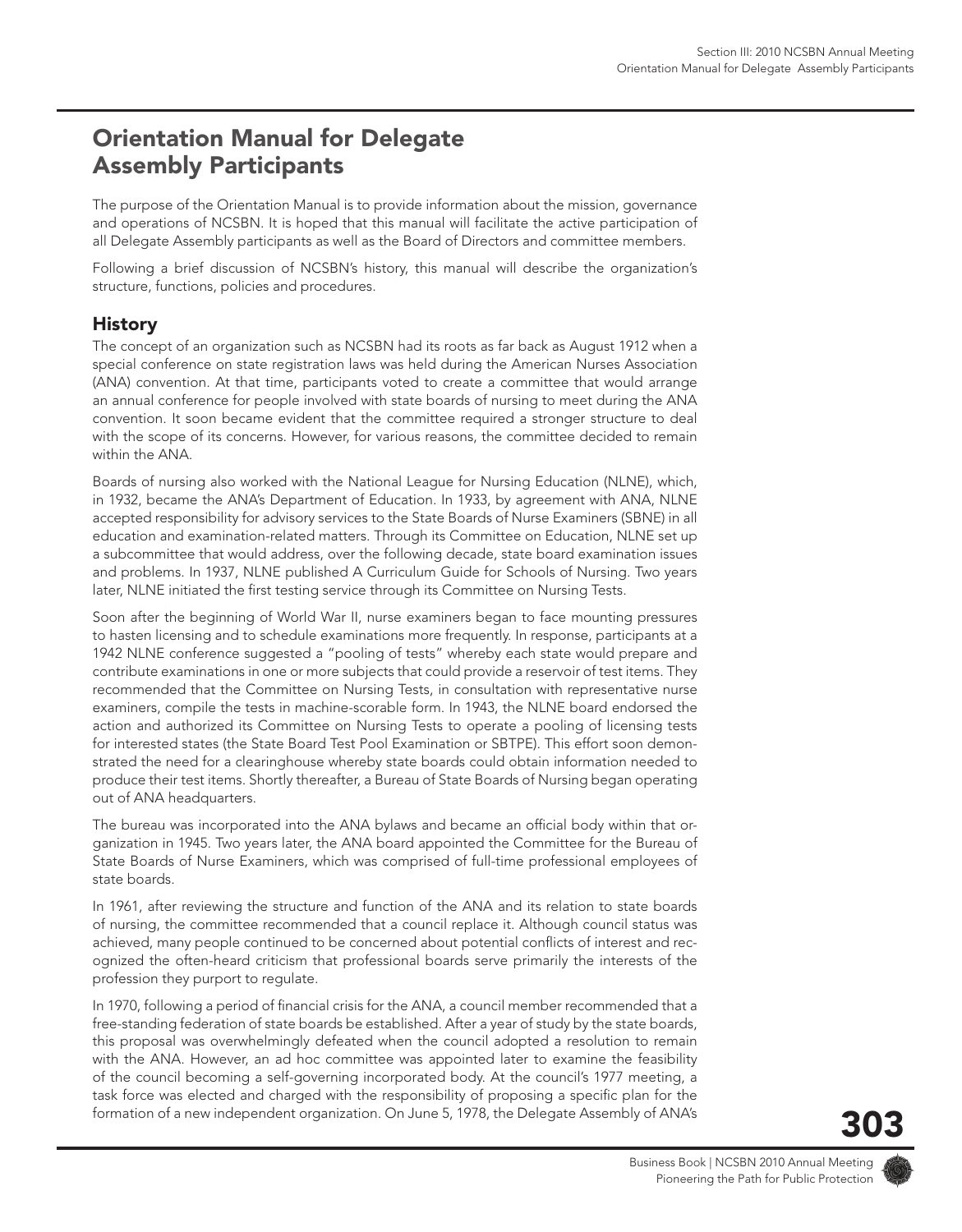Council of State Boards of Nursing voted 83 to 8 to withdraw from ANA to form the National Council of State Boards of Nursing.

### Organizational Mission, Strategic Initiatives and Outcomes

The National Council of State Boards of Nursing (NCSBN), composed of Member Boards, provides leadership to advance regulatory excellence for public protection.

NCSBN currently has six strategic initiatives for FY 2008-1010:

- Strategically advance patient safety for the health and welfare of the public.
- Contribute to Member Board excellence by providing resources, communication, education and technology.
- Advance evidence-based nursing regulation and regulatory solutions for public protection.
- Provide comprehensive data management for use by Member Boards and external stakeholders.
- Be the premier organization to define and measure entry and continued competence.
- Advance the development of regulatory excellence worldwide.

To achieve its strategic initiatives, NCSBN identifies expected outcomes, under which performance measures for achieving these outcomes are developed, assessed and refined each fiscal year and provide the organization with a flexible plan within a disciplined focus. Annually, the Board of Directors evaluates the accomplishment of strategic initiatives and objectives, and the directives of the Delegate Assembly.

### Organizational Structure and Function

### MEMBERSHIP

Membership in NCSBN is extended to those boards of nursing that agree to use, under specified terms and conditions, one or more types of licensing examinations developed by NCSBN. At the present time, there are 60 Member Boards, including those from the District of Columbia, the U.S. Virgin Islands, Guam, American Samoa and the Northern Mariana Islands. Boards of nursing may become Member Boards upon approval of the Delegate Assembly, payment of the required fees and execution of a contract for using the NCLEX-RN® examination and/or the NCLEX-PN® examination. Revisions to the bylaws by the membership in 2007 also allow for advanced practice nurse boards to become full members.

Member Boards maintain their good standing through remittance of fees and compliance with all contract provisions and bylaws. In return, they receive the privilege of participating in the development and use of NCSBN's licensure examinations. Member Boards also receive information services, public policy analyses and research services. Member Boards that fail to adhere to the conditions of membership may have delinquent fees assessed or their membership terminated by the Board of Directors. They may then choose to appeal the Board's decision to the Delegate Assembly.

Associate Members are authorized nurse regulatory bodies from other countries, must pay an annual membership feed and be approved for membership by the Delegate Assembly. The following jurisdictions are Associate Members: College of Registered Nurses of Alberta, College of Registered Nurses of British Columbia, College of Registered Nurses of Manitoba and College of Nurses of Ontario.

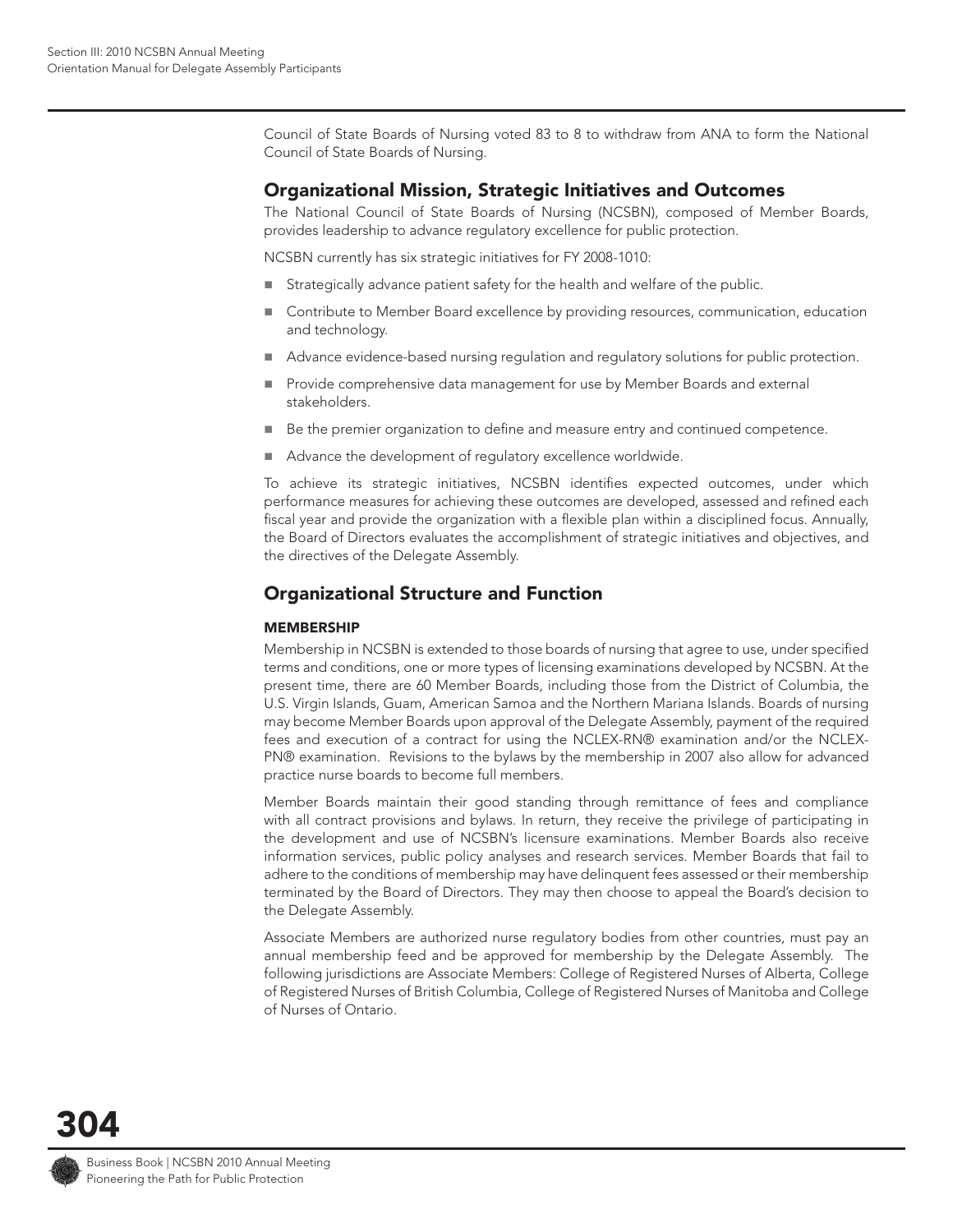### AREAS

NCSBN's membership is divided into four geographic areas. The purpose of this division is to facilitate communication, encourage regional dialogue on relevant issues and provide diversity of board and committee representation. Delegates elect area directors from their respective Areas through a majority vote of the Delegate Assembly. In addition, there are four elected directors-at-large. (See Glossary for list of jurisdictions by Area.)

### DELEGATE ASSEMBLY

The Delegate Assembly is the membership body of NCSBN and comprises delegates who are designated by the Member Boards. Each Member Board has two votes and may name two delegates and alternates. The Delegate Assembly meets at NCSBN's Annual Meeting, traditionally held in early August. Special sessions can be called under certain circumstances. Regularly scheduled sessions are held on a rotation basis among Areas.

At the Annual Meeting, delegates elect officers and directors and members of the Leadership Succession Committee by majority and plurality vote respectively. They also receive and respond to reports from officers and committees. They may revise and amend the bylaws by a two-thirds vote, providing the proposed changes have been submitted at least 45 days before the session. In addition, the Delegate Assembly adopts the mission statement, strategic initiatives of NCSBN, and approves the substance of all NCLEX® examination contracts between NCSBN and Member Boards, adopts test plans to be used for the development of the NCLEX examination, and establishes the fee for the NCLEX examination.

### OFFICERS AND DIRECTORS

NCSBN officers include the president, vice president, and treasurer. Directors consist of four area directors and four directors-at-large. Only members or staff of Member Boards may hold office, subject to exclusion from holding office if other professional obligations result in an actual or perceived conflict of interest.

No person may hold more than one elected office at the same time. The president shall have served as a delegate, a committee member or an officer prior to being elected to office. An officer shall serve no more than four consecutive years in the same officer position.

The president, vice president and treasurer are elected for terms of two years or until their successors are elected. The president, vice president and treasurer are elected in even-numbered years.

The four area directors are elected for terms of two years or until their successors are elected. Area directors are elected in odd-numbered years. Four directors-at-large will be elected for terms of two years. Two directors-at-large will be elected in even-numbered years or until their successors are elected and two directors-at-large will be elected in odd-numbered years or until their successors are elected.

Officers and directors are elected by ballot during the annual session of the Delegate Assembly. Delegates elect area directors from their respective areas.

Election is by a majority vote. Write-in votes are prohibited. In the event a majority is not established, the bylaws dictate the reballoting process.

Officers and directors assume their duties at the close of the session at which they were elected. The vice president fills a vacancy in the office of president. Board appointees fill other officer vacancies until the term expires.

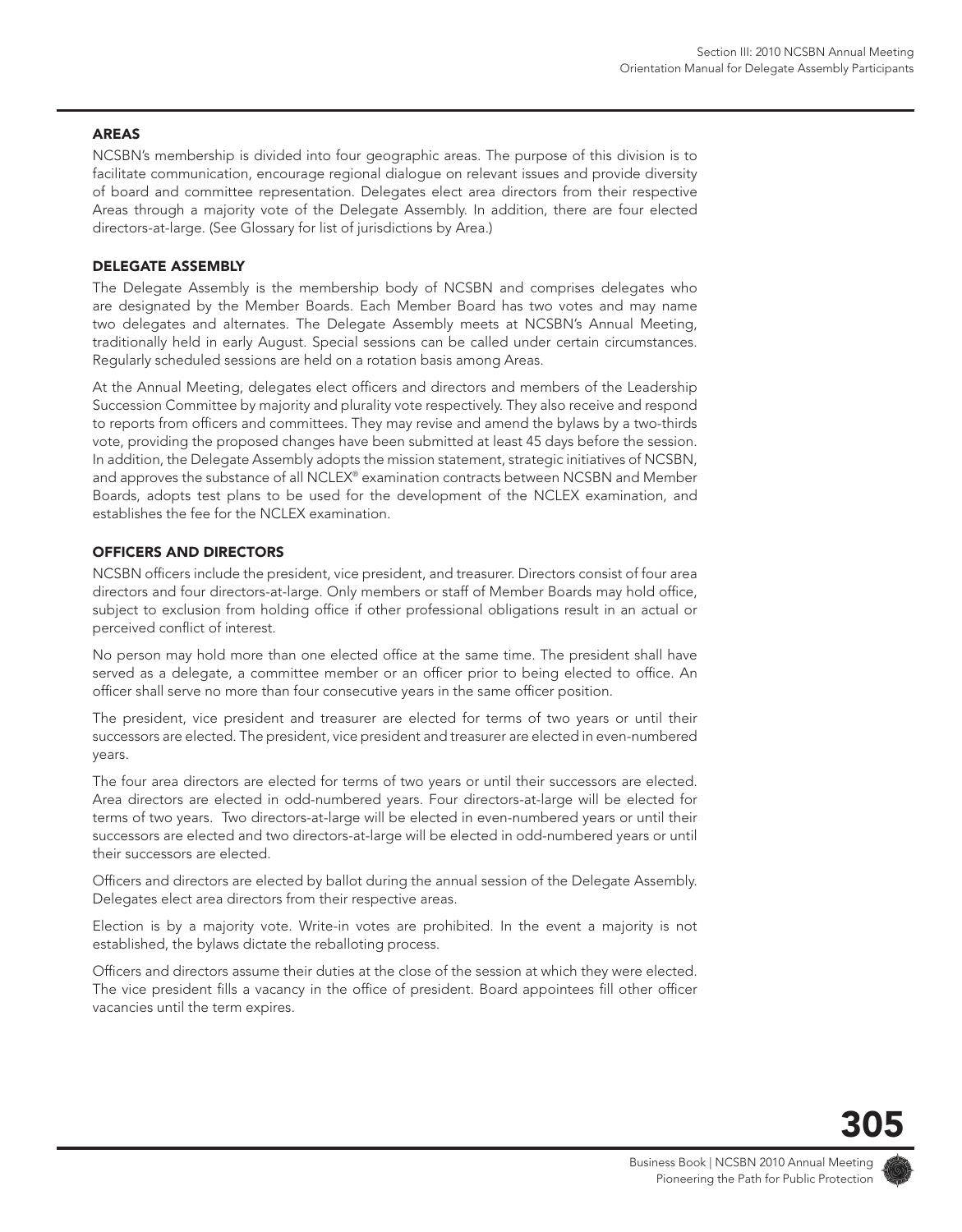### BOARD OF DIRECTORS

The Board of Directors, the administrative body of NCSBN, consists of eleven elected officers. The Board is responsible for the general supervision of the affairs of NCSBN between sessions of the Delegate Assembly. The Board authorizes the signing of contracts, including those between NCSBN and its Member Boards. It also engages the services of legal counsel, approves and adopts an annual budget, reviews membership status of noncompliant Member Boards and renders opinions, when needed, about actual or perceived conflicts of interest.

Additional duties include approval of the NCLEX® examination test service, appointment of committees, monitoring of committee progress, approval of studies and research pertinent to NCSBN's purpose, and provision for the establishment and maintenance of the administrative offices.

### MEETINGS OF THE BOARD OF DIRECTORS

All Board meetings are typically held in Chicago, with the exception of the pre- and post- Annual Meeting Board meetings that may be held at the location of the Annual Meeting. The call to meeting, agenda and related materials are mailed to Board officers and directors two weeks before the meeting. The agenda is prepared by staff, in consultation with the president, and provided to the membership via the NCSBN Web site (www.ncsbn.org).

A memo or report that describes the item's background and indicates the Board action needed accompanies items for Board discussion and action. Motion papers are available during the meeting and are used so that an accurate record will result. Staff takes minutes of the meeting.

Resource materials are available to each Board officer and director for use during Board meetings. These materials are updated periodically throughout the year and include copies of the articles of incorporation and bylaws, strategic plan, policies and procedures, contracts, budget, test plan, committee rosters, minutes and personnel manual.

### COMMUNICATIONS WITH THE BOARD OF DIRECTORS

Communication between Board meetings takes place in several different ways. The chief executive officer communicates weekly with the president regarding major activities and confers as needed with the treasurer about financial matters. Monthly updates are provided to the full board by the chief executive officer.

### LEADERSHIP SUCCESSION COMMITTEE

The Leadership Succession Committee consists of eight elected members. Four members are elected from each area and are elected for two-year terms in even-numbered years. Four designated members are elected for two-year terms in odd-numbered years, and include a current or former committee chair; a board member of a member board, a staff of a member board, and a past member of the NCSBN Board of Directors. Members are elected by ballot with a plurality vote.

The Leadership Succession Committee's function is to recommend strategies for the ongoing sustainability and advancement of the organization through leadership succession planning; present a slate of candidates through a determination of qualifications and geographic distribution for inclusion on a ballot for the election of the Board of Directors and the Leadership Succession Committee. The Committee's report shall be read at the first session of the Delegate Assembly, when additional nominations may be made from the floor. No name shall be placed in nomination without the written consent of the nominee.

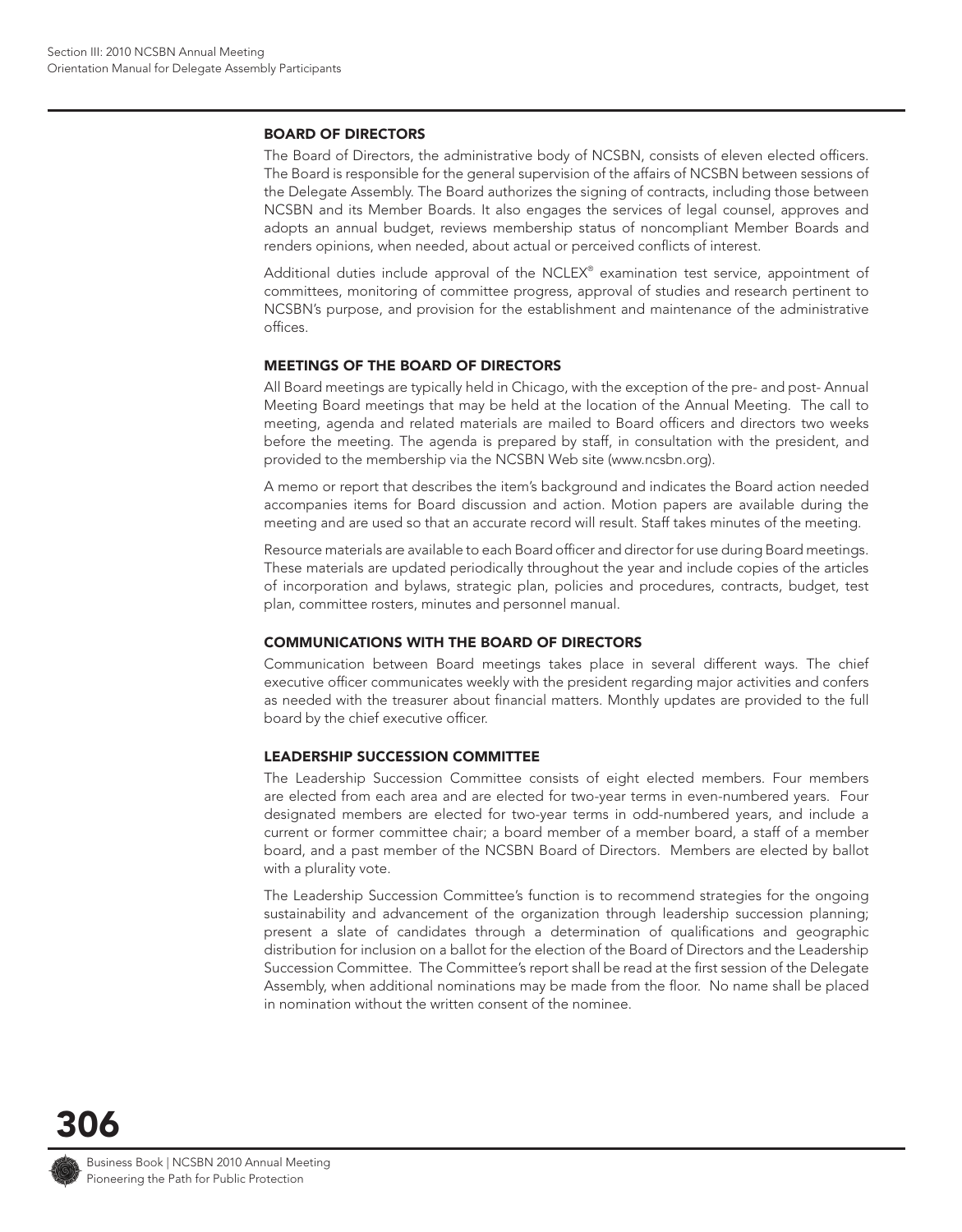### **COMMITTEES**

Many of NCSBN's objectives are accomplished through the committee process. Every year, the committees report on their activities and make recommendations to the Board of Directors. At the present time, NCSBN has two standing committees: NCLEX Examinations and Finance. Subcommittees, such as the Item Review Subcommittee (Exam), may assist standing committees.

In addition to standing committees, special committees are appointed by the Board of Directors for a defined term to address special issues and concerns. NCSBN conducts an annual call for committee member nominations prior to the beginning of each fiscal year. Committees are governed by their specific charge and NCSBN policies and procedures. The appointment of committee chairs and committee members is a responsibility of the Board of Directors. Committee membership is extended to all current members and staff of Member Boards, consultants and external stakeholders.

In the appointment process, every effort is made to match the expertise of each individual with the charge of the committee. Also considered is balanced representation whenever possible, among areas, board members and board staff, registered and licensed practical/vocational nurses, and consumers. Nonmembers may be appointed to special committees to provide specialized expertise.. A Board of Director liaison and an NCSBN staff member are assigned to assist each committee. The respective roles of Board liaison, committee chair and committee staff are provided in NCSBN policy. Each work collaboratively to facilitate committee work and provide support and expertise to committee members to complete the charge. Neither the Board liaison nor the NCSBN staff are entitled to a vote, but respectively can advise the committee regarding the strategic or operational impact of decisions and recommendation.

### Description of Standing Committees

### NCLEX® EXAMINATION COMMITTEE

The NLCEX® Examination Committee comprises at least nine members. One of the committee members shall be a licensed practical/vocational nurse or a board or staff member of an LPN/ VN board of nursing. The committee chair shall have served as a member of the committee prior to being appointed as chair. The purpose of the Examination Committee is to develop the licensure examinations and evaluate procedures needed to produce and deliver the licensure examinations. Toward this end, it recommends test plans to the Delegate Assembly and suggests enhancements, based on research that is important to the development of licensure examinations.

The Examination Committee advises the Board of Directors on matters related to the NCLEX® examination process, including psychometrics, item development, test security and administration and quality assurance. Other duties include the selection of appropriate item development panels, test service evaluation, oversight of test service transitions and preparation of written information about the examinations for Member Boards and other interested parties. The committee also regularly evaluates the licensure examinations by means of item analysis and test, and candidate statistics.

One of NCSBN's major objectives is to provide psychometrically sound and legally defensible nursing licensure examinations to Member Boards. Establishing examination validity is a key component of this objective. Users of examinations have certain expectations about what an examination measures and what its results mean; a valid examination is simply one that legitimately fulfills these expectations.

Validating a licensure examination is an evidence-gathering process to determine two things: 1) whether or not the examination actually measures competencies required for safe and effective job performance, and 2) whether or not it can distinguish between candidates who do and do not possess those competencies. An analysis of the job for which the license is given is essential to validation.

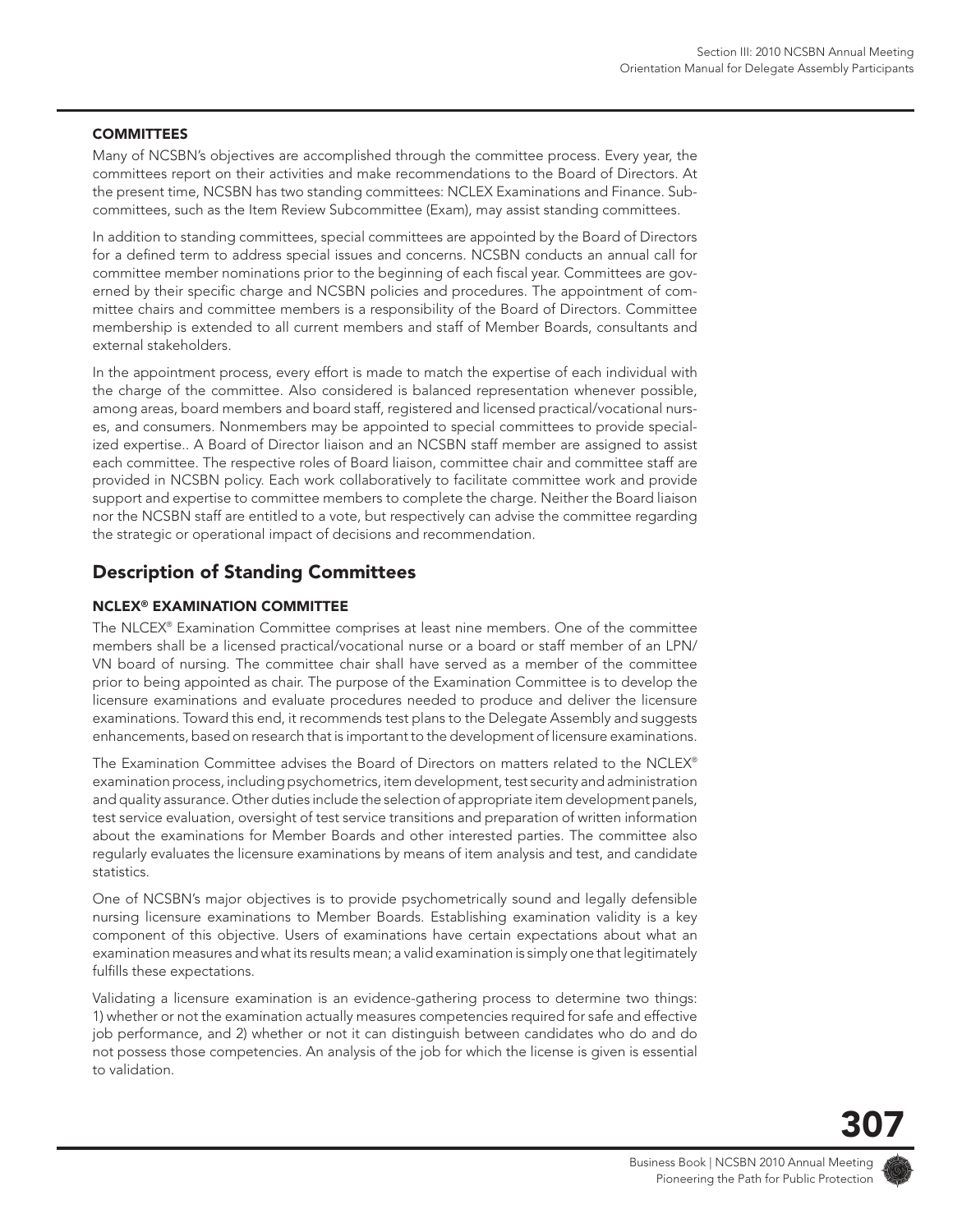There are several methods for analyzing jobs, including compilation of job descriptions, opinions of experts, and surveys of job incumbents. Regardless of the method used, the outcome of the job analysis is a description of those tasks that are most important for safe and effective practice. The results of the job analysis can be used to devise a framework describing the job, which can then be used as a basis for a test plan and for a set of instructions for item writers. The test plan is the blueprint for assembling forms of the test, and usually specifies major content or process dimensions and percentages of questions that will be allotted to each category within the dimension. The instructions for item writers may take the form of a detailed set of knowledge, skills and abilities (KSA) statements or competency statements which the writers will use as the basis for developing individual test items. By way of the test plan and KSA statements, the examination is closely linked to the important job functions revealed through the job analysis. This fulfills the first validation criterion: a test that measures important job-related competencies.

The second criterion, related to the examination's ability to distinguish between candidates who do and do not possess the important competencies, is most frequently addressed in licensure examinations through a criterion-referenced standard setting process. Such a process involves the selection of a passing standard to determine which candidates pass and which fail. Expert judges with first-hand knowledge of what constitutes safe and effective practice for entry-level nurses are selected to recommend a series of passing standards for this process. Judges are trained in conceptualizing the minimally competent candidate (performing at the lowest acceptable level), and they go through a structured process of judging success rates on each individual item of the test. Their pooled judgments result in identification of a series of recommended passing standards. Taking these recommendations along with other data relevant to identification of the level of competence, the Board of Directors sets a passing standard that distinguishes between candidates who do and do not possess the essential competencies, thus fulfilling the second validation criterion.

Having validation evidence based on job analysis and criterion-referenced standard setting processes and utilizing item construction and test delivery processes based on sound psychometric principles constitute the best legal defense available for licensing examinations. For most of the possible challenges that a candidate might bring against an examination, if the test demonstrably measures the possession of important job-related skills, its use in the licensure process is likely to be upheld in a court of law.

### FINANCE COMMITTEE

The Finance Committee comprises at least four members and the treasurer, who serves as the chair. The Committee reviews the annual budget, monitors NCSBN investments, and facilitates the annual independent audit. The Committee recommends the budget to the Board of Directors and advises the Board of Directors on fiscal policy to assure prudence and integrity of fiscal management and responsiveness to Member Board needs. It also reviews financial status on a quarterly basis.

### NCSBN STAFF

NCSBN staff members are hired by the chief executive officer. Their primary role is to implement the Delegate Assembly's and Board of Directors' policy directives and provide assistance to committees.

### GENERAL DELEGATE ASSEMBLY INFORMATION

The business agenda of the Delegate Assembly is prepared and approved by the Board of Directors. At least 45 days prior to the Annual Meeting, Member Boards are sent the recommendations to be considered by the Delegate Assembly. A Business Book is provided to all Annual Meeting registrants which contains the agenda, reports requiring Delegate Assembly action, reports of the Board of Directors, reports of special and standing committees, and strategic initiatives and objectives.

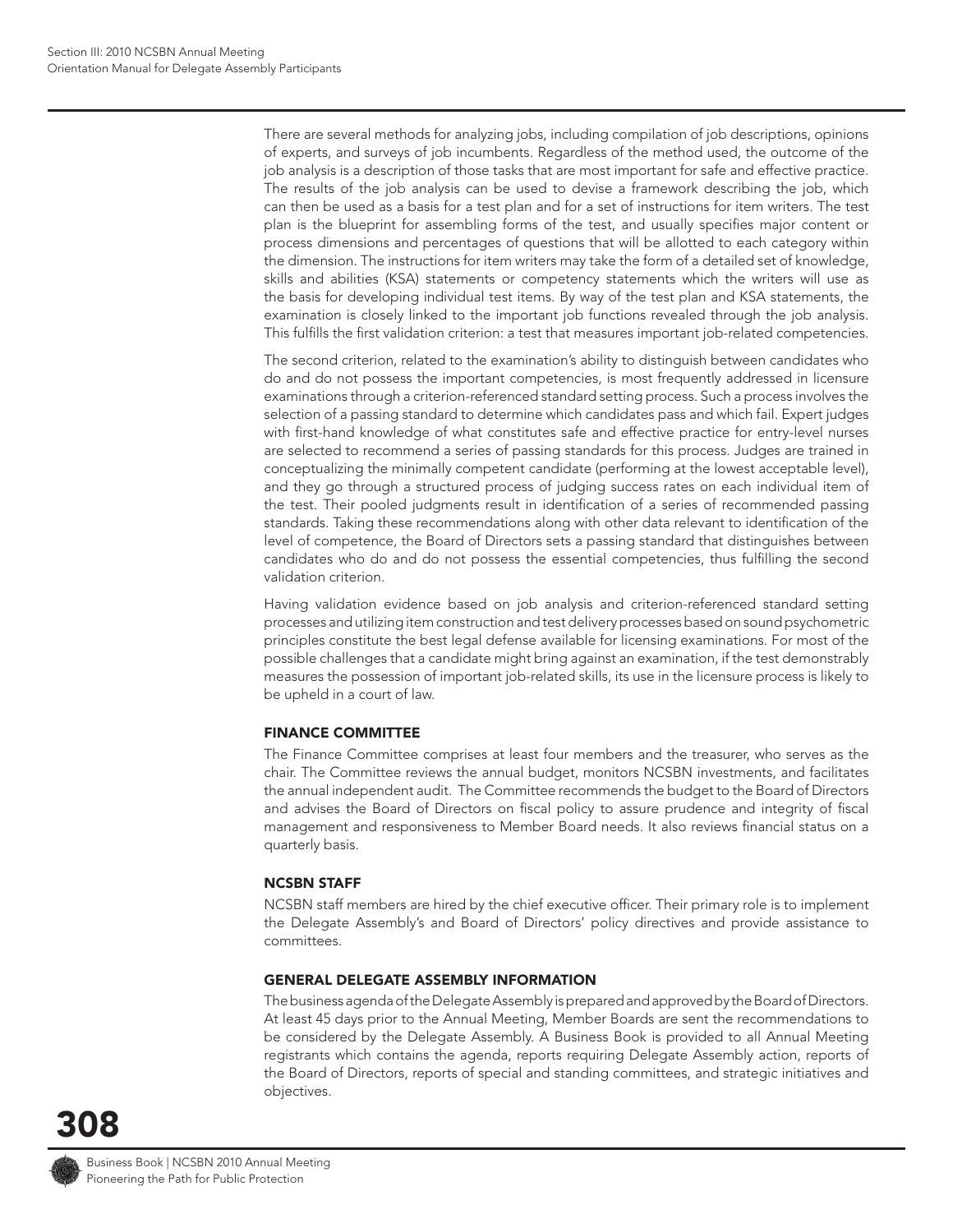Prior to the annual session of the Delegate Assembly, the president appoints the credentials, resolutions, and elections committees, as well as the Committee to Approve Minutes. The president may also appoint a timekeeper, a parliamentarian and pages.

The function of the Credentials Committee is to provide delegates with identification bearing the number of votes to which the delegate is entitled. It also presents oral and written reports at the opening session of the Delegate Assembly and immediately preceding the election of officers and the Leadership Succession Committee. The Elections Committee conducts all elections that are decided by ballot in accordance with the bylaws and standing rules. The Resolutions Committee initiates resolutions if deemed necessary and receives, edits, and evaluates all others in terms of their relationship to NCSBN's mission and fiscal impact to the organization. At a time designated by the president, it reports to the Delegate Assembly.

The parliamentarian keeps minutes of the Delegate Assembly. These minutes are then reviewed, corrected as necessary and approved by the Committee to Approve Minutes, which includes the chief executive officer who serves as corporate secretary.

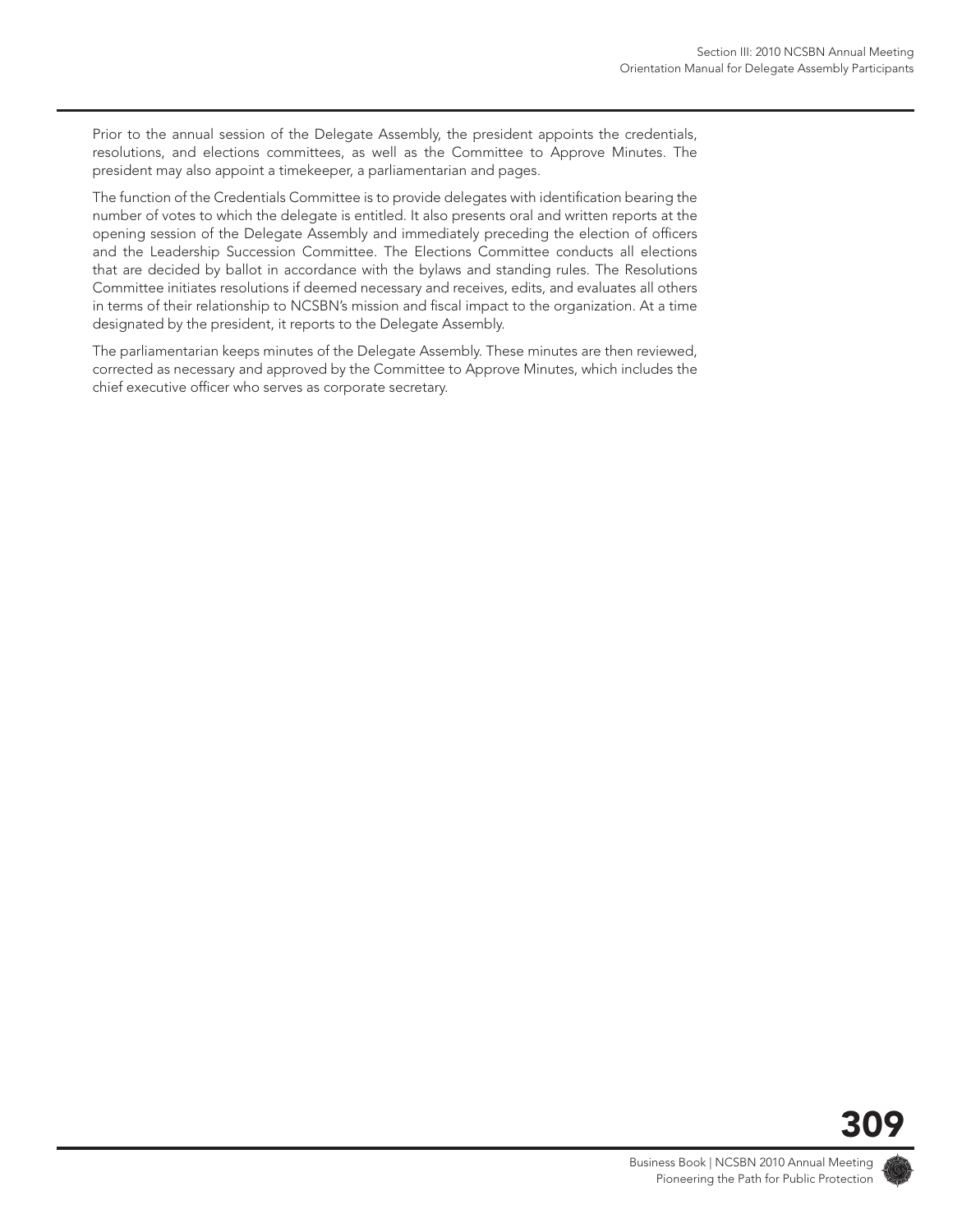Section III: 2010 NCSBN Annual Meeting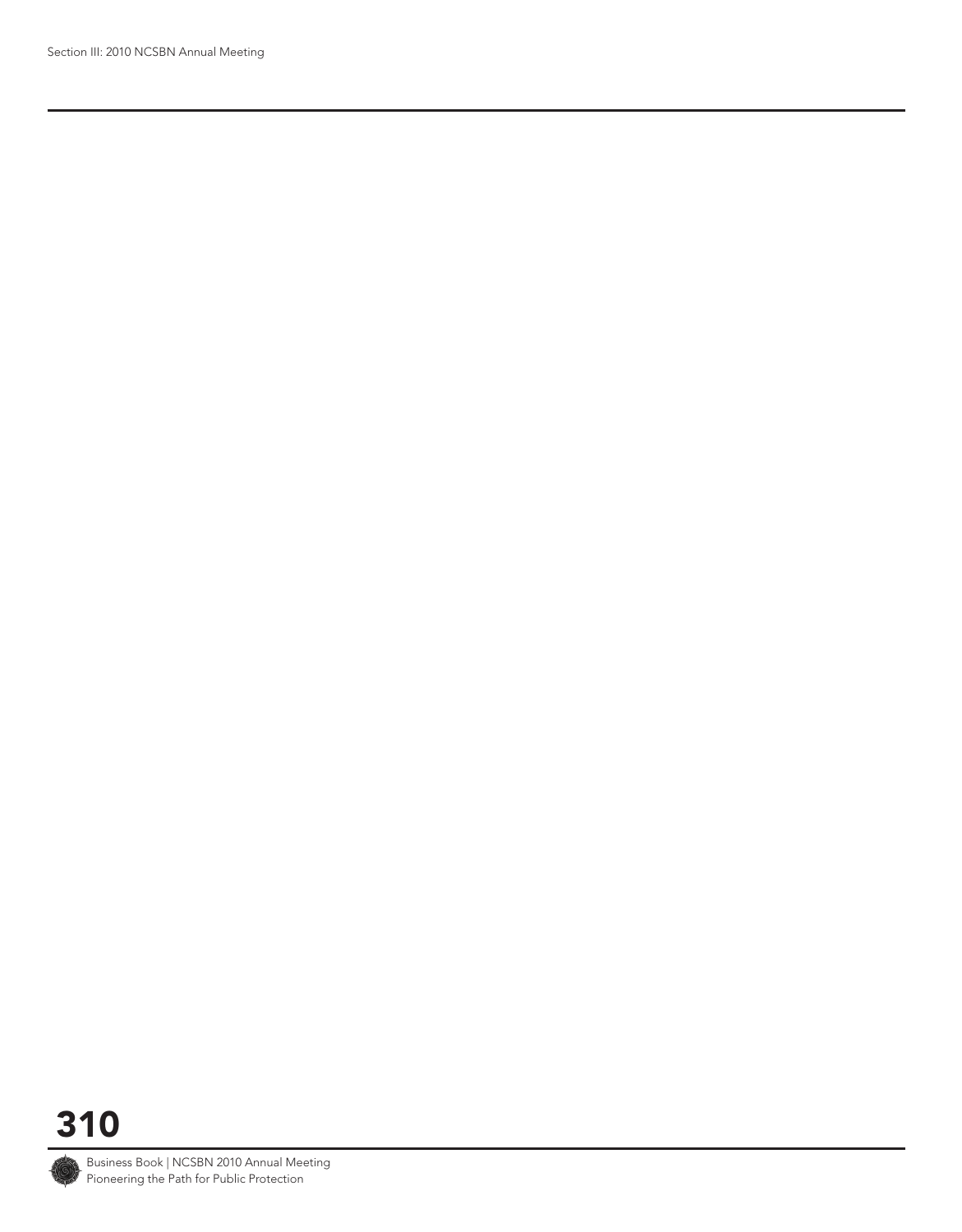### <span id="page-12-0"></span>NCSBN Organizational Chart



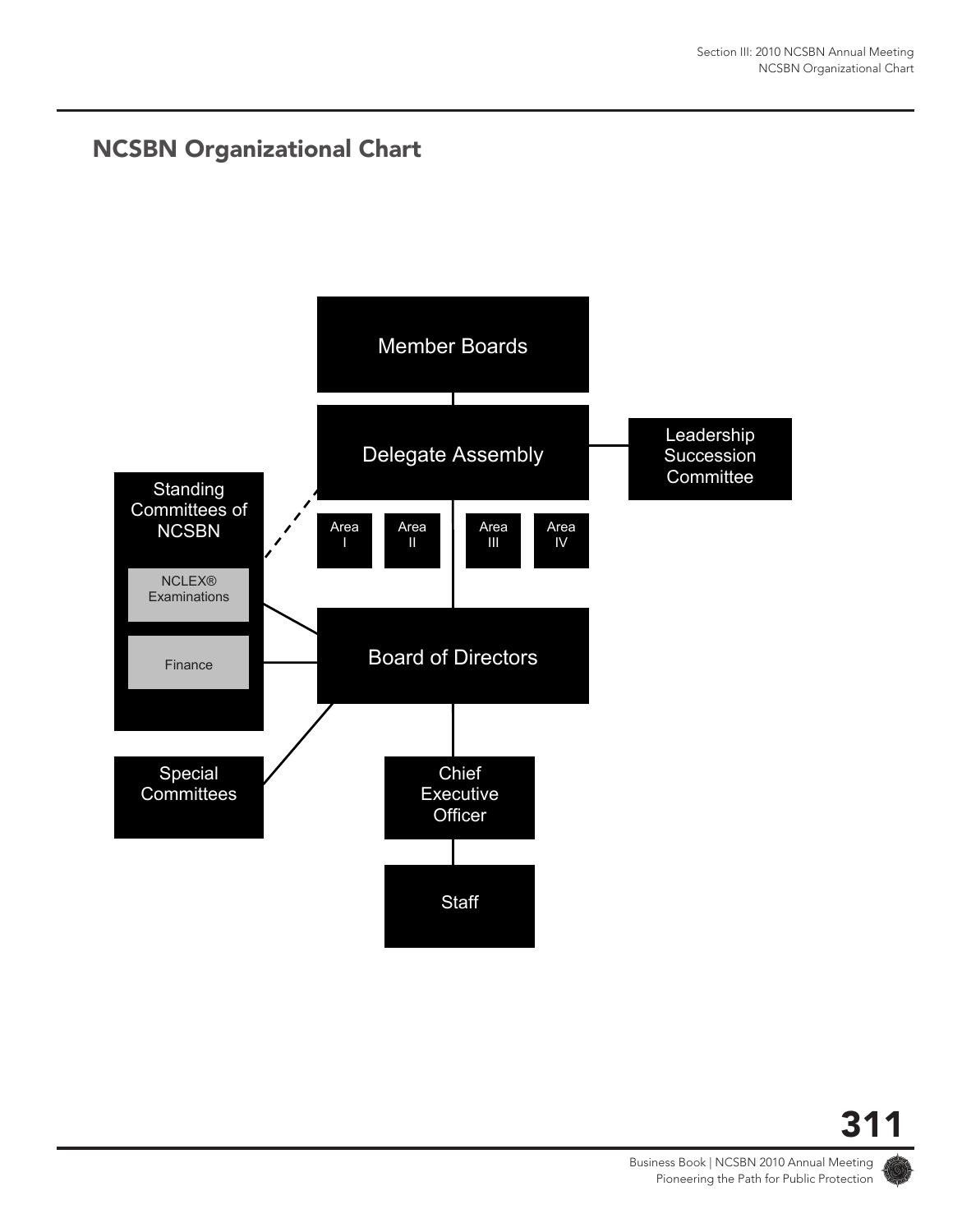Section III: 2010 NCSBN Annual Meeting

# 312

Business Book | NCSBN 2010 Annual Meeting Pioneering the Path for Public Protection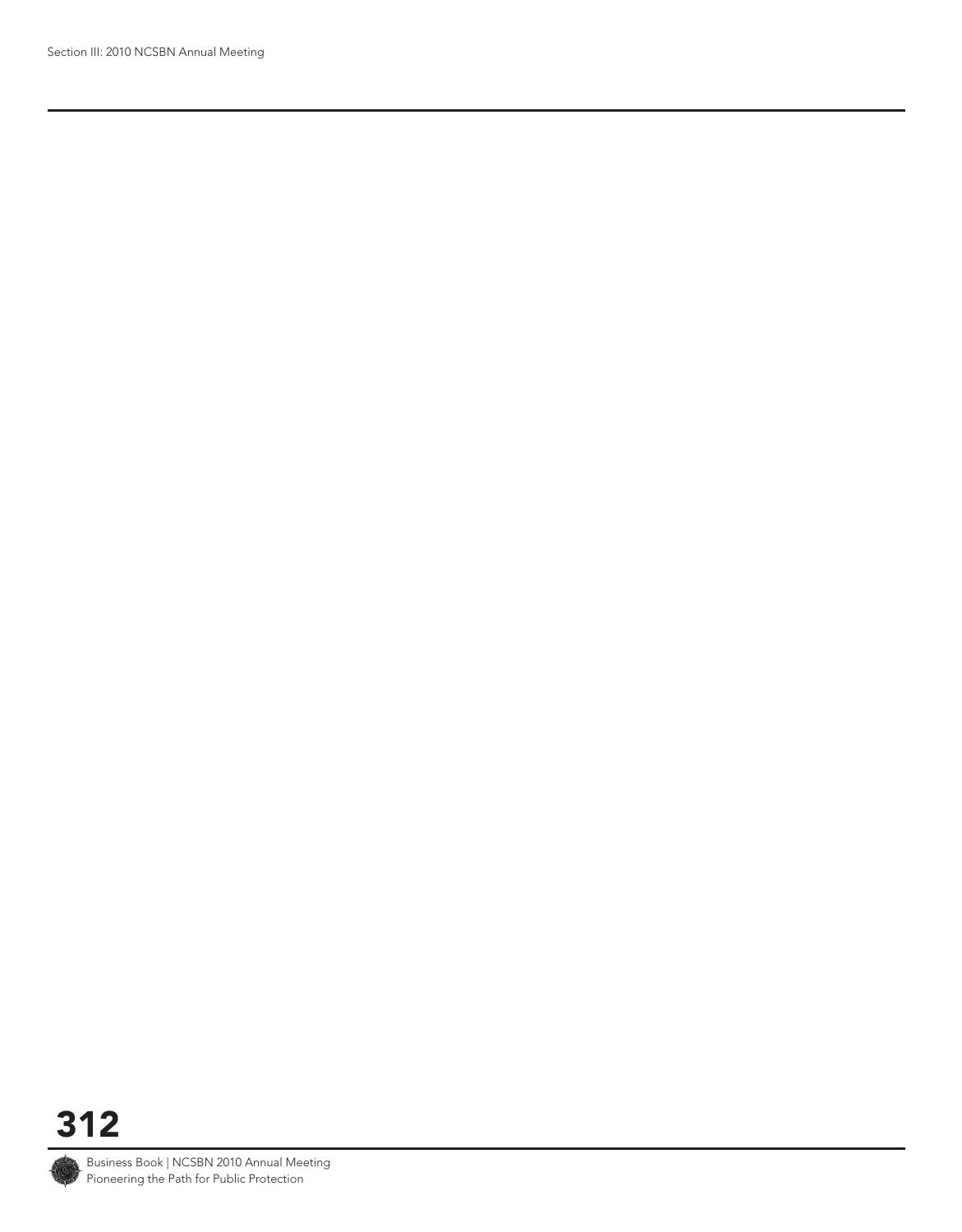### <span id="page-14-0"></span>NCSBN Glossary

## A

### Accredit

To recognize (such as an educational institution or certification agency) as maintaining standards that qualify the graduates for admission to higher or more specialized institutions or for professional practice.

### Accrediting Agency

An organization that establishes and maintains standards for professional nursing programs and recognizes those programs that meet these standards.

*See Nursing School Accrediting Agency entry.*

### Administrative Rules

Used by boards of nursing to promulgate rules/regulations to further interpret and implement the Nursing Practice Act, as authorized in most jurisdictions. Rules/regulations cannot conflict with law and once adopted, have the force and effect of law.

### Advanced Practice Registered Nurse (APRN)

A nurse:

- who has completed an accredited graduate-level education program preparing him/her for one of the four recognized APRN roles;
- who has passed a national certification examination that measures APRN role and population-focused competencies and who maintains continued competence as evidenced by recertification in the role and population through the national certification program;
- who has acquired advanced clinical knowledge and skills preparing him/ her to provide direct care to patients; as well as a component of indirect care; however the defining factor for all APRNs is that a significant component of the education and practice focuses on direct care of individuals;
- who's practice builds on the competencies of registered nurses (RNs) by demonstrating a greater depth and breadth of knowledge, a greater synthesis of data, increased complexity of skills and interventions, and greater role autonomy;
- who has been educationally prepared to assume responsibility and accountability for health promotion and/or maintenance as well as the assessment, diagnosis and management of patient problems, which includes the use and prescription of pharmacologic and nonpharmacologic interventions;
- who has clinical experience of sufficient depth and breadth to reflect the intended license; and
- who has obtained a license as an APRN in one of the four APRN roles: certified registered nurse anesthetist (CRNA), certified nurse-midwife (CNM), clinical nurse specialist (CNS) or certified nurse practitioner (CNP).

### Alternative Dispute Resolution (ADR)

A forum or means for resolving disputes (as arbitration or private judging) that exists outside the state or federal judicial system.

### Alternative Item Format

Previously known as an innovative item format; an NCLEX® examination item (question) that takes advantage of technology and uses a format other than standard, fouroption, multiple-choice items to assess candidate ability. Alternative item formats may include multiple-response items (requiring a candidate to select one or more than one response); fill-in-the-blank items (requiring a candidate to type in number(s) within a calculation item); "hot spot" items (asking a candidate to identify an area on a picture or graphic); an exhibit format (where candidates are presented with a problem and use the information in the exhibit to answer the problem); and a drag-and-drop item type (requiring a candidate to move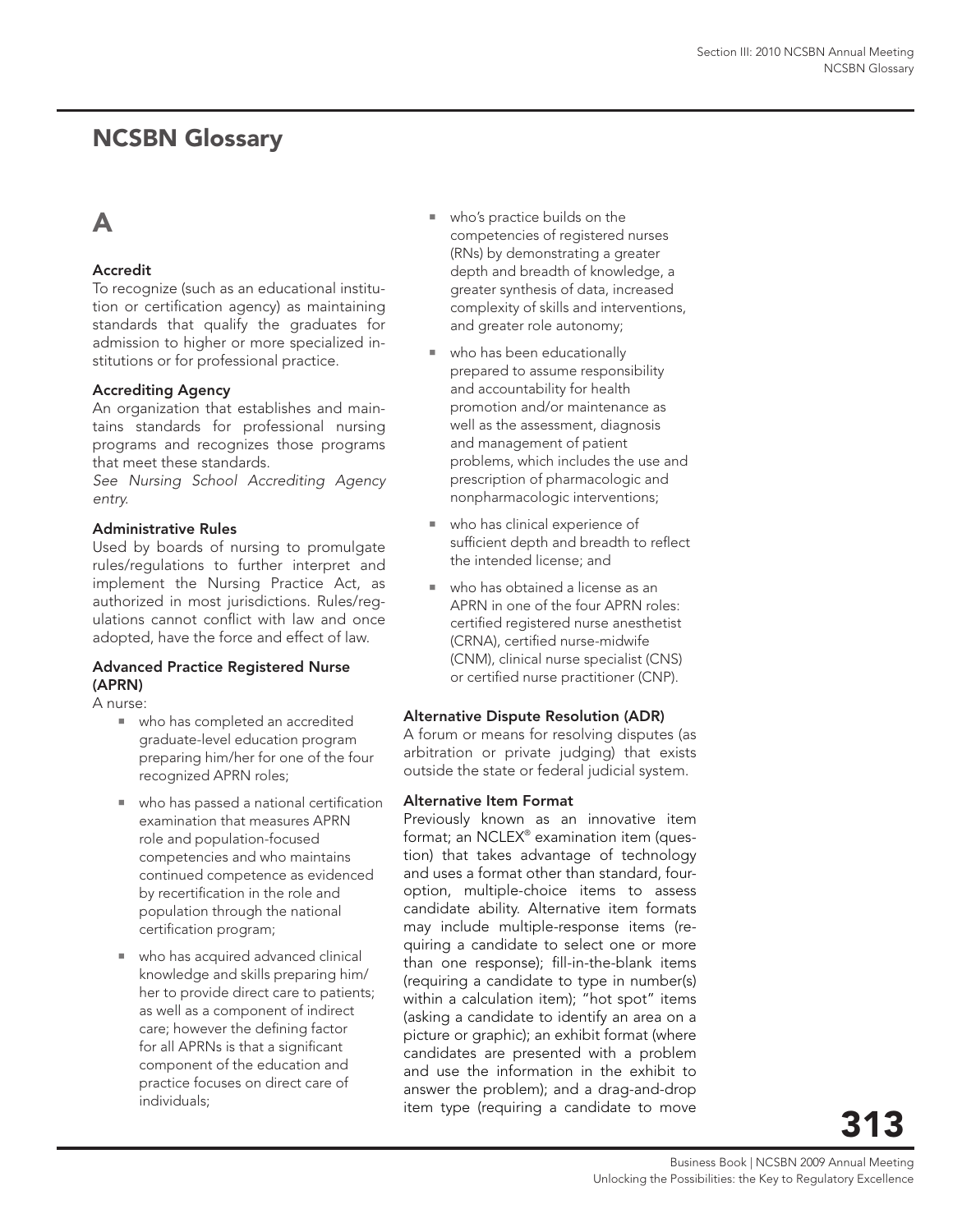### References

- 1. American Academy of Nurse Practitioners website. *About AANP*. Retrieved 2 March 2009, from http://www.aanp.org/ AANPCMS2/AboutAANP/
- 2. American Association of Colleges of Nursing website. *About AACN*. Retrieved 2 March 2009, from http://www. aacn.nche.edu/ContactUs/ index.htm
- 3. American Association of Critical Care Nurses website. *AACN fact sheet.* Retrieved 2 March 2009, from http://classic.aacn. org/AACN/mrkt.nsf/vwdoc/ CNFactSheet?opendocument
- 4. American Association of Nurse Anesthetists website. *About AANA*. Retrieved 2 June 2010, from http://www.aana.com/ about.aspx?=46
- 5. American College of Nurse-Midwives website. *About us.*  Retrieved 2 March 2009, from http://www.midwife.org/about. cfm
- 6. American Dental Association website. *ADA mission & values.* Retrieved 2 March 2009, from http://www.ada.org/ada/ about/mission/index.asp
- 7. American Dietetic Association website. Retrieved 2 March 2009, from http://www.eatright. org
- 8. AILA.org website. *About AILA*. Retrieved 2 March 2009, from http://www.aila.org/content/ default.aspx?docid=1021
- 9. American Medical Association website. *Our mission.* Retrieved 2 March 2009, from http://www.ama-assn.org/ama/ pub/about-ama/our-mission. shtml

and sequence options to provide the correct answer). Any item format, including standard multiple-choice items, may include charts, tables or graphic images.

### Alternative Program

A voluntary, private opportunity for chemically dependent nurses who meet specified criteria to have their recovery closely monitored by program staff in lieu of disciplinary action.

### American Academy of Nurse Practitioners (AANP)

A full-service professional membership organization in the U.S. for nurse practitioners of all specialties.<sup>1</sup>

### American Association of Colleges of Nursing (AACN)

The national voice for America's baccalaureate and higher degree nursing education programs. AACN's educational, research, governmental advocacy, data collection, publications and other programs work to establish quality standards for bachelor- and graduate-degree nursing education, assist deans and directors to implement those standards, influence the nursing profession to improve health care, and promote public support of baccalaureate and graduate education, research and practice in nursing.<sup>2</sup>

### American Association of Critical Care Nurses (AACN)

The largest specialty nursing organization in the world, representing the interests of more than 500,000 nurses who are charged with the responsibility of caring for acutely and critically ill patients. The association is dedicated to providing their members with the knowledge and resources necessary to provide optimal care to critically ill patients.<sup>3</sup>

### American Association of Nurse Anesthetists (AANA)

A professional association representing more than 40,000 certified registered nurse anesthetists (CRNAs) and student nurse anesthetists nationwide. The AANA promulgates education, practice standards and guidelines, and affords consultation to both private and governmental entities regarding nurse anesthetists and their practice.<sup>4</sup>

### American College of Nurse-Midwives (ACNM)

A professional association that provides research, accredits midwifery education programs, administers and promotes continuing education programs, establishes clinical practice standards, and creates liaisons with state and federal agencies and members of Congress. The mission of ACNM is to promote the health and well-being of women and infants within their families and communities through the development and support of the profession of midwifery as practiced by certified nurse-midwives (CNMs) and certified midwives (CMs).<sup>5</sup>

### American Dental Association (ADA)

A professional association of dentists committed to the public's oral health, ethics, science and professional advancement; leading a unified profession through initiatives in advocacy, education, research and the development of standards.<sup>6</sup>

### American Dietetic Association (ADA)

The nation's largest organization of food and nutrition professionals committed to improving the nation's health and advancing the profession of dietetics through research, education and advocacy.<sup>7</sup>

### American Immigration Lawyers Association (AILA)

A national association of more than 11,000 attorneys and law professors who practice and teach immigration law. AILA member attorneys represent U.S. families seeking permanent residence for close family members, as well as U.S. businesses seeking talent from the global marketplace. AILA members also represent foreign students, entertainers, athletes and asylum seekers, often on a pro bono basis.<sup>8</sup>

### American Medical Association (AMA)

The national professional organization for all physicians; helps doctors help patients by uniting physicians nationwide to work on the most important professional and public health issues.<sup>9</sup>

### American Midwifery Certification Board (AMCB)

The national certifying body for certified nurse-midwives (CNMs) and certified midwives (CMs); formerly known as the ACNM Certification Council, Inc. (ACC).ACC's mis-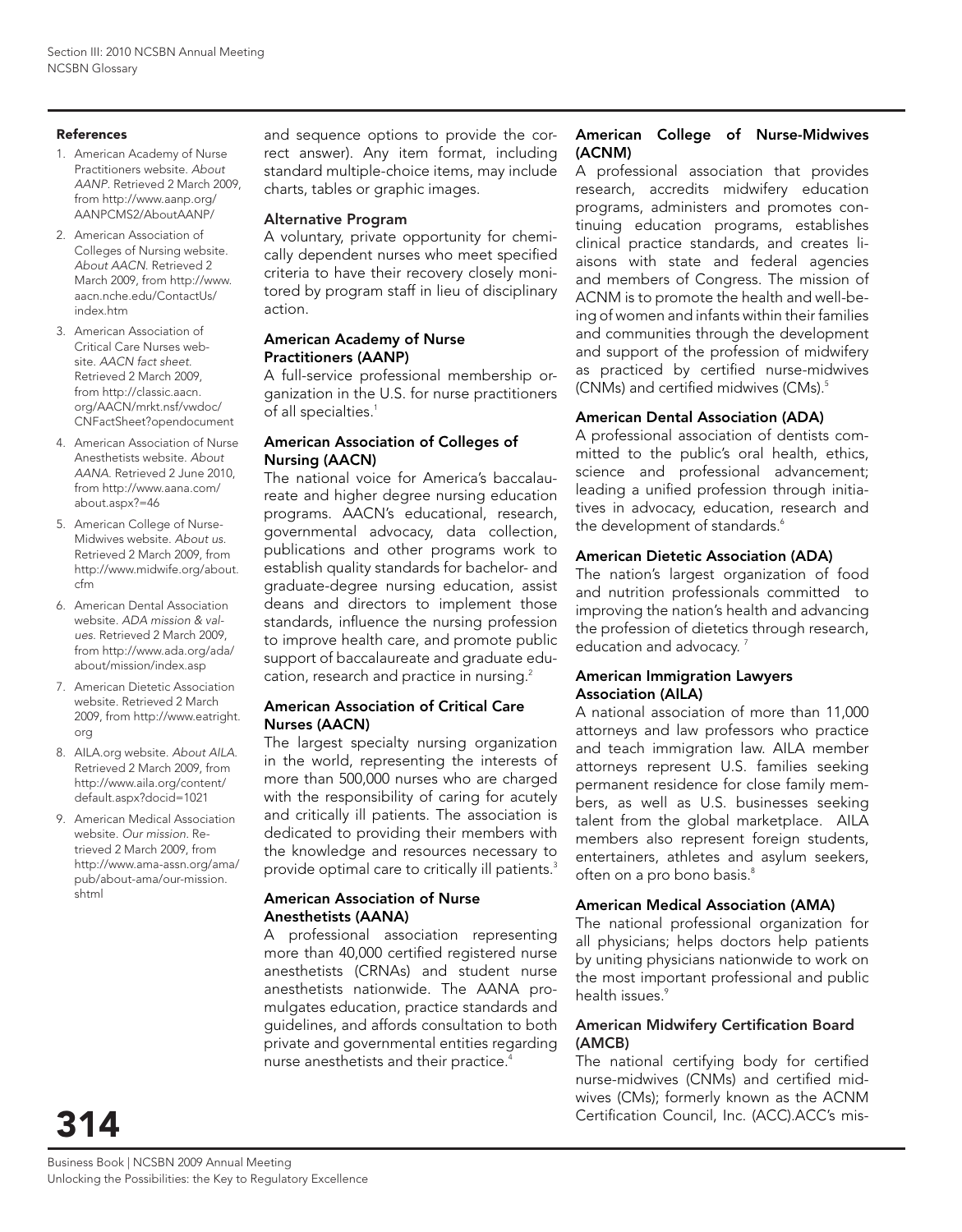sion is to protect and serve the public by providing the certification standard for individuals educated in the profession of midwifery.<sup>10</sup>

### American Nurses Association (ANA)

The only full-service professional organization representing the interests of the nation's 3.1 million registered nurses. The ANA advances the nursing profession by fostering high standards of nursing practice, promoting the economic and general welfare of nurses in the workplace, projecting a positive and realistic view of nursing, and by lobbying Congress and regulatory agencies on health care issues affecting nurses and the public.<sup>11</sup>

### American Nurses Credentialing Center (ANCC)

A subsidiary of the American Nurses Association, the ANCC provides credentialing programs that certify nurses in specialty practice areas; recognizes health care organizations for promoting safe, positive work environments; and accredits providers of continuing nursing education.<sup>12</sup>

### American Organization of Nurse Executives (AONE)

A subsidiary of the American Hospital Association and a national organization of more than 7,000 nurses who design, facilitate and manage care. AONE provides leadership, professional development, advocacy and research to advance nursing practice and patient care, promote nursing leadership excellence and shape public policy for health care.<sup>13</sup>

### Americans for Nursing Shortage Relief (ANSR)

ANSR is comprised of 49 national nursing organizations that have united to address the nursing shortage and the nursing faculty shortage. Since 2001, ANSR has worked to change public policy to alleviate the nursing shortage.<sup>14</sup>

### Americans with Disabilities Act (ADA)

This federal law prohibits private employers, state and local governments, employment agencies, and labor unions from discriminating against qualified individuals with disabilities in job application procedures, hiring, firing, advancement, compensation, job training and other terms, conditions and

privileges of employment. An individual with a disability is a person who has a physical or mental impairment that substantially limits one or more major life activities, has a record of such an impairment or is regarded as having such an impairment.<sup>15</sup>

### Annual Report

A yearly summary of both financial accounting information and the activities of the organization. It highlights the strategic plan and future goals, as well as discussing the environmental context in which NCSBN operates. Its primary function is to serve as a marketing communications tool to reinforce branding efforts to NCSBN's diverse target audiences.

### Application for License

The form(s) an individual submits to a board of nursing to request a license to practice nursing in that state or jurisdiction.

### Application Packet

All information necessary to apply to a board of nursing for a nursing license.

### APRN Annual Certification Program Survey

Results of an annual survey of APRN certification programs regarding their certification examination. Contains information such as accreditation status, credential granted, exceptions and pass rates.

### APRN Certification

A credential issued by a national certifying body that is used as a requirement for certain types of licensure, meeting specified requirements acceptable to the board of nursing.

### APRN Certification Programs

Certification programs developed for APRNs. In January 2002, the NCSBN Board of Directors approved criteria for both certification programs that were developed by the Advanced Practice Task Force. The *Requirements for Accrediting Agencies* and the *Criteria for Certification Programs* represent required elements of certification programs that would result in a legally defensible examination suitable for the regulation of advanced practice nurses.

- 10. AMCB website. *About us*. Retrieved 2 March 2009, from http://www.amcbmidwife. org/c/104/about-us
- 11. ANA Nursing World website. *About the ANA*. Retrieved 2 June 2010, from http://www. nursingworld.org/Functional-MenuCategories/AboutANA. aspx
- 12. American Nurses Credentialing Center website. Retrieved 2 March 2009, from http://www. nursecredentialing.org/
- 13. Hospitalconnect.com: AONE website. *Welcome to AONE*. Retrieved 2 June 2010, from http://www.aone.org/aone/ about/home.html
- 14. AWHONN: Association of Women's Health, Obstetric and Neonatal Nurses website. *Health policy & legislation.* Retrieved 2 June 2010, from http://www.awhonn.org/ awhonn/content.do?name=05\_ ealthPolicyLegislation%2F5E1\_ ANSR.htm
- 15. EEOC U.S. Equal Employment Opportunity Commission website. *Facts about the Americans with disabilities act*. Retrieved 2 March 2009, from http://www. eeoc.gov/facts/fs-ada.html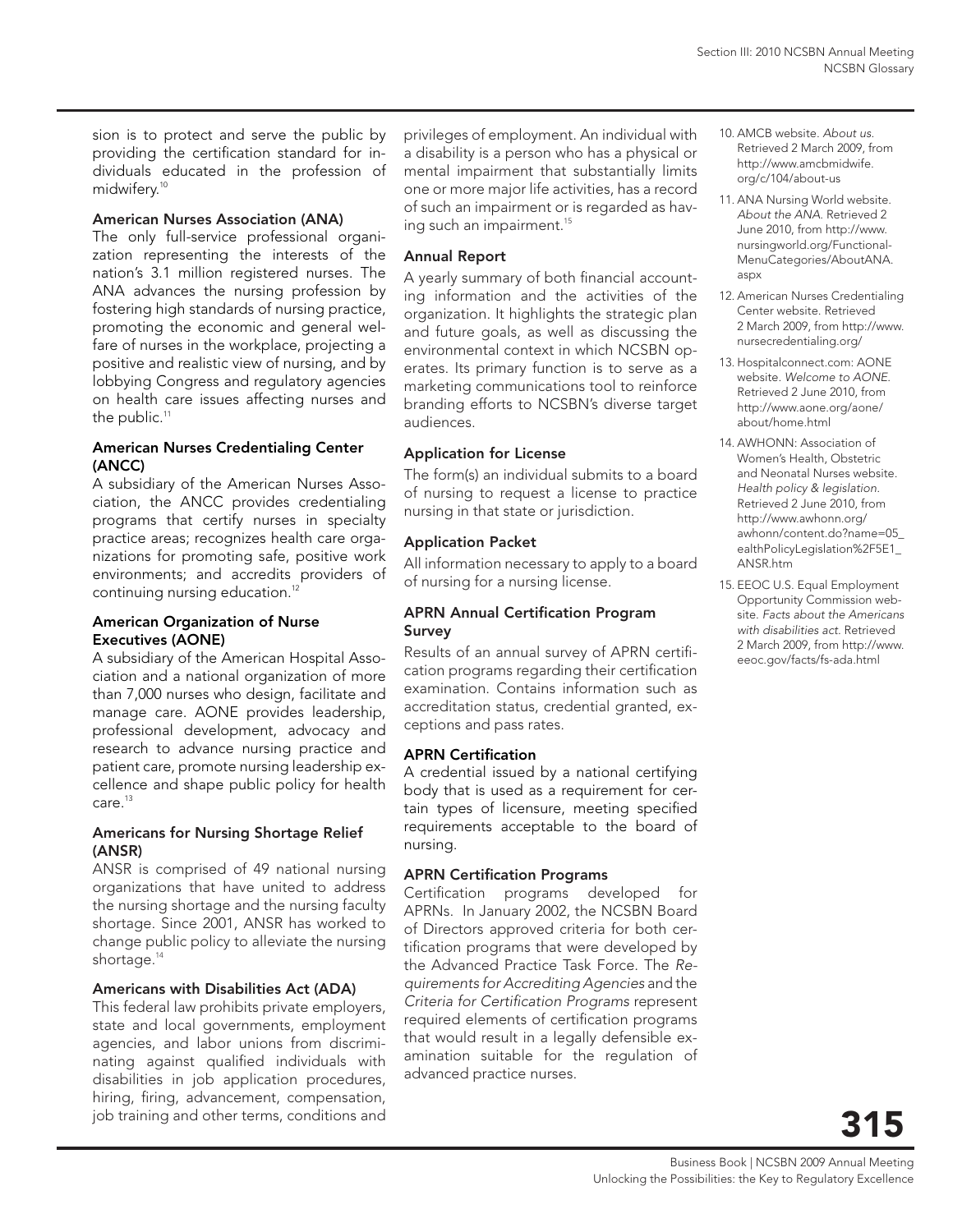### APRN Compact

Addresses the need to promote consistent access to quality, advanced practice nursing care within states and across state lines. The Uniform APRN Licensure/Authority to Practice Requirements, developed by NCSBN with APRN stakeholders in 2000, establishes the foundation for this APRN Compact. Similar to the existing Nurse Licensure Compact for recognition of RN and LPN licenses, the APRN Compact offers states the mechanism for mutually recognizing APRN licenses/ authority to practice. This is a significant step forward for the increasing access and accessibility to qualified APRNs. A state must either be a member of the current nurse licensure compact for RN and LPN, or choose to enter into both compacts simultaneously to be eligible for the APRN Compact.

### APRN Criterion Comparison Paper (Members Only)

A comparison of APRN certification examinations with the NCSBN criteria.

### APRN ListServ

Open to board members, executive officers of boards of nursing and staff who work with APRN issues. Used for discussion of APRN regulatory issues.

### Area

One of four designated geographic regions of NCSBN Member Boards.

| Area I                                                                                                                                                                              | Area II                                                                                                                                                                                            | Area III                                                                                                                                                                               | Area IV                                                                                                                                                                                             |
|-------------------------------------------------------------------------------------------------------------------------------------------------------------------------------------|----------------------------------------------------------------------------------------------------------------------------------------------------------------------------------------------------|----------------------------------------------------------------------------------------------------------------------------------------------------------------------------------------|-----------------------------------------------------------------------------------------------------------------------------------------------------------------------------------------------------|
| Alaska                                                                                                                                                                              | Illinois                                                                                                                                                                                           | Alabama                                                                                                                                                                                | Connecticut                                                                                                                                                                                         |
| American<br>Samoa<br>Arizona<br>California-RN<br>California-VN<br>Colorado<br>Guam<br>Hawaii<br>Idaho<br>Montana<br>Nevada<br>New Mexico<br>N. Mariana<br>Islands<br>Oregon<br>Utah | Indiana<br>lowa<br>Kansas<br>Michigan<br>Minnesota<br>Missouri<br>Nebraska<br>Nebraska<br><b>APRN Board</b><br>N. Dakota<br>Ohio<br>S. Dakota<br>W. Virginia-<br><b>RN</b><br>West Virginia-<br>PN | Arkansas<br>Florida<br>Georgia-RN<br>Georgia-PN<br>Kentucky<br>Louisiana-RN<br>Louisiana-PN<br>Mississippi<br>N. Carolina<br>Oklahoma<br>S. Carolina<br>Tennessee<br>Texas<br>Virginia | Delaware<br>District of<br>Columbia<br>Maine<br>Maryland<br>Massachu-<br>setts<br>New Hamp-<br>shire<br>New Jersey<br>New York<br>Pennsylvania<br>Rhode Island<br>Vermont<br>U.S. Virgin<br>Islands |
| Washington<br>Wyoming                                                                                                                                                               | Wisconsin                                                                                                                                                                                          |                                                                                                                                                                                        |                                                                                                                                                                                                     |

### Area Director

Type of NCSBN board member. A director is elected for each of NCSBN's geographic areas: I, II, III and IV. Responsibilities include

attending area meetings of the Member Boards at Midyear and Annual Meetings.

### Assessment Strategies

Test service for Canadian Nurses Association.

### Associate Member

An Associate Member is a nursing regulatory body or empowered regulatory authority from another country or territory, which is approved by the Delegate Assembly.

### Awards Committee

A committee of NCSBN charged with selection of annual award recipients and continuous review of the awards program.

### B

### Blueprint

The organizing framework for an examination that includes the percentage of items allocated to various categories. Also known as a test plan.

### Board Members Knowledge Network at Delegate Assembly

Provides an opportunity at Delegate Assembly for board members from the boards of nursing to network, share information and discuss emerging regulatory issues.

### Board of Nursing

The authorized state entity with the legal authority to regulate nursing. Legislatures enact the Nurse Practice Act for each state. Boards of nursing have the legal authority to license nurses and discipline nurses for unsafe practice. The mission of boards of nursing is to protect the health, safety and welfare of the public.

### Business Book

The Business Book contains the annual proceedings of Delegate Assembly, including the Business Agenda and Standing Rules, committee recommendations, rationale and fiscal impact statement, slate of candidates, and annual reports of the president, board of directors, each standing committee, and test services.

### Bylaws

The rules that govern the internal affairs of an organization.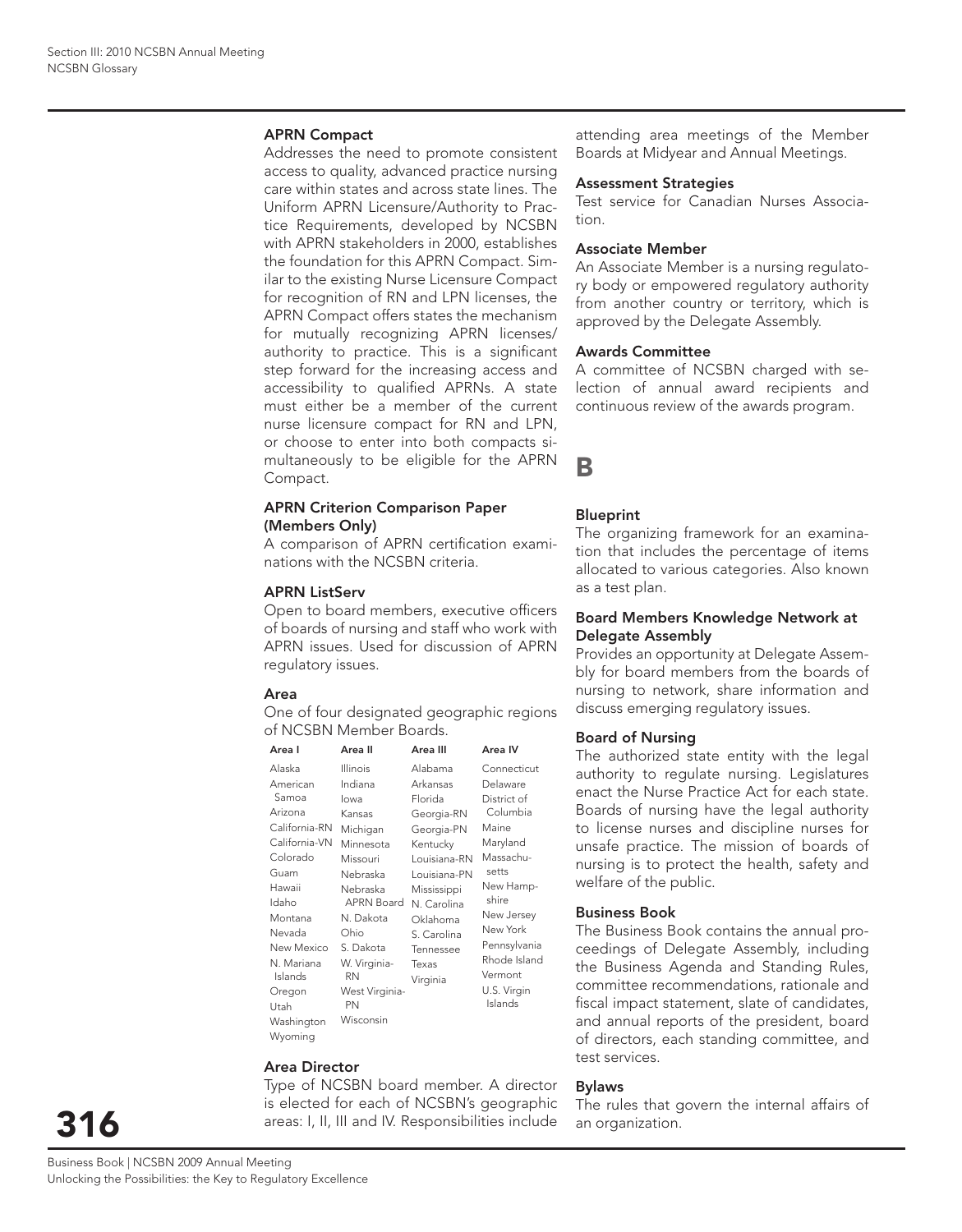## C

### Canadian Nurses Association

A federation of 11 provincial and territorial nursing associations representing more than 123,000 RNs.

### Canadian Registered Nurse Examination (CRNE)

The Canadian Nurses Association nurse licensure examinations.

### Candidate Performance Report (CPR)

An individualized, two-page document sent to candidates who fail the NCLEX exam. The CPR reflects candidate performance on various aspects of the NCLEX exam by test plan content area.

### Centers for Medicare & Medicaid Services (CMS)

An agency of the U.S. Department of Health & Human Services (HHS); formerly called the Health Care Financing Administration (HCFA).

### **Certification**

The voluntary process by which a nongovernmental entity grants a time-limited recognition and use of a credential to an individual after verifying that he or she has met predetermined and standardized criteria. It is the vehicle that a profession or occupation uses to differentiate among its members using standards sometimes developed through a consensus-driven process based on existing legal and psychometric requirements.16

### Certification Program

An examination designed by a certifying body to evaluate candidates for advanced practice nursing.

### Certified Funds

Certified check, cashiers check or money order are the forms of certified funds acceptable to NCSBN.

### Certified Nurse-Midwife (CNM)

Certified nurse-midwives (CNMs) are RNs with additional training around delivering babies and providing prenatal and postpartum care to women. To become certified, CNMs must graduate from a nurse-midwifery program accredited by the American College of Nurse-Midwives and

pass a national certification exam. CNMs are educated in both nursing and midwifery and can practice anywhere in the  $U.S.^{17}$ *See Advanced Practice Registered Nurse entry.* 

### Certified Registered Nurse Anesthetist (CRNA)

Anesthesia professionals who safely administer approximately 30 million anesthetics to U.S. patients each year.<sup>18</sup>

*See Advanced Practice Registered Nurse entry.*

### Certifying Body for Nurses

A nongovernmental agency that validates by examination, based on predetermined standards, an individual nurse's qualifications and knowledge for practice in a defined functional or clinical area of nursing.

### Citizen Advocacy Center (CAC)

A non-profit, non-partisan community legal organization dedicated to building democracy for the 21st century. Center community lawyers and volunteers focus on strengthening the citizenry's capacity and motivation to participate in civic affairs, building community resources and improving democratic protocols within our community institutions. Through public education, community organizing, issue advocacy and precedentsetting litigation in state and federal courts, the Center forges ahead with programs to advance civic life. The Center is a free public resource to the community.<sup>19</sup>

### Clinical Nurse Specialist (CNS)

An APRN who has graduate preparation (master's or doctorate) in nursing as a clinical nurse specialist.

*See also Advanced Practice Registered Nurse entry.* 

### Commission on Collegiate Nursing Education (CCNE)

An autonomous accrediting agency contributing to the improvement of the public's health. CCNE ensures the quality and integrity of baccalaureate and graduate education programs focused on preparing effective nurses. CCNE serves the public interest by assessing and identifying programs that engage in effective educational practices. As a voluntary, self-regulatory process, CCNE accreditation supports and encourages

- 16. Institute for Credentialing Excellence website. *NOCA's Basic Guide to Credentialing Terminology*. Retrieved 2 June 2010, from http://www.credentialingexcellence.org/portals/0/ nocasbasicguidetocredentialingterminology.pdf
- 17. *All Nursing Schools website*. *Become a certified nurse-midwife*. Retrieved 2 March 2009, from http://www.allnursingschools.com/faqs/cnm.php
- 18. American Association of Nurse Anesthetists website. (n.d.) *Questions and Answers: A Career in Nurse Anesthesia*. Retrieved 2 June 2010, from http://www.aana.com/qualifications.aspx
- 19. Citizen Advocacy Center website. *About us*. Retrieved 2 March 2009, from http://www. citizenadvocacycenter.org/ about.html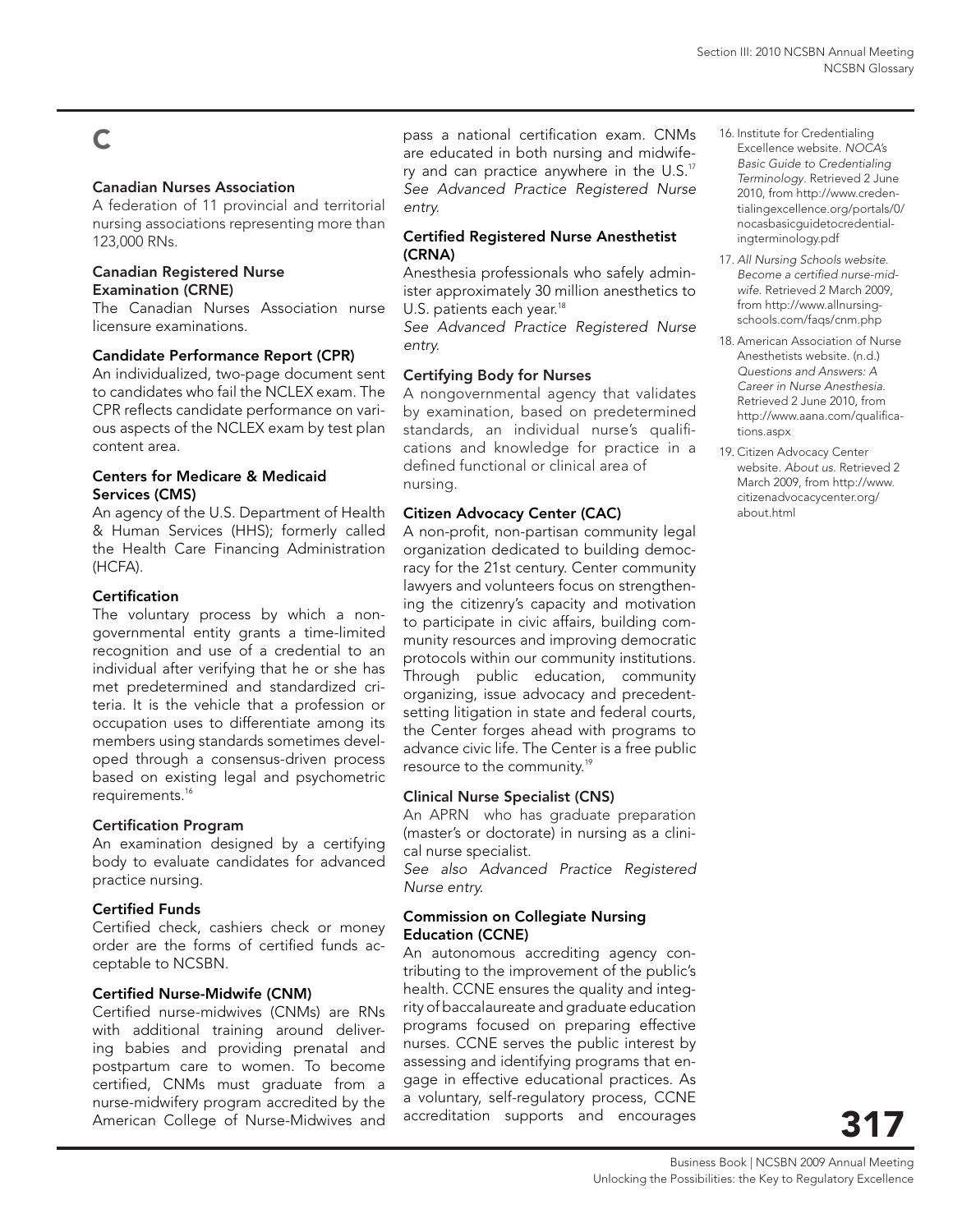- 20. American Association of Colleges of Nursing (AACN) website. *CCNE accreditation*. Retrieved 2 March 2009, from http://www.aacn.nche.edu/ Accreditation/
- 21. CGFNS International website. *Who we are/what we do*. Retrieved 2 March 2009, from www.cgfns.org/sections/about/
- 22. National Board on Certification & Recertification of Nurse Anesthetists website. Retrieved 2 June 2010, from www.nbcrna. com/certification.html

continuing self-assessment by nursing education programs and the continuing growth and improvement of collegiate professional education.<sup>20</sup>

### CGFNS (Commission on Graduates of Foreign Nursing Schools) International

An immigration-neutral nonprofit organization that is internationally recognized as an authority on credentials evaluation pertaining to the education, registration and licensure of nurses and other health care professionals worldwide. It provides products and services that validate international professional credentials and supports international regulatory and educational standards for health care professionals. CGFNS International protects the public by ensuring that nurses and other health care professionals educated in countries other than the U.S are eligible and qualified to meet licensure, immigration and other practice requirements in the U.S.<sup>21</sup>

### Commitment to Ongoing Regulatory Excellence (CORE)

A system of performance measurement to determine best practices for nursing regulation, initially established to implement NCSBN's Commitment to Excellence in Nursing Regulation project.

### Compendium on NCSBN Policy and Position Statements

Collection of NCSBN policy and position statements; updated twice a year. Available online at www.ncsbn.org/149.htm.

### Computerized Adaptive Testing (CAT)

A testing methodology used to administer NCLEX on a computer. The computer selects the items candidates receive as they take the examination, which gives them the best opportunity to demonstrate their competence. Each examinee's test is dynamically constructed, with each item selected to provide the maximum possible information, given responses made to previous items.

### Continued Competence Accountability Profile (CCAP)

No longer an active project of NCSBN, this project provided a framework for the licensed nurse to document learning needs, learning plans and goals/objectives, strategies for development and evaluation of the achievements of goals/objectives. It is

an expected activity of all licensed nurses to reflect upon lifelong learning activities and their application to daily practice. The profile was, in essence, the application of the nursing process to one's own competence, professional development and accountability.

### Continuing Education Unit (CEU)

Represents 10 contact hours in a formal education program.

### Continuous Quality Improvement Survey  $(C<sub>OD</sub>)$

Results of this annual survey sent to Member Boards are analyzed for program and service improvements.

### CORE Committee

A committee of NCSBN whose purpose is to provide oversight and guide development of a performance measurement system to be utilized by boards of nursing and to identify best practices.

### CORE Reports

Provides information and resources to NCSBN Member Boards to assist them in the development and implementation of a performance measurement system.

### *Council Connector*

One of the main sources for information on what is happening at NCSBN. The bimonthly, online public newsletter contains news about committee activities, updates from NCSBN departments, information about upcoming events and other information related to the work of NCSBN.

### Council on Certification of Nurse Anesthetists (CCNA)

Responsible for the certification of registered nurse anesthetists who meet all the criteria for entry into practice as a certified nurse anesthetist (CRNA). CCNA is also responsible for the development and administration of the National Certification Examination (NCE).<sup>22</sup>

### Council on Licensure, Enforcement and Regulation (CLEAR)

An organization of regulatory boards and agencies.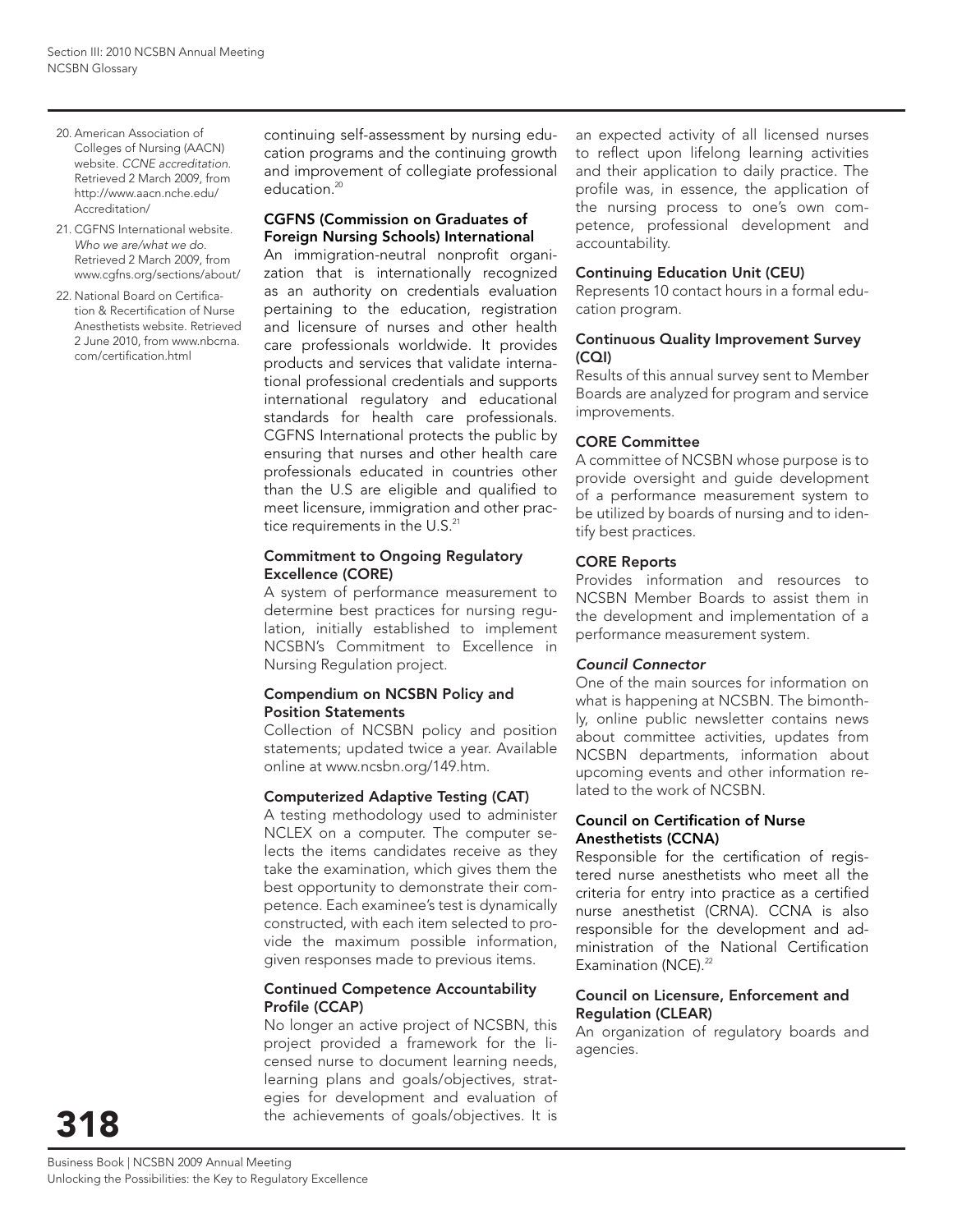## D

### Delegate Assembly (DA)

The membership body of NCSBN comprised of 60 Member Boards. It provides direction through adoption of the mission and strategic initiatives; approves all new memberships; approves the substance of all NCLEX exam contracts between the NCSBN and Member Boards; adopts test plans to be used for the development of the NCLEX exam; and establishes the fee for the NCLEX exam. Each Member Board is entitled to two votes.

### Delegate Orientation

Online continuing education course offered through NCSBN Interactive. This course is designed for boards of nursing staff members and board members who are new delegates and require an overview and understanding of the NCSBN Delegate Assembly.

### Delegation

Transferring authority to a competent individual to perform a selected nursing task in a selected situation. A licensed nurse retains accountability for the delegation.

### Differential Item Functioning (DIF)

A statistical measure of potential item bias between two groups of candidates (e.g., male/female, Caucasian/African-American).

### Director-at-Large

NCSBN Board of Directors position. Four directors are elected and represent the perspectives of the membership at large during meetings of the board.

### Directory of Medication Aide Programs

An annual publication available on the NCSBN website with contact information for states that offer medication aide programs.

### Directory of Nurse Aide Registries

An annual publication of contact information for state nurse aide registries including who maintains the registry and who investigates complaints for the state.

### Disciplinary Action Information

Information pertaining to disciplinary actions taken against and reported for a nursing license.

### Disciplinary Data Bank (DDB)

An NCSBN data management system used between 1981 and 2000 to provide a database of disciplinary actions reported by Member Boards. The DDB data was incorporated into Nur*sys*® , which continues to provide tracking of disciplinary data reported by boards of nursing.

### **Discipline**

The actions taken, as well as the process used, to investigate and resolve complaints received by boards of nursing regarding the practice and/or conduct of licensed nurses. Boards follow their jurisdiction's Administrative Procedures Act, as well as the State Nurse Practice Act and Nursing Administrative Rules/Regulations in providing due process (i.e., the procedural safeguards for the nurse of receiving notice, having an opportunity to respond to allegations and having a fair and objective decision maker) in the enforcement of nursing laws and rules.

### Discipline/Investigator Conference Call

A bimonthly conference call for investigators, attorneys and board staff who work with discipline cases. The format is to have a speaker offer a short presentation, often sending out handouts in advance, and then have a speaker dialogue with participants.

### Education Conference Call

E

A monthly conference call (except in August) for the boards' Education Consultants and other staff who work with education issues to network and discuss education issues.

### Education Information

Information pertaining to an individual's education relative to nursing and licensure.

### Education Knowledge Network at Delegate Assembly

A meeting at Delegate Assembly where board staff and board members, as well as interested external guests, network and discuss issues related to the regulation of nursing education.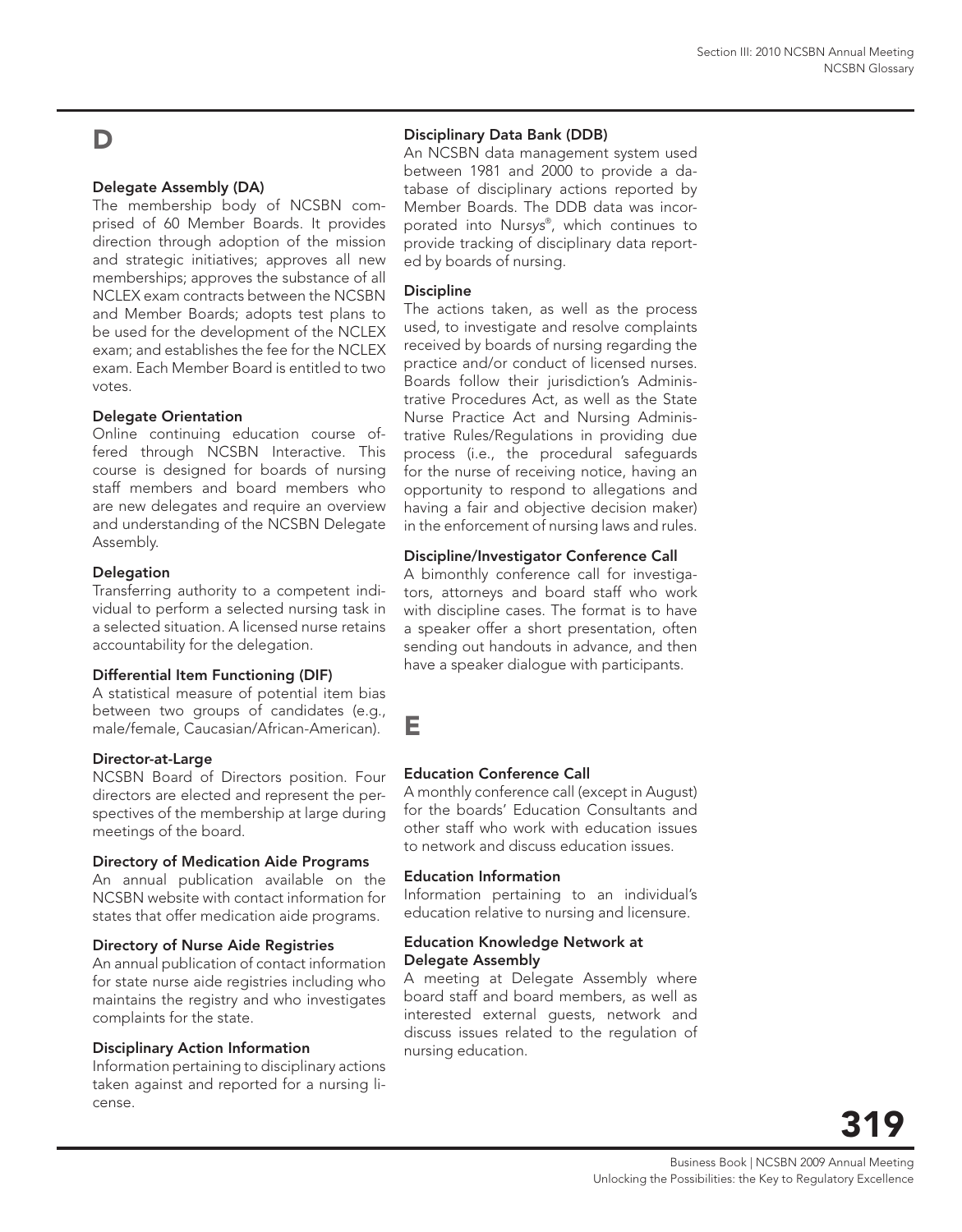### E-mail Alerts

Breaking news targeted for executive officers and/or member board presidents that is beneficial and/or time sensitive as it relates to the work of boards of nursing or the external environment.

### Encrypted Cookie

A small file that is stored as encrypted information on one's computer so that others are not able to read it.

### English as a Second Language (ESL)

NCSBN asks NCLEX candidates to identify their primary language. The possible categories are: (1) English; (2) English and another language; (3) another language; and (4) missing. Candidates who report their primary language as "English and another language" or "another language" are considered for research purposes to be ESL candidates.

### Examinee Performance Report (EPR)

Detailed report of a candidate's examination performance including item responses and response times.

### Executive Officer Coach Program

A one-on-one program intended to enhance the professional development of a new executive officer. The coaching program provides the opportunity for an experienced executive officer to facilitate the learning process for a new executive officer.

### Executive Officer Conference Call

Held every other month and designed for the executive officer of each board of nursing or one designee. The call provides for discussion of executive management.

### Executive Officer Network

Comprises of executive officers of all boards of nursing or board staff members designated by the executive officer. The network provides peer support and a communications network for executive officers.

### Executive Officer Networking Session at Delegate Assembly

Held every August at Delegate Assembly. This session is designed for the executive officer of each board of nursing, or one designee, and provides a peer support group and communication network for executive officers.

### Executive Officer Networking Session at Midyear Meeting

Held annually at the Midyear Meeting. This session is designed for the executive officer of each board of nursing, or one designee, and provides a peer support group and communication network for executive officers.

### Executive Officer Seminar

A two-day program for the executive officers of boards of nursing; designed to promote leadership and business management skill development.

### F

### Federation of Associations of Regulatory Boards (FARB)

An organization made up of an association of licensing boards, FARB provides a forum for individuals and organizations to share information related to professional regulation, particularly in the areas of administration, assessment and law. NCSBN holds a seat on the FARB Board of Directors.

### Fellow of Regulatory Excellence Institute (FRE)

A credential bestowed upon an individual who completed the four-year comprehensive educational and professional development curriculum within the Institute of Regulatory Excellence (IRE) Fellowship Program.

### Finance Committee

A standing committee of NCSBN charged to review the organization's annual budget, investments and audit.

### Fiscal Year (FY)

Oct. 1 to Sept. 30 at NCSBN.

G

### Guaranteed Funds

Certified check, cashier's check, or a money order are the forms of guaranteed funds acceptable by NCSBN.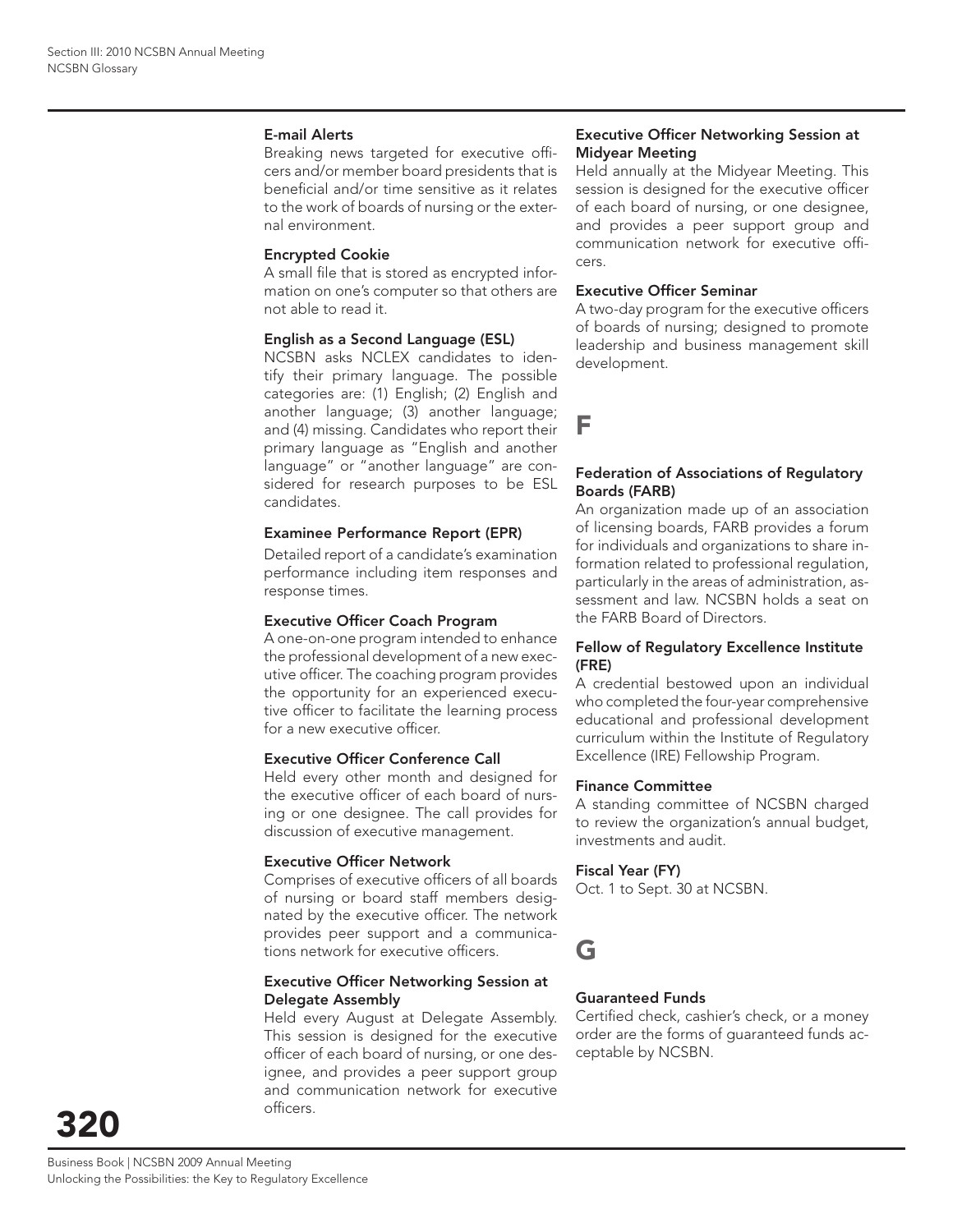## H

### Health Insurance Portability and Accountability Act (HIPAA)

Passed in 1996 to amend the Internal Revenue Code of 1986 to improve portability and continuity of health insurance coverage in the group and individual markets; to combat waste, fraud and abuse in health care delivery; to promote the use of medical savings accounts; to improve access to long-term care services and coverage; and to simplify the administration of health insurance; and for other purposes.

### Health Resources and Services Administration (HRSA)

The agency of the federal government under the U.S. Department of Health & Human Services that includes the Practitioner Database Branch and Division of Nursing.

### Healthcare Integrity and Protection Data Bank (HIPDB)

A national data collection program mandated and operated by HRSA for the reporting of final adverse actions against health care providers, suppliers or practitioners, as required by HIPAA.

### HIPDB Agent Role

NCSBN is the authorized organization that the various Member Boards have designated to query or report information to HRSA on their behalf.

### HIPDB Resource Pack

An assortment of resources to support Member Boards in complying with the federal mandate to report nurse disciplinary actions to HIPDB.

### HIPDB Webinars

A series of conference calls, with documents available online, that are held to support the transition to reporting nurse disciplinary actions to HIPDB using HIPDB action and basis for action codes.

### I

### Immigration and Naturalization Services

An agency of the U.S. Department of Justice.

### Incident Reports (IRs)

Reports written by test center staff regarding irregularities that may occur during an NCLEX candidate's examination. IRs may also be generated when a candidate calls NCLEX® Candidate Services or in the event that special examination accommodations are requested. IRs are entered in the Pearson VUE system so NCSBN and Member Boards can view them from the NCLEX® Administration website.

### Institute of Medicine (IOM)

A nonprofit organization specifically created to provide science-based advice on matters of biomedical science, medicine and health. The IOM's mission is to serve as adviser to the nation to improve health. IOM provides unbiased, evidence-based, authoritative information and advice concerning health and science policy to policy-makers, professionals, leaders in every sector of society and the public at large.<sup>23</sup>

### Institute of Regulatory Excellence (IRE)

Created by NCSBN in 2004 to assist regulators in their professional development by providing opportunities for both education and networking. An annual conference is held to provide nurse regulators with regulatory knowledge in the areas of discipline, role development, competency evaluation/ remediation strategies and organizational structure/behavior.

### Institute of Regulatory Excellence (IRE) **Committee**

An NCSBN committee that provides an ongoing evaluation of the IRE program.

### Interagency Collaborative on Nursing Statistics (ICONS)

Promotes the generation and utilization of data, information and research about nurses, nursing education and the nursing workforce. ICONS is an association of individuals from a variety of organizations that are responsible for the development, compilation and analysis of data on nurses and the settings in which they practice.

### International Council of Nurses (ICN)

A federation of national nurses' associations (NNAs) representing nurses in more than 128 countries. ICN is the world's first and widest-reaching international organization for health professionals. ICN works to en23. Institute of Medicine of the National Academies website. Retrieved 2 March 2009, from http://www.iom.edu/ CMS/3239.aspx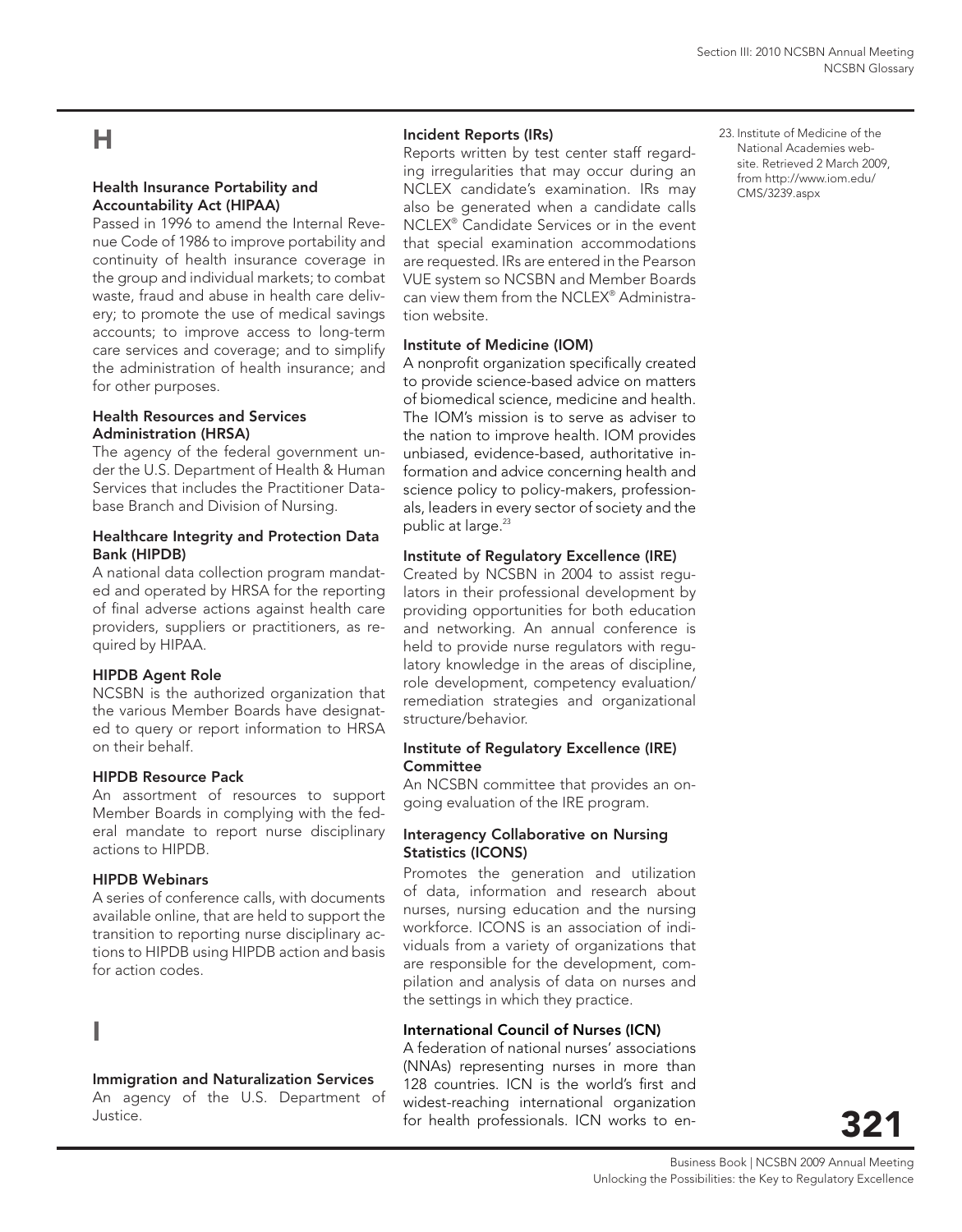24. International Council of Nurses website. *About ICN.* Retrieved 2 March 2009, from http://www. icn.ch/abouticn.htm

sure quality nursing care for all, sound health policies globally, the advancement of nursing knowledge, and the presence worldwide of a respected nursing profession and a competent and satisfied nursing workforce.<sup>24</sup>

### International Scheduling Fee

The charge associated with scheduling an NCLEX exam appointment in an international testing center (\$150 plus a value added tax [VAT] where applicable). This nonrefundable fee must be paid by credit card and will be charged when a candidate schedules an examination appointment.

### International Testing Centers

There are Pearson Professional Center (PPC) test center locations in Australia, Canada, Germany, Hong Kong, India, Japan, Mexico, Puerto Rico, Taiwan, Philippines and United Kingdom that administer the NCLEX for the purposes of domestic licensure.

### Interprofessional Workgroup on Health Professions Regulation (IWHPR)

A coalition of organizations representing millions of health care practitioners in more than 15 separate health disciplines.

### Interstate Compact

An agreement (or contract, usually adopted by legislation) between two or more states that has the force and effect of statutory law.

### Investigator and Attorney Workshop

Sessions focusing on meeting the educational needs of investigators, attorneys and board discipline staff. The two and one-half day meetings are held annually in the spring and present topics of interest related to the investigation, prosecution and resolution of complaints reported to boards of nursing.

### IT Summit

The annual IT Summit is held every spring and provides member boards' technical staff the opportunity to learn what technology other boards are using and implementing. Encourages Member Board staff to learn about latest and greatest technologies while networking with their peers from other boards of nursing.

### Item

A question on one of the NCLEX, NNAAP and MACE exams.

### Item Development

Process by which items for examinations are created, reviewed and validated in order to become operational.

### Item Development Panels

Comprised of volunteers who meet specific criteria to participate in the item development process.

### Item Response Theory (IRT)

A family of psychometric measurement models based on characteristics of examinees' item responses and item difficulty. Their use enables many measurement benefits. *See also Rasch Measurement Model entry.*

### Item Reviewers

Individuals who review items developed for the NCLEX-RN, NCLEX-PN, NNAAP and MACE exams. Item reviewers must meet specific criteria in order to participate on a panel.

### Item Writers

Individuals who write items for the NCLEX-RN, NCLEX-PN, NNAAP and MACE exams. Item writers must meet specific criteria in order to participate on a panel.

### Item Writing

Process by which examination items are created.

### J

### Joint Commission

Accredits and certifies more than 15,000 health care organizations and programs in the U.S. The Joint Commission's mission is to continuously improve the safety and quality of care provided to the public through the provision of health care accreditation and related services that support performance improvement in health care organizations.<sup>25</sup>

### Joint Research Committee (JRC)

Committee consisting of three NCSBN and three test service staff members, as well as four external researchers. The committee is the vehicle through which research is funded for the NCLEX examination program. Funding is provided jointly by NCSBN and the test service.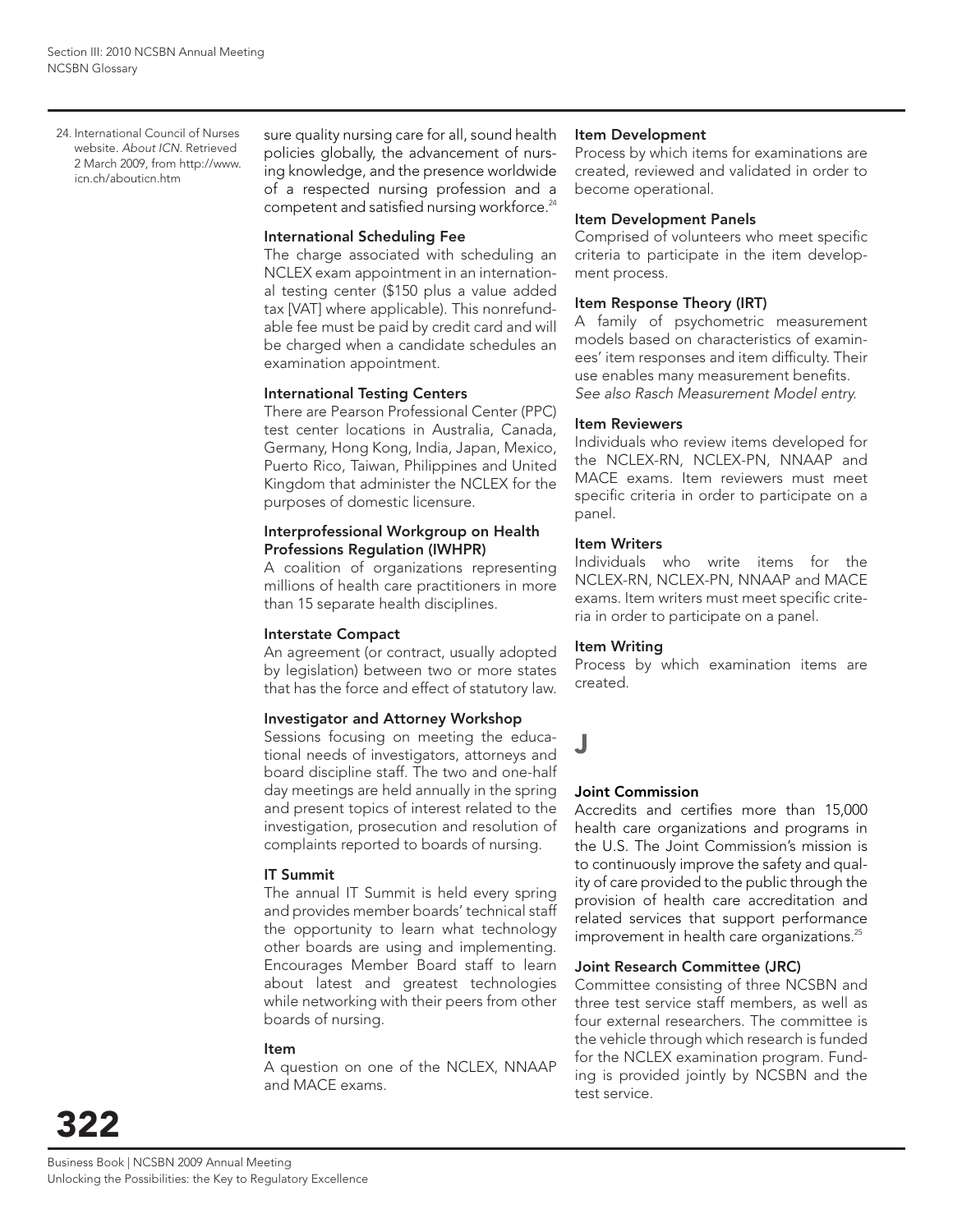### *JONA's Healthcare Law, Ethics and Regulation*

NCSBN has a regular column in this journal on NCSBN initiatives that are of interest to employers, attorneys and regulators. Some examples of content have included: the medication assistant curriculum; discussions of our research; articles on fraud in nursing; and discussions of our initiatives.

### Jurisdiction

With regard to boards of nursing, jurisdiction refers to the state or territory that a board of nursing regulates. Most boards of nursing regulate all types of nurses within their states or territories. California, Georgia, Louisiana and West Virginia have separate boards of nursing to regulate RNs and LPNs/VNs.

## K

### Knowledge, Skill and Ability Statements (KSAs)

The attributes required to perform a job, generally demonstrated through qualifying experience, education or training. Knowledge is a body of information applied directly to the performance of a function. Skill is an observable competence to perform a learned psychomotor act. Ability is competence to perform an observable behavior or a behavior that results in an observable product.<sup>26</sup>

### L

### *Leader to Leader*

A biannual publication sent to all nursing programs and boards of nursing, updating educators on NCSBN initiatives relevant to nursing education.

### Leadership Succession Committee (LSC)

Composed of eight members elected by the Delegate Assembly. Duties are to recommend strategies for the ongoing sustainability and advancement of the organization through leadership succession planning, and to present a slate of candidates through a determination of qual-

ifications and geographic distribution for inclusion on a ballot for the election of the Board of Directors and the LSC.

### License

In nursing, current authority to practice nursing as an RN, LPN/VN or APRN.

### License Information

Information about an individual's nursing license(s), which includes license number, license type, jurisdiction and expiration date.

### License Verification

Proof of existing nurse licensure.

### License Verification Request

The request for proof of licensure.

### Licensed Practical Nurse (LPN)

A nurse who has completed a practical nursing program and is licensed by a state to provide patient care, as defined by the board of nursing.

### Licensed Vocational Nurse (LVN or VN)

A graduate of a vocational nursing program who has passed the practical/vocational nursing examination and is licensed to administer care.

### Licensing Board

A state's regulatory body responsible for issuing licenses for RN and LPN/VN licensure, as well as APRN licensure/authority to practice.

### **Licensure**

The act or instance of granting a license.

### Licensure By Endorsement

The granting of authority to practice based on an individual's licensure in another jurisdiction.

### Licensure By Examination

The granting of authority to practice based on an individual's passing of a boardrequired examination.

### Licensure Portability Grant (LPG)

A grant NCSBN received from the Health Resources and Services Administration's (HRSA) Office for the Advancement of Telehealth to work with state boards of nursing to reduce licensure barriers impacting telehealth and interstate nursing practice.

26. U.S. Office of Personnel Management Website. *Policies and instructions*. Retrieved 2 June 2010, from http://www. opm.gov/qualifications/policy/ Terms.asp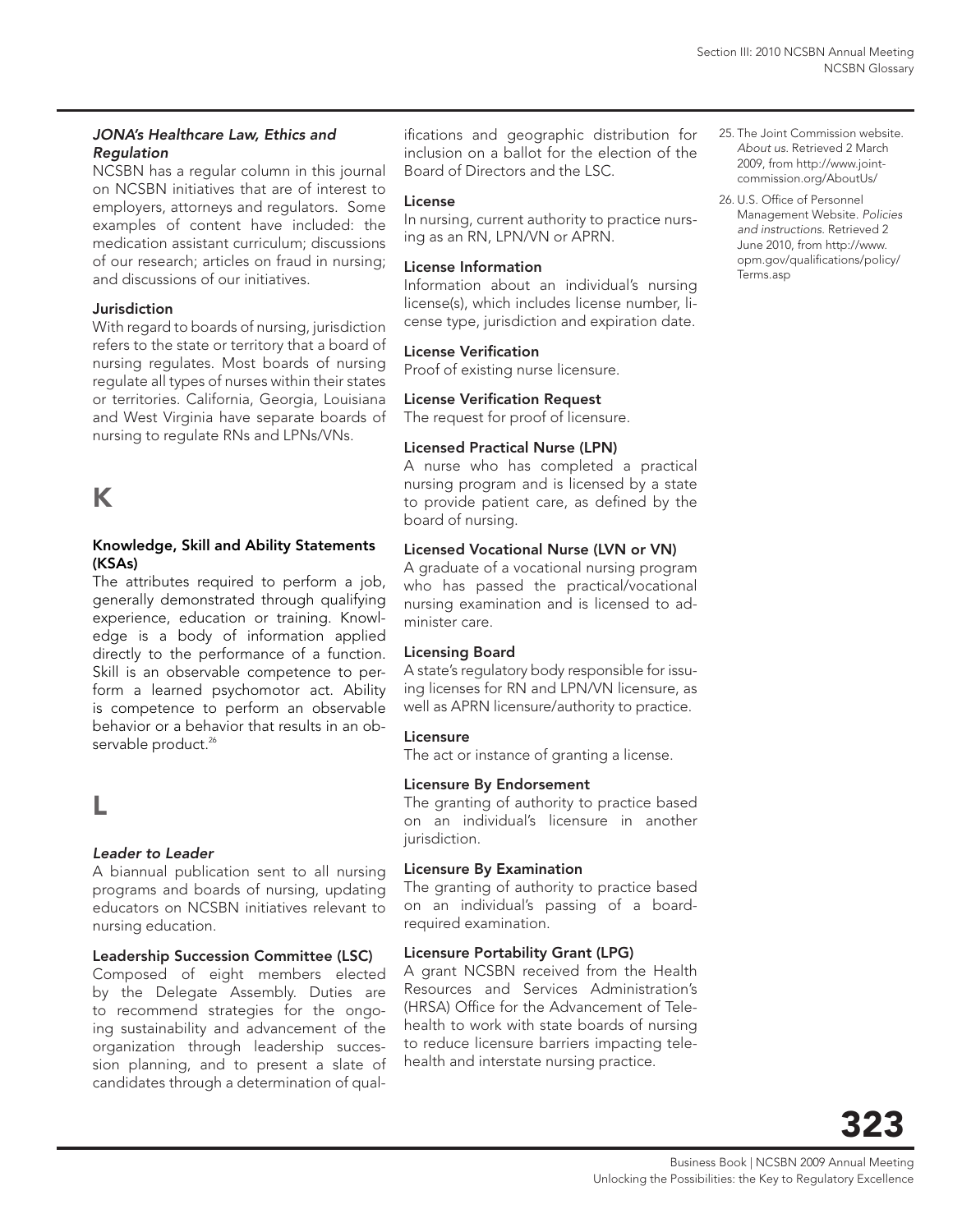### Logit

A unit of measurement used in item response theory (IRT) models. The logarithmic transformation of an odds ratio creates an equal interval logit scale on which item difficulty and person ability may be jointly represented.

### M

### Master Pool Items

NCLEX operational items. The bank of test items from which examinations are developed.

### Medication Aide Certification Exam (MACE® )

The medication aide certification examination owned by NCSBN and administered by Pearson Vue.

### Medication Assistant – Certified (MA-C)

A person who is certified to administer medication.

### Member Board

A state board of nursing, which is approved by the Delegate Assembly as a member of NCSBN.

### Member Board Profiles

An online publication that provides an overview of the regulatory environment in which the 60 boards of nursing function. This has been recently updated to include responses from all 60 boards of nursing.

This NCSBN publication also provides an overview of the regulatory environment in which state boards of nursing function. Includes data by jurisdiction on board structure, educational programs, entry into practice, licensure requirements, continued competency mechanisms, nurse aide competency evaluations and advanced practice. Available on NCSBN's website.

### Merchant Account

An account that enables a merchant to accept and process credit cards for payment of goods and services.

### Midyear Leadership Forum

A forum presented each year at NCSBN's Midyear Meeting for presidents and executive officers with speakers addressing issues of governance and other areas of interest for nursing regulatory leaders.

### Midyear Meeting

The spring meeting for all boards of nursing focusing on current initiatives of NCSBN and emerging regulatory issues.

### Model Nursing Administrative Rules

Serve to clarify and further interpret and implement the Model Nursing Practice Act. Models can be used to identify essential elements needed for rules/regulations to the Model Nurse Practice Act. Rules must be consistent with the law, cannot go beyond the law and once enacted, have the force and effect of law. Available on NCSBN's website.

### Model Nursing Practice Act (MNPA)

A publication of NCSBN, approved at the Delegate Assembly in Kansas City, Mo. in 2004 with additional content on assistive personnel adopted in 2005 and on criminal background checks in 2006. The Model Acts and Rules was first adopted in 1983 and created to serve as a guide to boards who were deliberating changes to state nurse practice acts and nursing administrative rules. Some boards look to the models for new ideas and different approaches for regulation. Other boards may use them in evaluating their existing regulatory language. Some boards use the framework and/or language in developing amendments and revisions to state laws and rules. The models may assist in the development of rationale for rules as part of the rule promulgation process. Models can be used to identify essential elements for legislation. While there will always be some variation with state nursing statutes, models are a way to advance a degree of uniformity among the several states to promote a common nationwide understanding of what constitutes the practice of nursing. Available on NCSBN's website.

### Motion Papers

Available at Annual Meeting and used for accurate record keeping.

### Mutual Recognition

A model for nurse licensure that allows a nurse licensed in his/her state of residency to practice in other compact states (both physically and electronically), subject to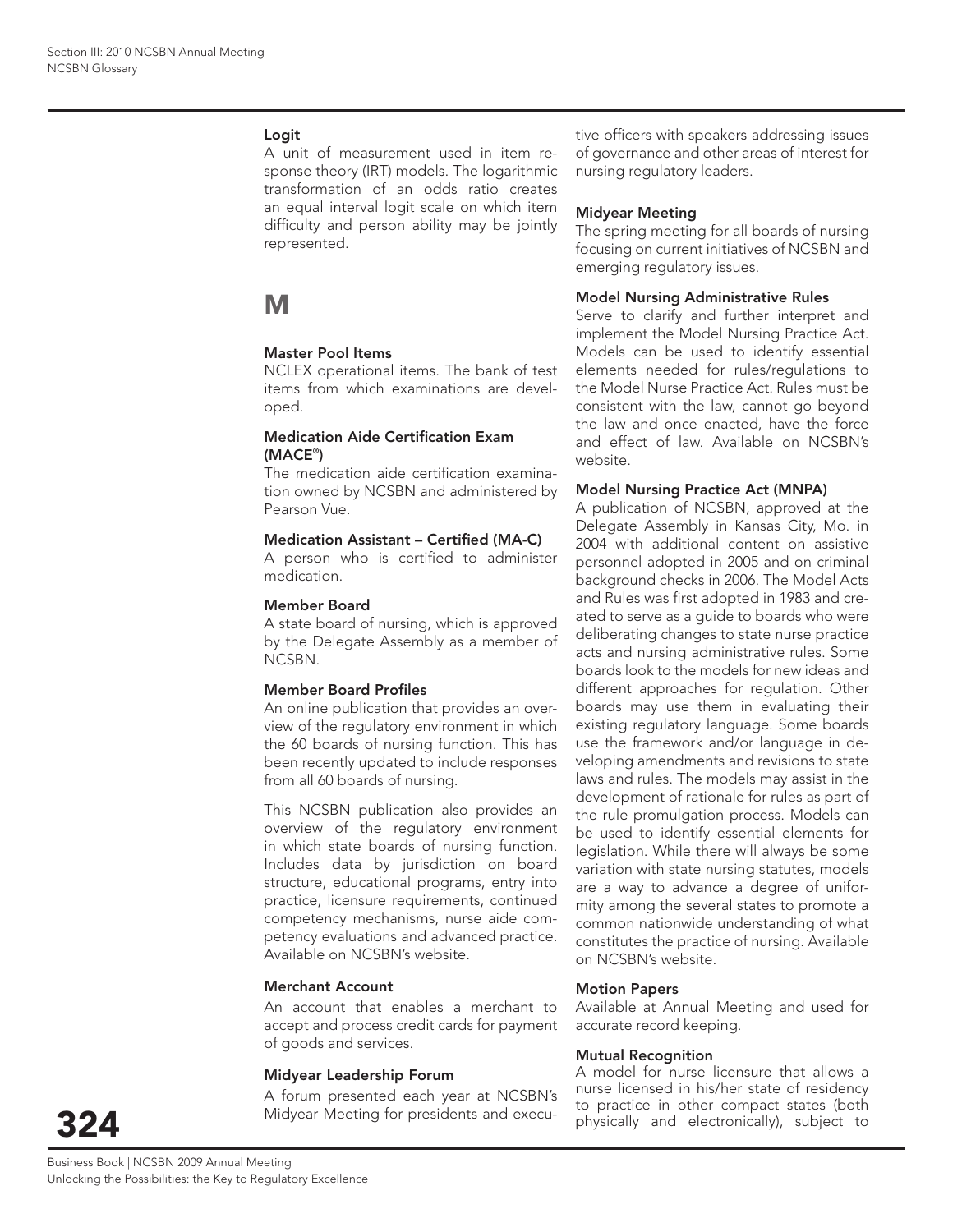each state's practice law and regulation. Under mutual recognition, a nurse may practice across state lines unless otherwise restricted. In order to achieve mutual recognition, each state must enact legislation authorizing the Nurse Licensure Compact. *See also Nurse Licensure Compact entry.*

### N

### National Association for Practical Nurse Education and Service (NAPNES)

Advocates for the education and practice of practical/vocational nurses. It is the organization responsible for the legislation that provides for the licensure and education of practical nursing.27

### National Association of Clinical Nurse Specialists (NACNS)

Enhances and promotes the unique, high value contribution of the clinical nurse specialist to the health and well-being of individuals, families, groups and communities, and to promote and advance the practice of nursing.28

### National Association of Hispanic Nurses (NAHN)

Designed and committed to work toward improvement of the quality of health and nursing care for Hispanic consumers and toward providing equal access to educational, professional and economic opportunities for Hispanic nurses.<sup>29</sup>

### National Black Nurses Association (NBNA)

Provides a forum for collective action by African American nurses to investigate, define and determine the health care needs of African-Americans and implement change; and to make health care available to African-Americans and other minorities.<sup>30</sup>

### National Certification Corporation (NCC)

A nonprofit association that provides a national credentialing program for nurses, physicians and other licensed health care personnel who work in the obstetric, gynecologic, neonatal and telephone nursing specialties, in addition to the subspecialty areas of electronic fetal monitoring, breastfeeding, gynecologic health care and menopause.<sup>31</sup>

### National Conference of State Legislatures (NCSL)

A bipartisan organization that serves the legislators and staff of the 50 states and its commonwealths and territories. NCSL provides research, technical assistance and opportunities for policy makers to exchange ideas on the most pressing state issues. NCSL is an effective and respected advocate for the interests of state governments before Congress and federal agencies.<sup>32</sup>

### National Coordinating Council for Medication Error Reporting and Prevention (NCC MERP)

Works towards maximizing the safe use of medications and increasing awareness of medication errors through open communication, increased reporting and promotion of medication error prevention strategies.<sup>33</sup>

### National Council Licensure Exam for Licensed Practical/Vocational Nurses (NCLEX-PN® Examination)

Used in the U.S. and by territorial Member Boards to assess licensure applicants' nursing knowledge, skills and abilities. Boards of nursing use passing the examination to inform licensing decisions.

### National Council Licensure Exam for Registered Nurses (NCLEX-RN® Examination)

Used in the U.S. and by territorial Member Boards to assess licensure applicants' nursing knowledge, skills and abilities. Boards of nursing use passing the examination to inform licensing decisions.

### National Council of State Boards of Nursing, Inc. (NCSBN)

A nonprofit organization whose membership comprises boards of nursing in the 50 states, the District of Columbia and four U.S. territories – American Samoa, Guam, Northern Marina Islands and the Virgin Islands. There are also four associate members. The purpose of NCSBN is to provide an organization through which boards of nursing act and counsel together on matters of common interest and concern affecting the public health, safety and welfare, including the development of licensing examinations in nursing.

- 27. National Association for Practical Nurse Education and Services, Inc. (NAPNEP) website. *About us*. Retrieved 2 June 2010, from http://www.napnes. org/about/index.htm
- 28. National Association of Clinical Nurse Specialists website. Retrieved 25 August 2009, from http://www.nacns.org/
- 29. National Association of Hispanic Nurses website. Retrieved 3 March 2009, from http://www. thehispanicnurses.org/
- 30. National Black Nurses Association, Inc. (NBNA) website. *Who we are.* Retrieved 2 March 2009, from http://www.nbna. org/index.php?option=com\_co ntent&view=article&id=44&Ite mid=60
- 31. The National Coordinating Council for Medication Error Reporting and Prevention website. *About NCC MERP*. Retrieved 2 June 2010, from http://www.nccwebsite/org/ about-ncc.aspx
- 32. National Certification Corporation website. *What is NCC?* Retrieved 2 March 2009, from http://www.nccnet.org/public/ pages/index.cfm?pageid=61
- 33. National Conference of State Legislatures (NCSL) website. *Mission*. Retrieved 2 June 2010, from http://www.ncsl.org/ AboutUs/tabid/305/Defualt. aspx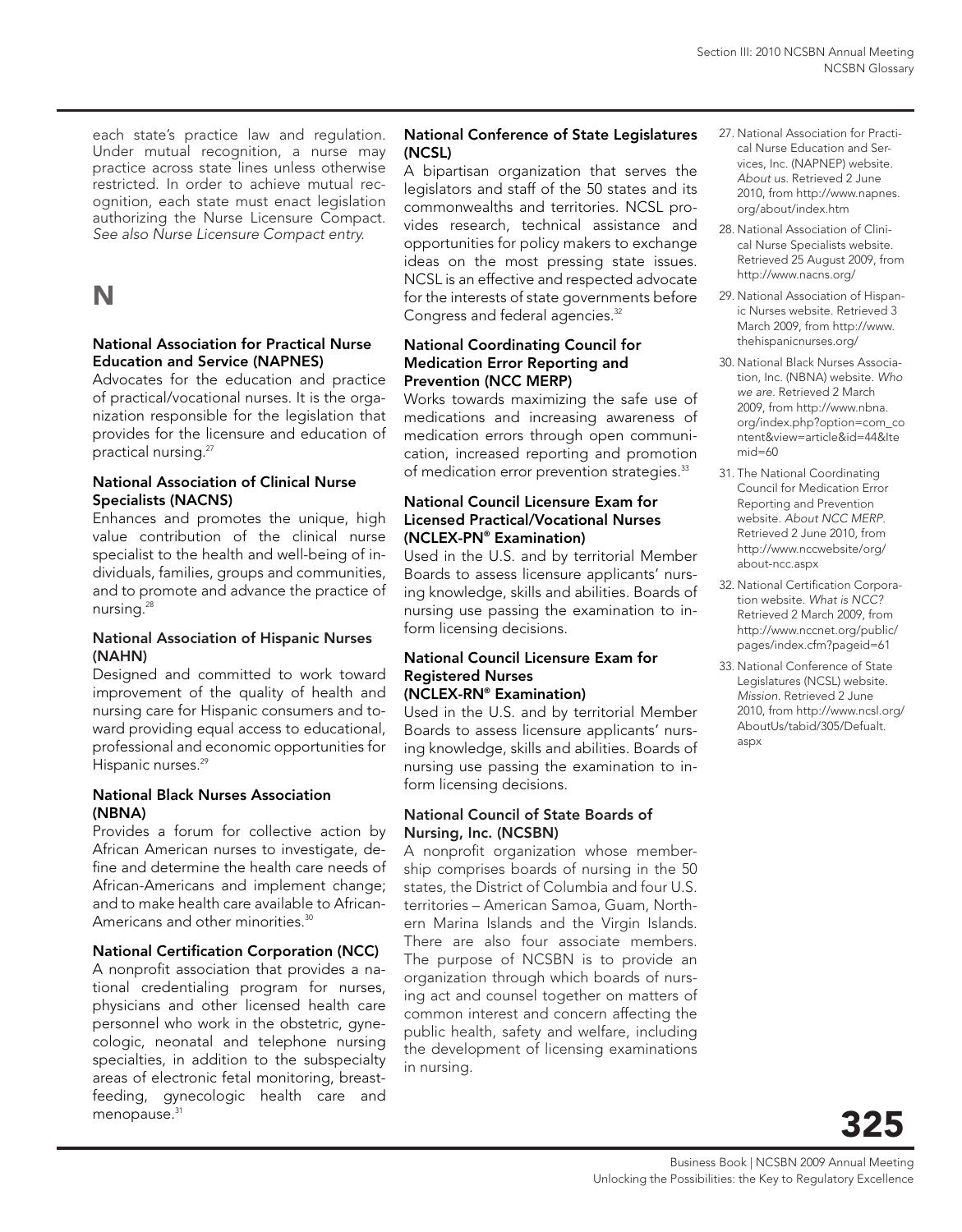- 34. The National Federation of Licensed Practical Nurses, Inc. website. *All About NFLPN*. Retrieved 2 March 2009, from http://www.nflpn.org/allaboutnflpn.htm
- 35. National League for Nursing (NLN) website. *National League for Nursing Bylaws.* Retrieved 2 March 2009, from http://www.nln.org/aboutnln/ Bylaws/index.htm
- 36. National League for Nursing Accrediting Commission, Inc. (NLNAC) website. *About NL-NAC*. Retrieved 2 March 2009, from http://www.nlnac.org/ About NLNAC/whatsnew.htm
- 37. National Student Nurses Association website. Retrieved 2 June 2010, from www.nsna.org

### National Federation of Licensed Practical Nurses (NFLPN)

A professional organization for LPNs, LVNs and practical/vocational nursing students in the U.S.<sup>34</sup>

### National Institute of Nursing Research (NINR)

Part of the National Institutes of Health; works toward improving the health and health care of Americans through the funding of nursing research and research training. Its mission is to promote and improve the health of individuals, families, communities and populations. This mission is accomplished through support of research in a number of scientific areas. Among those areas of research are chronic and acute diseases, health promotion and maintenance, symptom management, health disparities, caregiving, self-management and end-oflife. NINR also supports the training of new investigators who bring new ideas and help to further expand research programs. The ultimate goal of NINR's research is its dissemination into clinical practice and into the daily lives of individuals and families.

### National League for Nursing (NLN)

A national organization created to identify the nursing needs of society and to foster programs designed to meet these needs; to develop and support services for the improvement of nursing service and nursing education through consultation, continuing education, testing, accreditation, evaluation and other activities; to work with voluntary, governmental and other agencies, groups, and organizations for the advancement of nursing and toward the achievement of comprehensive health care; and to respond in appropriate ways to universal nursing needs.35

### National League for Nursing Accrediting Commission (NLNAC)

Responsible for the specialized accreditation of nursing education programs, both post-secondary and higher degrees. The NLNAC Board of Commissioners has authority and accountability for carrying out the responsibilities inherent in the application of standards and criteria, accreditation processes and the affairs, management, policy making, and general administration

of the NLNAC. NLNAC is a nationally recognized, specialized accrediting agency for all types of nursing programs.<sup>36</sup>

### National Nurse Aide Assessment Program (NNAAP® )

The nurse aide certification examination owned by NCSBN and administered by Pearson VUE.

### National Practitioner Data Bank (NPDB)

A federally mandated program for collecting data regarding health care practitioners. The NPDB has been in operation for 10 years and requires medical malpractice payment reports for all health care practitioners, and reports of discipline and clinical privilege/society actions regarding physicians and dentists. Mandatory reporting of licensure actions regarding other health care practitioners, including nurses, is required by section 1921 of the Social Security Act (originally enacted in P.L.100-93, section 5). Proposed rules to implement section 1921 were published in March 2006 and final rules were published in January 2010.

### National Provider Identifier (NPI)

Planned to be a new, unique eight-character alpha-numeric identifier. Created in response to the posting of rules in the Federal Register on May 7, 1998, which proposed a standard for a national health care provider identifier and requirements for its use by health plans, health care clearinghouses and health care providers.

### National Student Nurses Association (NSNA)

With a membership of approximately 50,000 nationwide, NSNA mentors the professional development of future nurses and facilitates their entrance into the profession by providing educational resources, leadership opportunities and career guidance.<sup>37</sup>

### NCLEX® Administration Website

Allows Member Boards to process and manage NCLEX candidate records. Member Boards use the site to perform tasks such as setting candidate eligibility status, entering candidate accommodations requests and viewing candidate results.

*Please note: A user name and password is needed to enter this site.*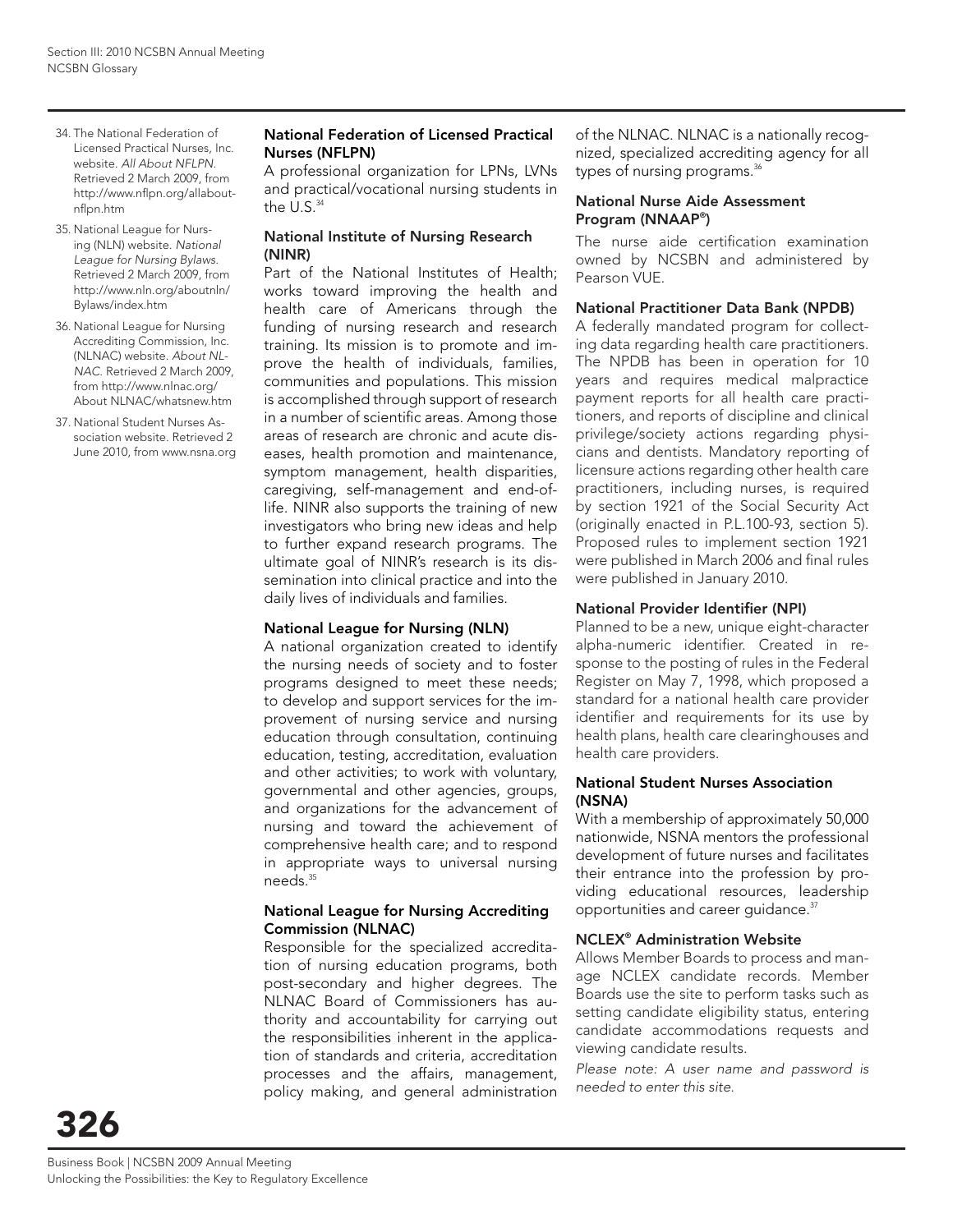### NCLEX® Candidate Bulletin

Document that serves as a guideline for candidates preparing to take the NCLEX® . Candidate Bulletins contain information regarding registration, scheduling, information on the testing experience and other useful information for candidates.

### NCLEX® Candidate Services

Pearson VUE's facility for processing registrations, scheduling candidates and responding to inquiries for the NCLEX examinations.

### NCLEX® Examination Committee (NEC)

A standing committee of NCSBN that provides general oversight of the NCLEX examination process, including item development, examination security, psychometrics, examination administration and quality assurance to ensure consistency with the Member Boards' need for examinations. This committee also approves item development panels and recommends test plans to the Delegate Assembly.

### NCLEX® Examination Department Informational Call

In order to ensure the NCSBN membership is apprised regarding the NCLEX program, the NCSBN NCLEX® Examinations Department hosts two annual informational calls for Member Boards.

### NCLEX® Facts Sheets

Documents available to the general public via the NCSBN website that provide a brief summary, NCLEX volume and pass rates. It includes the volume of candidates broken out by a few subpopulations of interest, the pass rates for those subpopulations and the volume of candidates coming from other countries (top 5 only).

### NCLEX® Invitational

An annual, one-day educational conference that familiarizes attendees with the components of the NCLEX exams and enlightens them about the development and administration of the NCLEX-RN® and NCLEX-PN® Examinations. The intended audience is nursing regulators, nursing educators and other stakeholders.

### NCLEX® Item Review Subcommittee

An NCSBN committee that assists the NCLEX® Examination Committee with item review.

### NCLEX® Member Board Manual

Provides all the information Member Board staff need to know regarding the NCLEX exam and the NCLEX process. The manual is intended for use by Member Board staff and is located on the members-only side of the NCSBN website. It is updated as changes occur to the NCLEX program.

### NCLEX® Program Reports

Published twice a year for subscribing schools of nursing, reports provide administrators and faculty in nursing education programs with information about the performance of their graduates on the NCLEX exam. Included in the reports: information about a given program's performance by the NCLEX test plan dimensions and content areas, and data regarding the program's rank at both national and state levels.

### NCLEX® Quarterly Reports

Reports that summarize the performance of all first-time candidates educated in a given jurisdiction and tested in a given quarter, and the national group of candidates. They also provide a summary of the preceding three quarters' passing rates.

### NCLEX® Quick Results Service

Candidates in select jurisdictions may access their "unofficial" results via the NCLEX® Candidate Web site or through the NCLEX® Quick Results Line. "Unofficial" results are available two business days after taking the test. There is a charge for the service.

### NCLEX® Regional Workshop

A one-day conference for nurse educators held at the request and in conjunction with a board of nursing. This conference is intended to give the educators information regarding the preparation of students to take the NCLEX exam, including such topics as the test plan, alternate items, psychometrics, program reports and writing questions in the NCLEX style. The NCLEX® Regional is offered in any one of the four areas where the NCLEX® Invitational in not being held that year.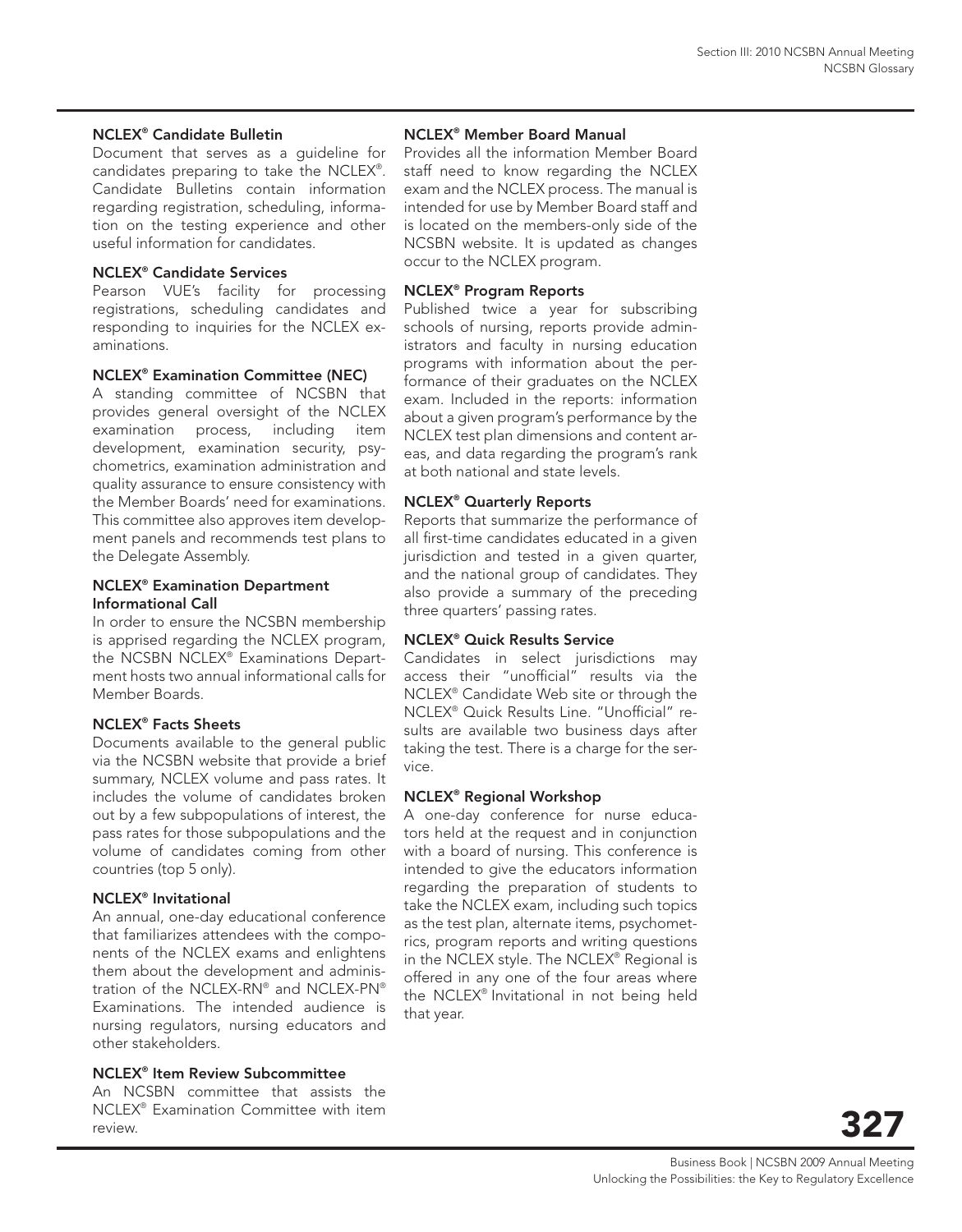### NCLEX® Registration Methods

Method(s) by which NCLEX candidates register for the NCLEX through the test service. NCLEX registrations are processed one of three ways: scan form, Internet or phone. The NCLEX registration fee of \$200 is due at time of processing.

### NCSBN Board of Directors (BOD)

Administrative body of NCSBN, consisting of 11 elected officers whose authority is to transact the business and bylaws of the affairs of NCSBN. The BOD is composed of the president, vice president, treasurer, four area directors and four directors-at-large.

### NCSBN Interactive

Brand name for the online portal for e-learning offerings for Member Board members and staff and NCSBN staff located at www. ncsbninteractive.org. Types of e-learning offerings include wikis, online courses, streaming videos, podcasts, recorded webinars and live webinars.

### NCSBN Learning Extension

The campus for online continuing education (CE) courses for nurses, NCLEX prep for students, and test development and item writing courses for faculty. The purpose of these courses is to promote safe, effective nursing practice and build regulatory awareness. Visit www.learningext.com for the catalog and detailed descriptions of courses. The following are the courses currently being offered:

- Acclimation of International Nurses into U.S. Nursing Practice
- **Assessment of Critical Thinking**
- **Confronting Colleague Chemical Dependency**
- **Delegating Effectively**
- Disciplinary Actions: What Every Nurse Should Know
- **Diversity: Building Cultural Competence**
- Documentation: A Critical Aspect of Client Care
- End-of-Life Care and Pain Management
- Ethics of Nursing Practice
- **Medication Errors: Detection and** Prevention
- NCSBN 101
- NCSBN's Review for the NCLEX-PN® Examination
- NCSBN's Review for the NCLEX-RN® Examination
- Nurse Practice Acts CE Courses (Participants: AR, IA, ID, KY, MA, MN, MO, NC, ND, NM, NV, OH, VA, WV-PN/RN)
- Patient Privacy
- **Professional Accountability and Legal** Liability for Nurses
- **Sharpening Critical Thinking Skills**
- **Test Development and Item Writing**

### NCSBN Learning Extension Member Board Editorial Advisory Pool

NCSBN develops several new online continuing education (CE) courses each year on topics that are important to the nursing community. These topics are selected based on feedback from surveys of Member Board executive officers. To simplify the feedback process and to increase Member Board participation, NCSBN retains a pool of volunteers that provide editorial feedback on these courses as they are developed.

### NCSBN Member's Only Website

The private side of NCSBN's website, which provides access to nonpublic NCSBN documents, meeting minutes and works in progress. Accessible only by a preassigned password.

### NCSBN Public Website

NCSBN's public website (www.ncsbn.org) that anyone can access without a password.

### NCSBN Strategic Plan

The strategic initiatives, objectives and performance measures covering a three-year period of time. Provides the direction of the organization.

### NCSBN Vice President

NCSBN Board of Directors leader who assists the president as needed, performs the president's duties in the president's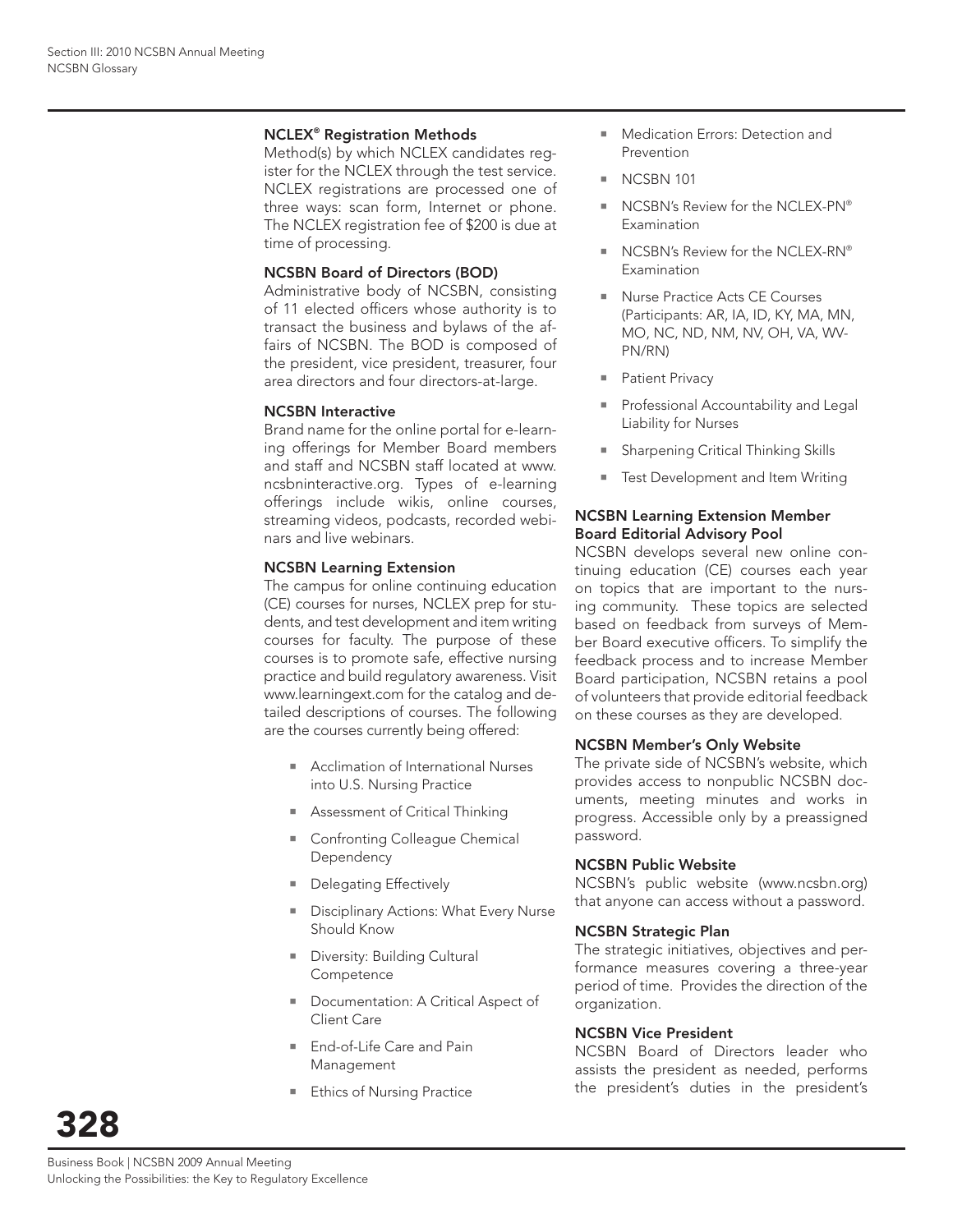absence, fills any vacancy in the office of the president until the next annual meeting and is responsible for continuing BOD development.

### Nonlicensure Participating Board of Nursing

A board of nursing that is not supplying license information on a regular basis. However, nonparticipating boards of nursing do supply information to Nur*sys*® for disciplined nurse licenses and have access to all Nur*sys* information.

### North American Free Trade Agreement (NAFTA)

An agreement between Canada, Mexico and the U.S. that addresses trade in services and contains requirements and encouragement related to harmonization of qualifications for professional practice in the three countries.

### Nurse Licensure Compact (NLC)

An agreement establishing mutual recognition and reciprocal licensing arrangements between party states for LPN/VNs and RNs. In August 2002, NCSBN delegates voted to expand the compact to include APRNs.

### Nurse Licensure Compact Administrators (NLCA)

Organized body of nurse licensing boards that have implemented and administer the Nurse Licensure Compact.

### Nurse Practitioner (NP)

An RN with advanced academic and clinical experience, which enables him or her to diagnose and manage most common and many chronic illnesses, either independently or as part of a health care team. An NP provides some care previously offered only by physicians and in most states, has the ability to prescribe medications. NPs focus largely on health maintenance, disease prevention, counseling and patient education in a wide variety of settings. NPs are educated through programs that grant either a certificate or a master's degree. The scope of an NP's practice varies depending upon each state's regulations.

*See Advanced Practice Registered Nurse entry.*

### Nursing Assistive Personnel (NAP)

Any unlicensed person, regardless of title, who performs tasks delegated by a nurse. Also known as unlicensed assistive personnel (UAP).

### Nursing Practice Act (NPA)

Statutes governing the regulation of nursing practice in a jurisdiction, typically empowering a board of nursing to license individuals who meet specified requirements.

### Nursing Practice and Education Committee (NP&E)

The former name of a standing committee of NCSBN, now called the PR&E Committee.

### Nursing Program

The authorized state entity with the legal authority to regulate nursing. Legislatures enact the Nurse Practice Act for each state. Boards of nursing have the legal authority to license nurses and to discipline nurses for unsafe practice.

### Nursing School Accrediting Agency

An organization that establishes and maintains standards for professional nursing programs and recognizes those programs that meet these standards.

### Nursing Shortage

A nursing shortage occurs when the demand for nurses exceeds the supply available.

### Nur*sys*®

A database developed by NCSBN to contain demographic information on all licensed nurses (in the U.S.) and an unduplicated count of licensees. Nur*sys* serves as a foundation for a variety of services, including the disciplinary tracking system, licensure verification, interstate compact functions and research on nurses.

### Nur*sys*® Licensure QuickConfirm

Provides online nurse license verification reports to employers and others.

### Nur*sys*® Training

Web conferences that are offered to Member Board users, and by special request, for licensure, discipline and other board staff, for the purpose of learning how to use Nur*sys*.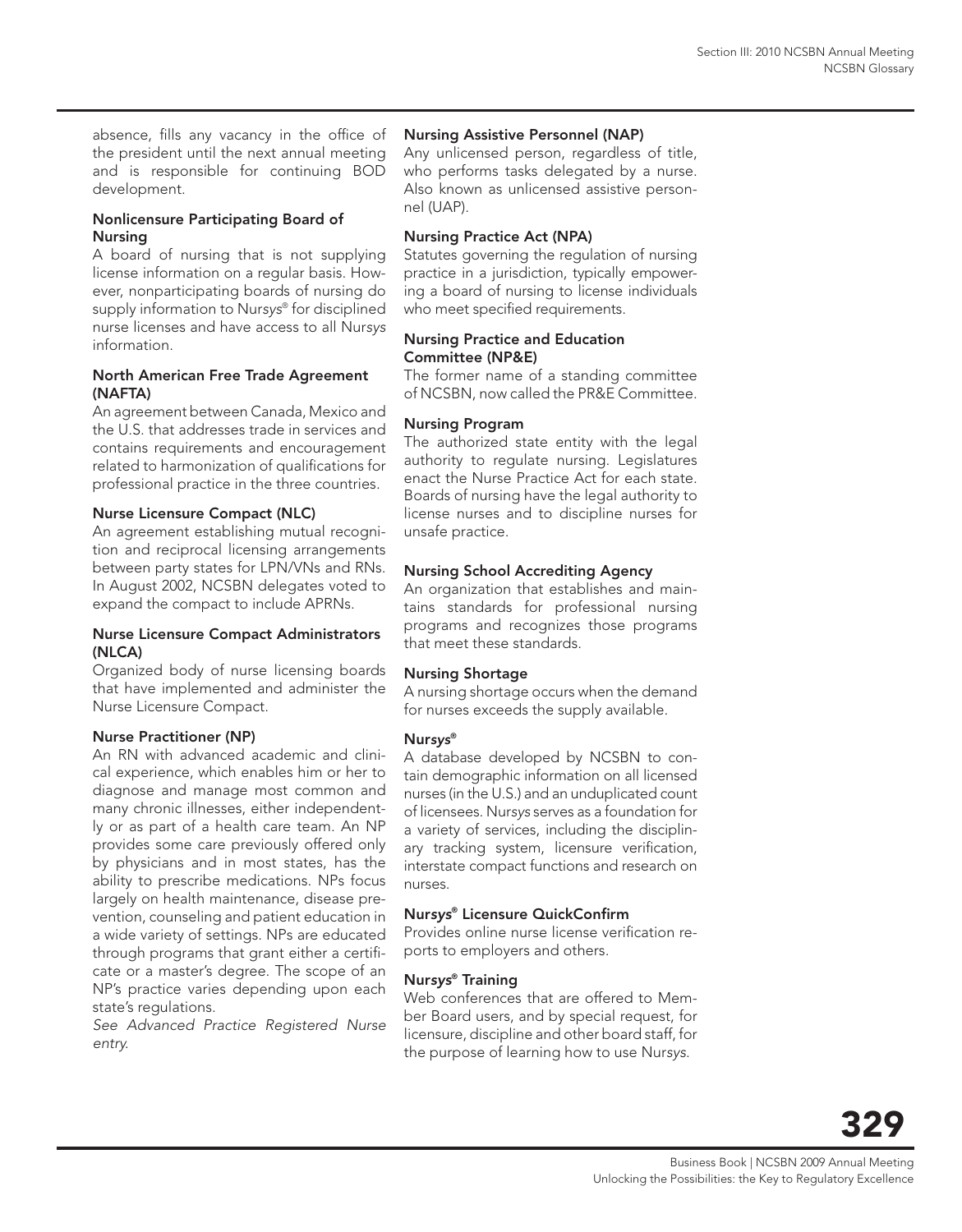## O

### Omnibus Budget Reconciliation Act of 1987 (OBRA 1987)

Contains requirements for nurse aide training and competency evaluation.

### Online Nur*sys*® Verification Request Application

The electronic application that a nurse completes to request verification of existing licenses from participating boards of nursing in Nur*sys*.

### P

### Panel of Judges

A panel of experts used for the standard setting process; an NCSBN panel composed of nurses who participate in the NCLEX standard setting process.

### Parliamentarian

Assists the president in presiding, ensures proper parliamentary procedure is followed and prepares a written record of the proceedings.

### Participating Board of Nursing

A board of nursing that is supplying personal, education, license and discipline information to Nur*sys* on a regular basis.

### Passing Standard

The minimum level of knowledge, skill and ability required for safe and effective entrylevel nursing practice. The NCSBN Board of Directors reevaluates the passing standard once every three years, based upon the results of a standard-setting exercise performed by a panel of experts with the assistance of professional psychometricians; the historical record of the passing standard with summaries of the candidate performance associated with those standards; the results of a standard-setting survey sent to educators and employers; and information describing the educational readiness of high school graduates who express an interest in nursing.

Once the passing standard is set, it is imposed uniformly on every test record according to the procedures laid out. To pass

an NCLEX exam, a candidate must exceed the passing standard. There is no fixed percentage of candidates that pass or fail each examination.

### PDF

A file format developed by Adobe Systems used to display documents. Adobe Acrobat Reader is a free program that is required to open, view and print PDF documents.

### Pearson Professional Centers (PPCs)

Pearson Professional Centers are testing locations where candidates take the NCLEX exams.

*See Pearson Professional Testing entry.*

### Pearson Professional Testing Network

Network of Pearson Professional Centers (PPCs) where candidates take the NCLEX examinations. There are more than 200 domestic and 18 international PPCs that administer the NCLEX. *See also Pearson VUE entry.*

### Pearson VUE

Contracted test service provider for NCSBN for the administration of the NCLEX, NNAAP and MACE exams.

### Pediatric Nursing Certification Board (PNCB)

Provides certification services to nurses and APRNs in pediatric practice through the provision of certification exams and certification maintenance programs. The PNCB is the largest certification organization for pediatric nursing.

### Personal Information

Information pertaining to an individual's identity such as name, date of birth and gender.

### Plurality Vote

Voting process which each voter votes for one candidate, and the candidate with the plurality (most votes) wins, regardless of whether that candidate gets a majority or not.

### PN/VN Knowledge Network

Provides an opportunity at Delegate Assembly for members interested in the practice and regulation of practical or vocational nurses to network and share information regarding current and emerging regulatory issues.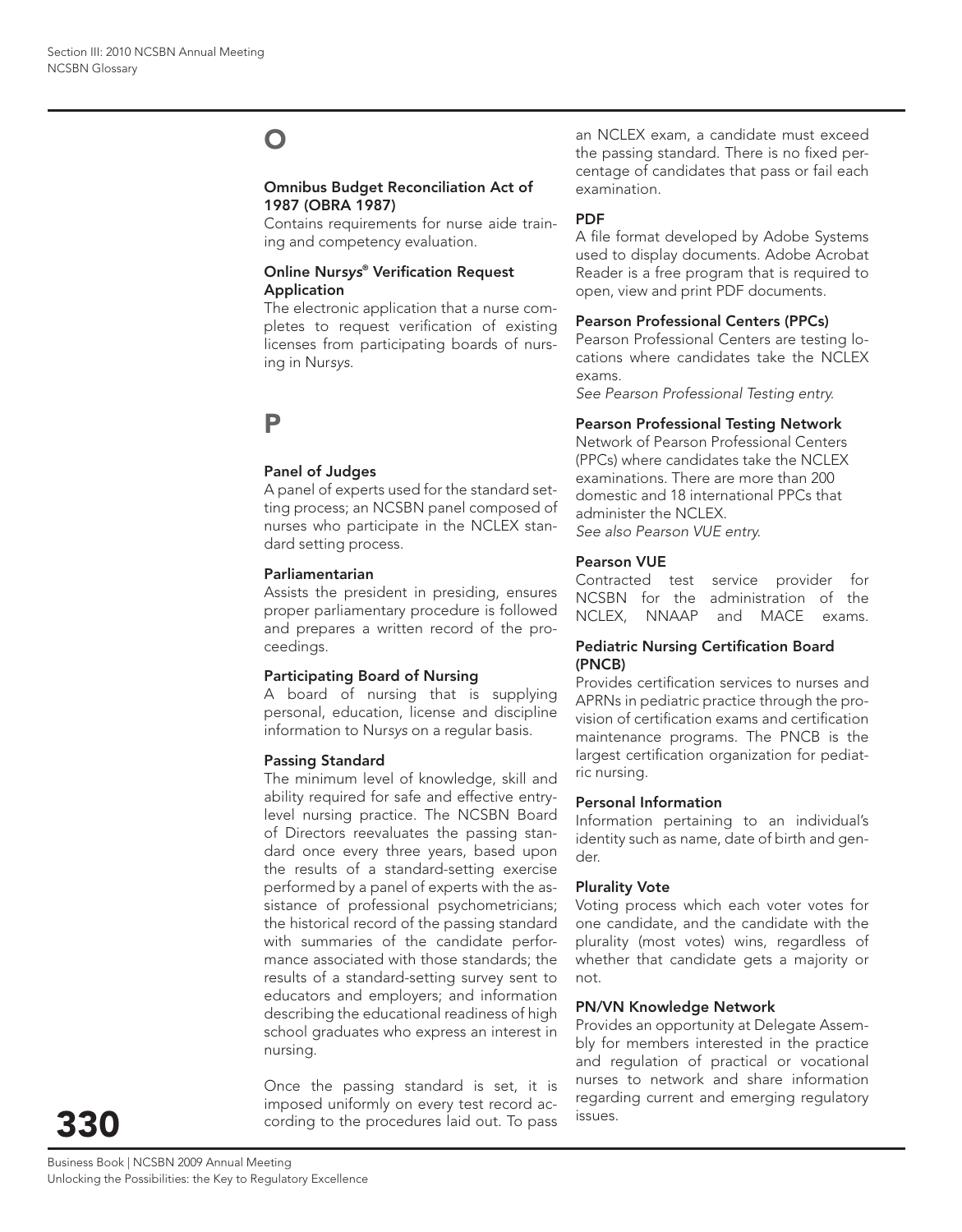### Podcasts

Audio programs or content delivered over the Web using streaming media or syndication formats for playback on mobile devices and/or personal computers.

### Policy Conference Call

Bimonthly calls intended for executive officers (and/or their designated policy contact on staff) and Member Board presidents to focus on policy and government relations issues facing boards of nursing. Additionally, standing agenda items focus on providing members with Nurse Licensure Compact information and other externally related news that could impact nursing regulation.

### *Policy Perspectives*

An internal newsletter intended exclusively for NCSBN membership use and insight. The publication reports on international, national and regional developments bearing on nursing regulation, including key groups and individuals influencing the direction of NCSBN policy and action.

### Practice (Job) Analysis

Research study conducted by the NCLEX® , and NNAAP™ & MACE™ Examinations departments that examines the practice of newly licensed job incumbents (RNs, LPN/ VNs) or new nursing assistants. The results are used to evaluate the validity of the test plans/blueprints that guide content distribution of the licensure examinations or the nurse aide competency evaluation.

### Practice and Professional Issues Survey (PPI)

A survey conducted twice each year to collect information from entry-level nurses on practice activities.

### Practice Consultant Conference Call

Monthly calls for boards of nursing practice consultants to discuss practice issues.

### Practice Knowledge Network at Delegate Assembly

Provides an opportunity at Delegate Assembly for members interested in practice to network and share information regarding current and emerging regulatory issues.

### Practitioner Remediation and Enhancement Partnership (PreP)

A partnership of licensing boards and health care organizations whose goal is to jointly

identify, remediate and monitor practitioners whose practice is not up to standard, but whose actions do not require discipline. This project is sponsored by the Citizen's Advocacy Center (CAC). NCSBN is a member of the national advisory board.

### President

NCSBN Board of Directors leader that guides the BOD in the enforcement of all policies and regulations relating to NCSBN and performs all other duties normally incumbent upon the BOD president.

### President's Governance Role on a Board of Nursing

An online course for Member Board presidents and members that facilitates an understanding of the leadership role of the president in the state regulatory environment. Learners earn 6.7 contact hours for completing the course.

### Presidents Networking Session at Delegate Assembly

Held every August at Delegate Assembly. It provides an opportunity for presidents to network and share best practices and may include an educational program.

### Presidents Networking Sessions at Midyear Meeting

Held annually at the Midyear Meeting. It provides an opportunity for presidents to network and share best practices and may include an educational program.

### Pretest Items

Newly written test questions placed within the NCLEX, NNAAP and MACE exams for gathering statistics. Pretest items are not used in determining the pass/fail result.

### Privilege to Practice

This refers to the multistate licensure privilege, which is the authority to practice nursing in any compact state that is not the state of residency. Additional license is not granted for this authority.

*See also Nurse Licensure Compact entry.*

### Professional Accountability and Legal Liability for Nurses

Online course offered through NCSBN Learning Extension for practicing nurses. Learners earn 5.4 contact hours for completing the course.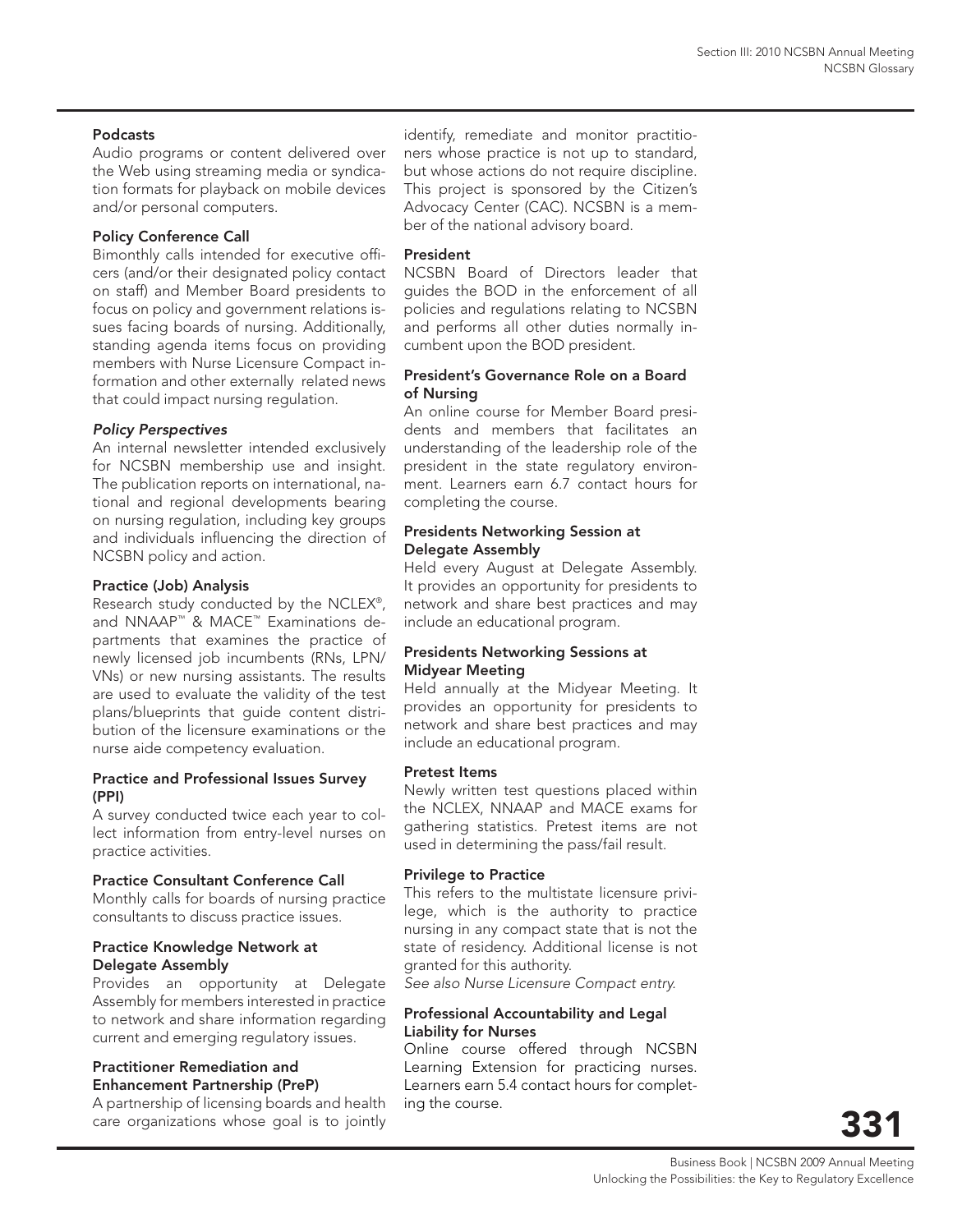### Professional Boundaries

The space between the nurse's power and the client's vulnerability—the power of the nurse comes from the professional position and access to private knowledge about the client. Establishing boundaries allows the nurse to control this power differential and allows a safe connection to meet the client's needs. Complimentary professional boundaries materials are available from NCSBN.

### Psychometrics

The scientific field concerned with all aspects of educational and psychological measurement (or testing), specifically achievement, aptitude and mastery as measured by testing instruments.

### Public Policy

Policy formed by governmental bodies. These include all decisions, rules, actions and procedures established in the public interest.

### $\Omega$

### Quick Results Service

A service provided to candidates where they can access their "unofficial" results within two business days of taking their examination via the phone or Internet for a fee. This is only available to candidates whose licensure board participates in the service.

### R

### Rasch Measurement Model

A logistic latent trait model of probabilities, which analyzes items and people independently, and then expresses both item difficulty and person ability on a single continuum. These models are derived not from data but from the structure necessary for measurement. The dichotomous Rasch model is the item response theory (IRT) model used to develop the NCLEX examination measurement scale.

### Recorded Webinar

A seminar conducted over the Web for recorded, on-demand playback of audio, video and/or presentation materials.

### Registered Nurse (RN)

A nurse who has graduated from a stateapproved school of nursing, has passed the professional nursing state board examination and has been granted a license to practice within a given state.

#### Reliability

A test statistic that indicates the expected consistency of test scores across different administrations or test forms. For adaptively administered examinations, such as the NCLEX exam, the "decision consistency statistic" is the preferred statistic for assessing reliability. NCSBN uses the Kuder-Richardson Formula 20 (KR20) statistic to measure the reliability of the National Nurse Aide Assessment Program (NNAAP).

### Resolutions Committee

Comprised of at least four members generally representing each of the four NCSBN geographical areas and includes one member of the Finance Committee. Reviews, evaluates and reports to the Delegate Assembly all resolutions and motions submitted by Member Boards. The committee is governed by the operational policies and procedures, the standing rules and the bylaws.

### Resource Manual for International Nurses

User-friendly resource on the members-only NCSBN website, which includes information on the education, English proficiency and immigration of international nurses.

### Respecting Professional Boundaries

Online continuing education course offered through NCSBN Learning Extension; based on NCSBN's video and facilitation package, "Crossing the Line: When Professional Boundaries are Violated." Learners earn 3.9 contact hours for completing the course.

### S

### Scope of Practice

Practicing within the limits of the issued health care provider license.

### Standard Setting

The process by which the Board of Directors determines the passing standard for an examination, at or above which examinees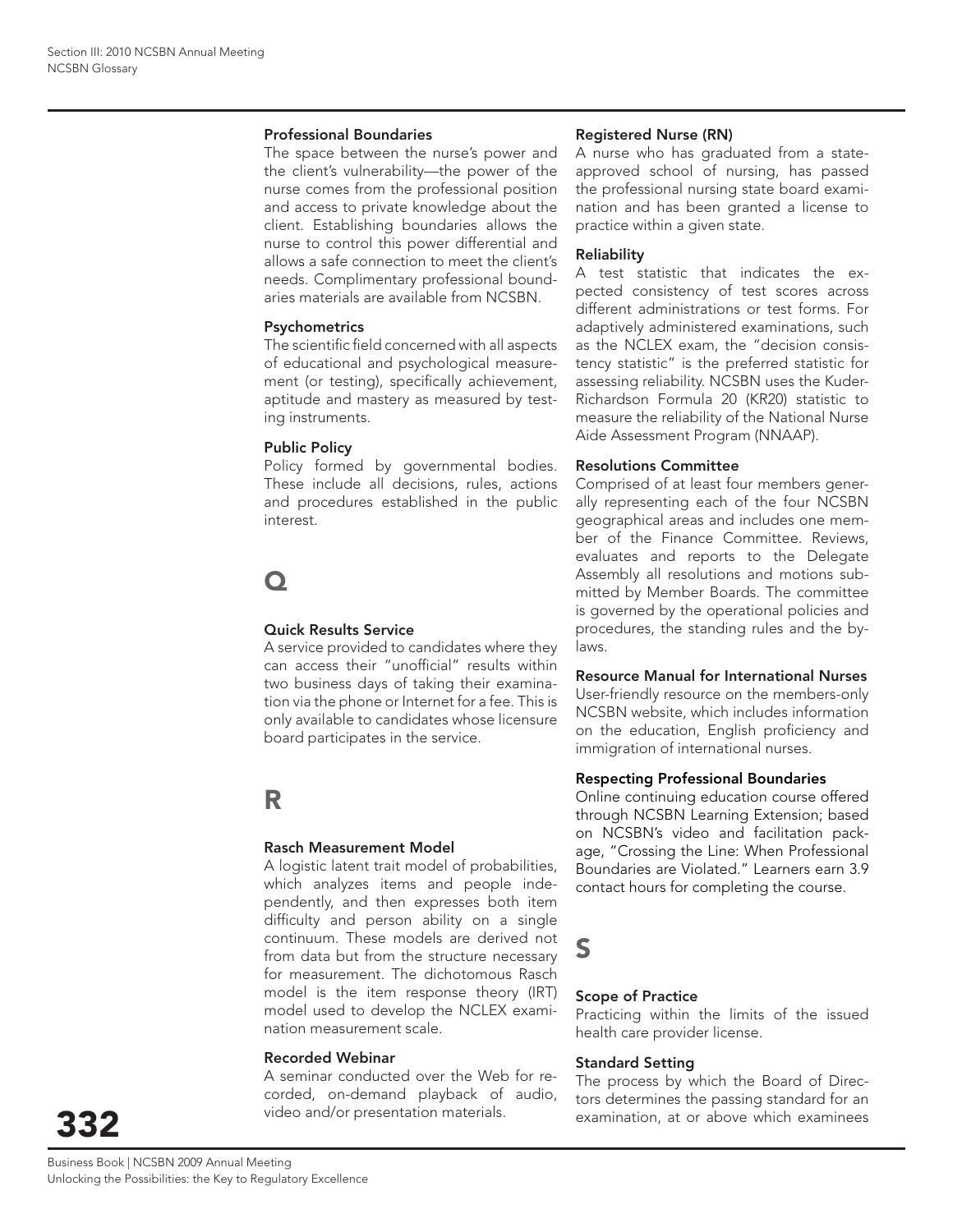pass the examination and below which they fail. This standard denotes the minimum level of knowledge, skill and ability required for safe and effective entry-level nursing practice. NCSBN uses multiple data sources to set the standard, including a criterion-referenced statistical procedure and a Survey of Professionals. Standard setting is conducted every three years for each NCLEX exam.

### Standard Setting Panel of Judges

A group of individuals that contributes to the recommendation of potential NCLEX passing standards to the NCSBN Board of Directors.

### Standing Committee

A permanent committee established by the NCSBN Bylaws.

### Statistical Criteria

Guidelines that all proposed NCLEX items must meet in order to be operational.

### Strategic Initiative

A goal or generalized statement of where an organization wants to be at some future time; the end toward which effort is directed.

### Strategic Objective

Desired result; a translation of the strategic initiative into tangible results; a statement of what the strategy must achieve and the elements that are critical to its success.

### Streaming Video

Video programs or content delivered over the Web using streaming technology. After a short period of initial buffering, the browser will play the media file and continue to play it while the rest of the file downloads.

## T

### Taxonomy of Error, Root Cause Analysis and Practice-responsibility (TERCAP® )

A data collection instrument designed to collect information for the purpose of identifying the root cause(s) of nursing practice breakdown. The instrument allows for standardized, comprehensive and consistent data collection concerning matters reported to boards of nursing. The aggregate data collected from participating Member Boards will be used by NCSBN for ongoing research, allowing for identification of categories of practice breakdown to better enable Member Boards to proactively protect the public health, safety and welfare of its citizens.

### Temporary License

Temporary authorization to practice nursing.

### TERCAP® Committee

An NCSBN committee charged with the implementation of the TERCAP project.

### TERCAP® Users' Conference Calls

Held every two months at 1:00 pm (CST) on the second Tuesday of odd months. Participants include executive officers, investigators, attorneys and board staff who work with discipline cases that are submitted to NCSBN through the online TERCAP data collection instrument. The purpose is to assist participants with any TERCAP related questions, share strategies on successful implementation, and have an opportunity for dialogue with new and experienced TERCAP users.

### Test Administrator (TA)

Test service staff person who is responsible for day-to-day operation of the center and for proctoring of examinations.

### Test Development

Process by which items for examinations are created, reviewed and validated in order to become operational.

### Test Plan

The organizing framework for the NCLEX-RN, NCLEX-PN, NNAAP and MACE exams that includes the percentage of items allocated to various categories.

### Test Service

The vendor that provides services to NCSBN, including examination delivery, examination scoring and reporting. Pearson VUE is the contracted test service for the NCLEX, NNAAP and MACE examinations.

### **Treasurer**

NCSBN Board of Directors position that serves as the chairperson of the Finance Committee and manages the Board's review of and action related to the Board's financial responsibilities.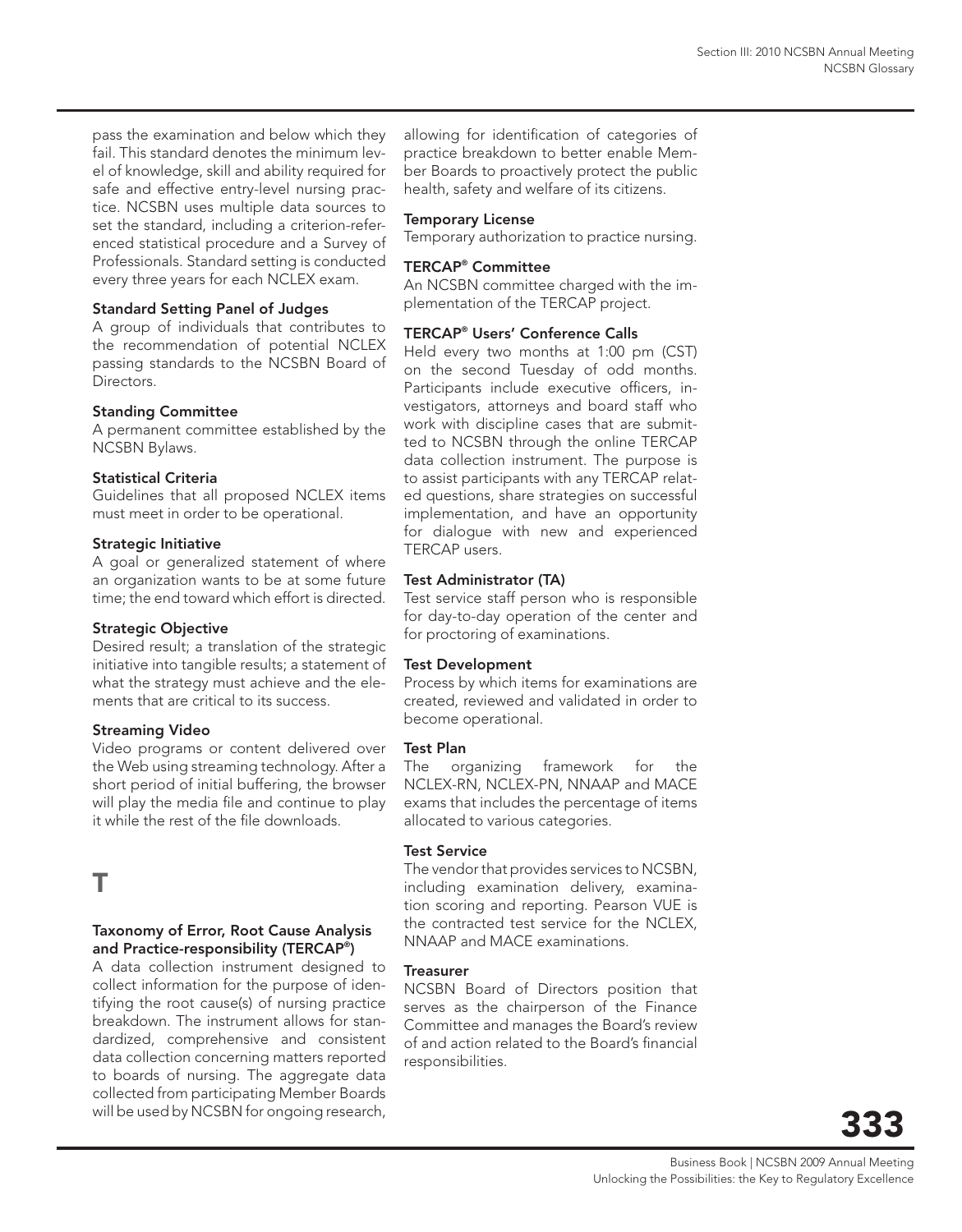- 38. U.S. Department of Education website. *An overview of the U.S. department of education.* Retrieved 3 June 2010, from www2.ed.gov/about/overview/ focus/what.htm/#whatis
- 39. U.S. Department of Health & Human Services website. *HHS: what we do.* Retrieved 2 March 2009, from http://www.hhs.gov/ about/whatwedo.html/
- 40. Homeland Security Web site. *Department subcomponents and agencies.* Retrieved 2 March 2009, from http://www. dhs.gov/xabout/structure/
- 41. U.S. Drug Enforecement Administration website. *DEA mission statement.* Retrieved 2 March 2009, from http://www. dhs.gov/xabout/structure/

# U

### U.S. Department of Education (DOE)

The agency of the federal government that establishes policy for, administers and coordinates most federal assistance to education.<sup>38</sup>

### U.S. Department of Health & Human Services (HHS)

The U.S. government's principal agency for protecting the health of all Americans and providing essential human services, especially for those who are least able to help themselves<sup>39</sup>

### U.S. Department of Homeland Security (DHS)

Leverages resources within federal, state and local governments, coordinating the transition of multiple agencies and programs into a single, integrated agency focused on protecting the American people and their homeland. More than 87,000 different governmental jurisdictions at the federal, state, and local level have homeland security responsibilities. The comprehensive national strategy seeks to develop a complementary system connecting all levels of government without duplicating effort. Homeland Security is truly a "national mission."40

### U.S. Drug Enforcement Administration (DEA)

Federal agency charged to enforce the controlled substances laws and regulations of the U.S. and bring to the criminal and civil justice system of the U.S., or any other competent jurisdiction, those organizations and principal members of organizations involved in growing, manufacturing or distributing controlled substances appearing in or destined for illicit traffic in the U.S.; recommend and support nonenforcement programs aimed at reducing the availability of illicit controlled substances on the domestic and international markets.<sup>41</sup>

### Uniform Advanced Practice Registered Nurse Licensure/Authority to Practice Requirements

Developed by NCSBN with APRN stakeholders in 2000; uniform requirements that established the foundation for the APRN Compact.

### Uniform Core Licensure Requirements for Registered Nurse/Licensed Practical/ Vocational Nurse

Developed in 1999, the requirements promote consistency in licensure requirements for initial entry into the nursing profession.

### Unlicensed Assistive Personnel (UAP)

Any unlicensed personnel, regardless of title, to whom nursing tasks are delegated.

V

### Validity

The extent to which inferences made using test scores are appropriate and justified by evidence; an indication that the test is measuring what it purports to measure. NCSBN assures the content validity of its examinations by basing each test strictly on the appropriate test plan (NCLEX-RN or NCLEX-PN examination) or blueprint (NNAAP). Each test plan or blueprint is developed from a current job analysis of entry-level practitioners.

### Verification Department

NCSBN employees who process nurse license verifications in Nur*sys*.

### Verification Fee

The monetary payment required from an applicant for license verification via Nur*sys*.

### *VisaScreen*®

A screening program that certain health care professionals must successfully complete before receiving an occupational visa, including the H-1B, H-2B, TN status and permanent (green card) visas, as required by Section 343 of the Illegal Immigration Reform and Immigration Responsibility Act of 1996 (IIRIRA). This service is provided by CGFNS; however, the NCLEX exams may be used to fulfill one component of the *VisaScreen* process. The *VisaScreen* itself is a trademarked product of CGFNS and currently is the only federally accepted organization to perform screening on nurses immigrating to the U.S. *See also Commission on Graduates of Foreign Nursing Schools (CGFNS) entry.*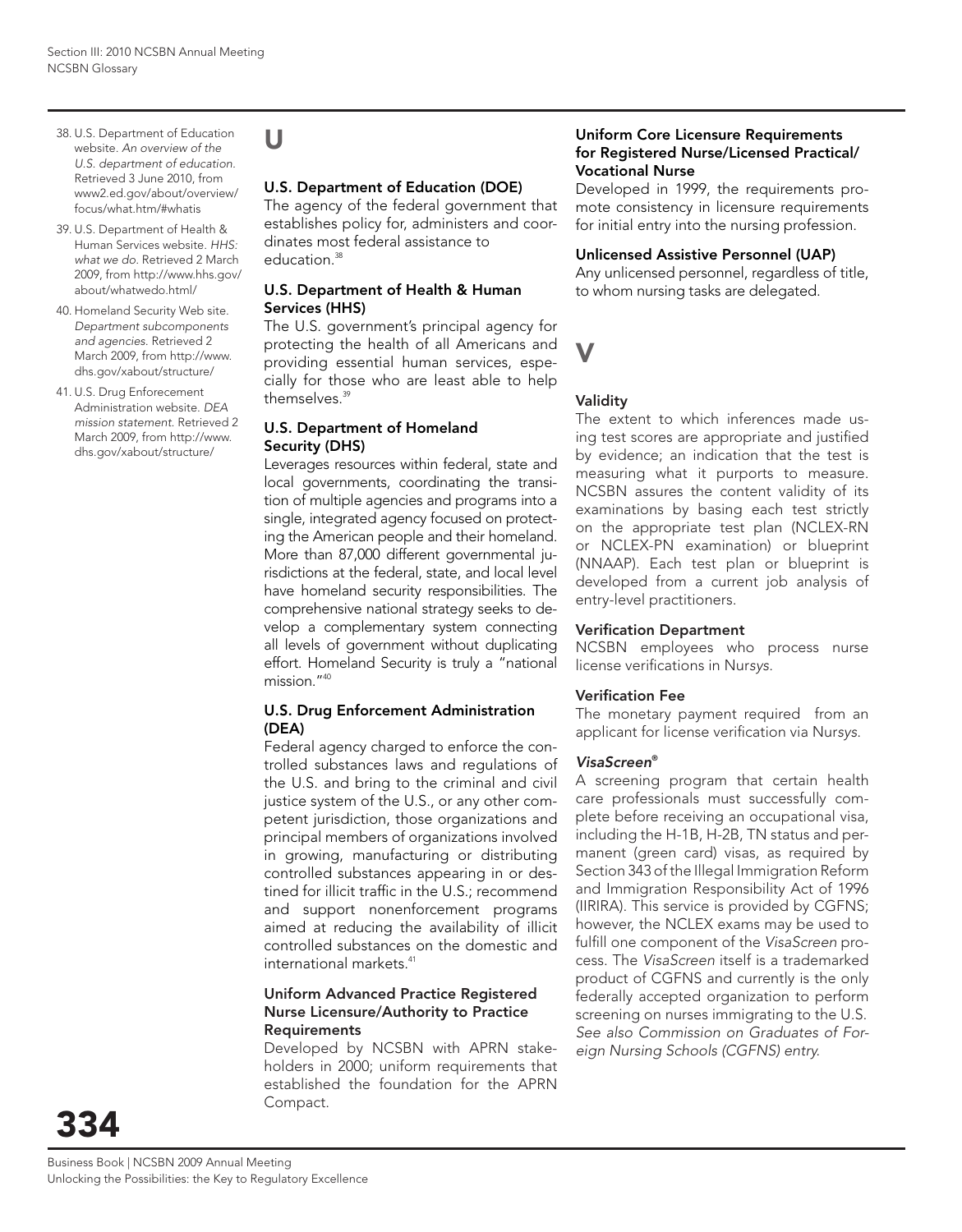### W

### Webcast

A seminar conducted or a program broadcasted over the Web for live, realtime delivery of audio, video and/or presentation materials.

### White Paper

A detailed document issued by NCSBN, disseminated to external groups used to educate audiences about a particular topic, discuss issues or encourage dialogue about a particular regulatory subject.

### Wiki

A wiki is a Web application that allows users to collaborate on content. Wikis can be permissions-enabled and monitored. Wiki users can set up e-mail notifications, conduct discussions and view/revert to past versions of pages.

### Workshop on the Regulation of the Nursing Assistant and Medication Aide

Workshop presented by NCSBN each year to provide current information on regulatory issues with unlicensed nursing personnel and to provide a forum for boards of nursing and other interested stakeholders to discuss emerging issues and to network.